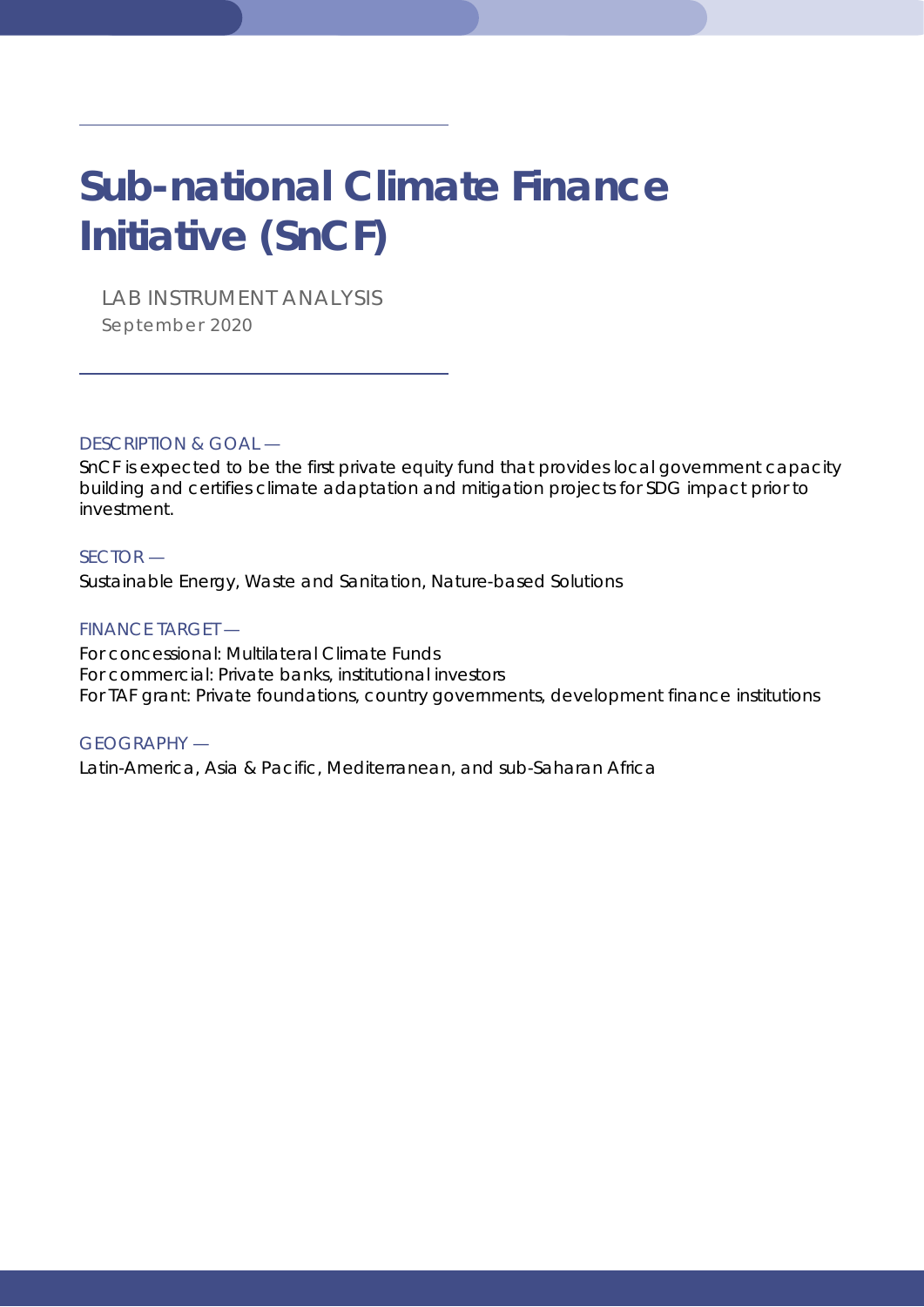### **NOTICE TO RECIPIENTS**

This report ( the "Report") has been prepared by the Climate Finance Lab (the "Lab") for purposes of providing information to the Lab's network of climatefocused investors on the Global Subnational Climate Fund (the "Fund", "SnCF" or the "Initiative"), which is currently being pursued by a consortium including Pegasus Capital Advisors, L.P. ( "Pegasus" or "PCA" and collectively, the "Consortium").

The information in this Report has been prepared by the Lab on the basis of materials provided by the Consortium. Certain of the information in the Report is based on third party sources, including certain of the information provided by the Consortium, which, although believed to be accurate, has not been independently verified by the Lab or the Consortium. None of the Lab, Pegasus, or any other member of the Consortium any of their respective affiliates is making any warranties or representations whatsoever regarding the quality, content, completeness, suitability, and adequacy or timeliness of the<br>information contained herein or that the information is error free. None of t or consequential loss or damages suffered by any person as a result of relying on the information contained herein.

This Report is for informational discussion purposes only; is not an offer to buy or sell, or solicitation of an offer to buy or sell, any security or instrument or to participate in any trading strategy. If any offer of securities is made, it shall be pursuant to the applicable confidential offering memorandum (the<br>"Memorandum"), limited partnership agreement (the "Partnership Agreement prepared by or on behalf of the Fund, which would contain material information not contained herein and which would supersede, amend, and supplement this information in its entirety. Any decision to invest in the interests in Fund should be made only after reviewing the sections regarding investment considerations, conflicts of interest, and risk factors as contained herein and in the applicable Offering Documents. The purchase of an interest in the Fund is suitable only for eligible investors for whom an investment in the securities does not constitute a complete investment program and who fully understand and are willing to assume the risks involved in making the investment. This Report is not for distribution in isolation and must be viewed in conjunction with the Offering Documents. This Report does not constitute a part of any of Fund's Offering Documents.

As further described in the Offering Documents, an investment in alternative investments can be highly illiquid, speculative, and not suitable for all investors. Investing in alternative investments is intended only for experienced and sophisticated investors who are willing to bear the high economic risks associated with such an investment. Investors should carefully review and consider potential risks before investing. Certain risks may include, without limitation: loss of all or a substantial portion of the investment due to leveraging or other speculative practices, or poor performance of underlying portfolio companies; lack of<br>liquidity in that there will be no secondary market for the intere transferring interests in the Fund; lack of diversification and resulting higher risk due to concentration of investments; absence of information regarding valuations and pricing; complex tax structures and delays in tax reporting; and manager risk.

Any information about the Fund referenced herein is provided for informational and discussion purposes only, contains expected terms only, and is a summary of certain terms and target fund characteristics that are subject to change and is not intended to be complete and is qualified in its entirety by reference to the Fund's Offering Documents, which should be reviewed in their entirety prior to making an investment in the Fund.

Past or targeted performance is not necessarily indicative of future results, and there can be no assurance that the Fund or any investment will achieve comparable results to those presented herein, that the Fund will be able to implement its investment strategy or achieve its investment objectives or that the returns generated by any investment will equal or exceed any past or projected returns presented herein. There can be no assurance that investors will not lose any or all of their invested capital. Any projections, forecasts or other model or estimated future returns, including estimates of returns or performance, set forth herein ( "Projections") are hypothetical, have been prepared and are set out for illustrative and discussion purposes only, and do not constitute a forecast. Projections should not be relied upon and do not represent, and are not necessarily indicative of, the results that may be achieved by any<br>investment. Projected or targeted performance has many inherent limitatio accept such inherent limitations and agree to use Projections for discussion purposes only. No assumption should be made that investments identified and discussed herein were or will be profitable, or that investments made in the future will be comparable in quality or performance to the investments described therein.

Unless otherwise indicated, Projections are presented on a "gross" basis and do not reflect the deduction of any fees and expenses, including management fee or carried interest, taxes payable by an individual investor, transaction costs related to the disposition of unrealized investments or the fund-level taxes, or other fund-level expenses that are expected to be borne by Fund investors, which will reduce returns and are expected to be substantial in the aggregate. Net performance information for Projections cannot be calculated without making arbitrary assumptions about timing of fees and expenses, and for that reason is not included herein.

Projections are based largely on historical information. Neither Pegasus nor the Lab have independently verified the accuracy or completeness of the<br>information nor have the simulated results been independently verified or inaccurate, the simulated or hypothetical results themselves may be inaccurate. Furthermore, Projections are based upon certain assumptions that may change. There are numerous factors related to the markets in general or the implementation of any specific investment program that cannot be fully accounted for in the preparation of projected or targeted performance results, all of which can adversely affect actual investment results. Projections are therefore subject to a number of important risks, qualifications, limitations, and exceptions. The models, estimates and assumptions on which Projections are based are believed to be reasonable under the circumstances, but actual realized returns on a Fund's investments will depend on, among other<br>factors, the ability to consummate attractive investments and to obtain the l from prospective financiers, future operating results, the value of the assets and market conditions at the time of disposition, any related transaction<br>costs and the timing and manner of sale, all of which may differ from results could differ materially from, and may be materially lower than, those discussed or implied herein as a result of various factors, including future economic, competitive, regulatory or market conditions or future business decisions. There can be no assurance that the Fund will realize its objectives or that any investor in the Fund will receive a return of its capital. Variables that could materially and adversely affect the actual investment performance of the Fund may include, without limitation, (i) future operating results of Fund's portfolio companies; (ii) availability and costs of financing; (iii) exit timing; (iv) increases in costs of materials or services; (v) force majeure events (e.g., terrorist attacks, extreme weather conditions, earthquakes, war, pandemics (including COVID-19), etc.); (vi) supply/demand imbalances; (vii) currency fluctuations; (viii) litigation and disputes; (ix) inability to obtain necessary licenses and government, regulatory or other approvals; (x) competition; (xi) whether or not the Fund is able to source and consummate investments in portfolio companies on attractive terms and timing; and (xii) other relevant factors. The existence of concessional capital and the technical assistance facility for the Fund does not eliminate the risk of a loss of principal, including a complete loss of principal.

Industry experts may disagree with the estimations and assumptions used in preparing the Projections. No assurance, representation or warranty is made by any person that any of Projections will be achieved and no investor should rely on Projections. None of the Lab, Pegasus, the Fund, any of their affiliates or any of their respective directors, officers, employees, partners, shareholders, advisors or agents makes any assurance, representation or warranty as to the accuracy of any Projections, estimates and assumptions.

Certain statements contained herein may constitute "forward-looking statements", which can be identified by the use of forward-looking terminology such<br>as "may", "will", "should", "expect", "anticipate", "target", "project variations thereon or comparable terminology. Due to various risks and uncertainties, actual events or results or the actual performance may differ materially from those reflected or contemplated in such forward-looking statements. In light of these risks, uncertainties and assumptions, prospective investors should not place undue reliance on any forward-looking statements. The forward-looking events discussed in this Report may not occur. Both the Lab and Pegasus undertake no obligation to update or revise any forward-looking statements, whether as a result of new information, future events or otherwise. The information included in this Report has not been reviewed or audited by independent public accountants.

Nothing in this Report constitutes tax or legal advice. Prospective investors should review the tax and legal disclosure sections in the Offering Documents, and are urged to seek advice based on the prospective investor's particular circumstances from an independent tax and legal advisor.

None of the Lab, Pegasus, the Fund or their respective affiliates intends that any public offering will be made at any time with respect to any potential transaction discussed in this Report, and each recipient of this Report acknowledges that no public offering is intended.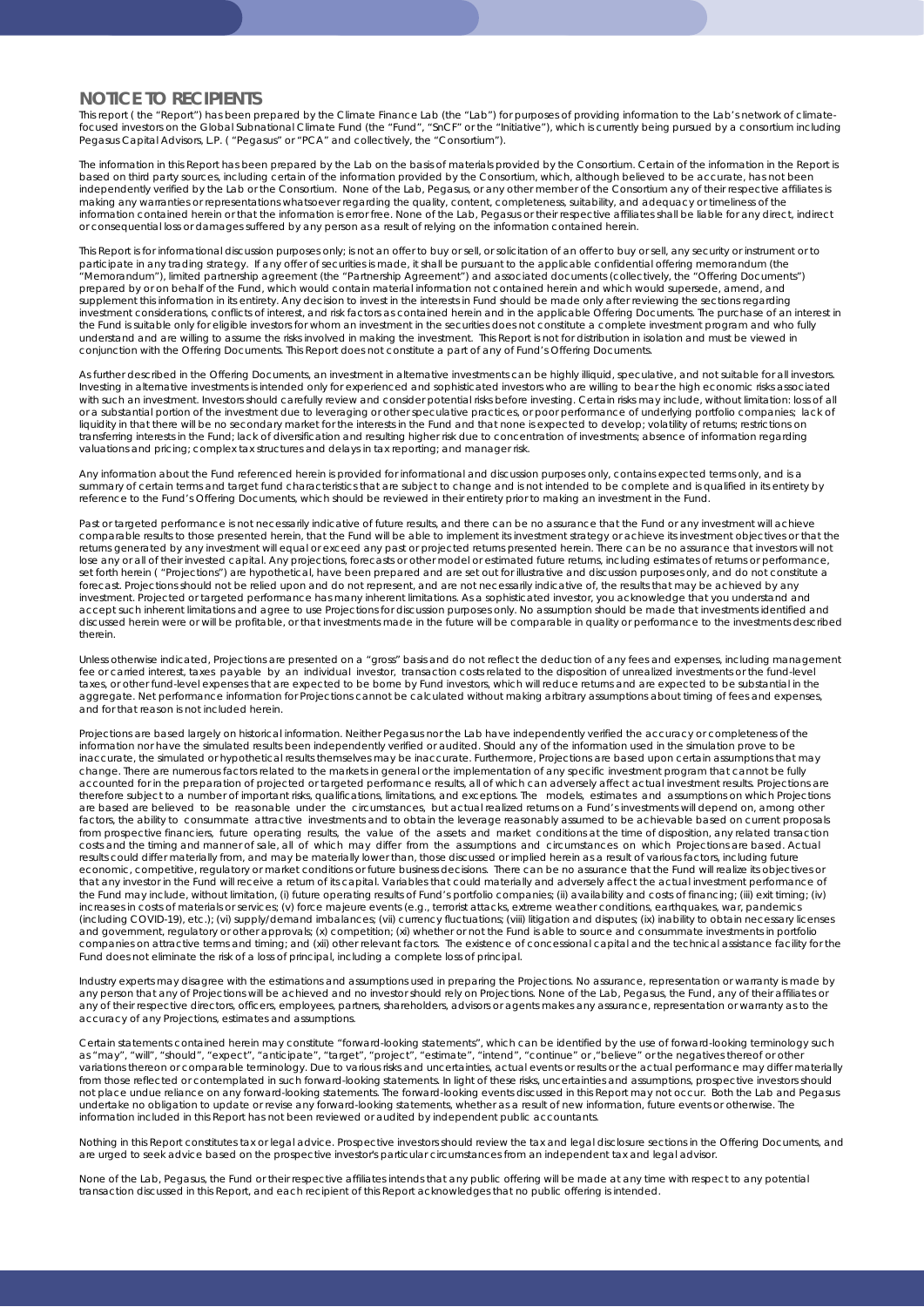Certain of the information contained herein, particularly in respect of market data, economic and other forecasts and project related data, is from thirdparty sources. While the Lab, Pegasus and the Fund believe such sources to be reliable, neither the Fund, Pegasus nor the Lab nor any of their respective<br>affiliates nor employees have updated any such information through t Pegasus and the Fund do not make any representation or warranty, express or implied, with respect to the fairness, correctness, accuracy, reasonableness or completeness of any of the information contained herein (including but not limited to economic, market or other information obtained from third parties), and it expressly disclaims any responsibility or liability therefor.

The outbreak of the novel and highly contagious form of coronavirus ("COVID-19"), which the World Health Organization formally declared in March 2020 to constitute a global "pandemic", continues to cause concerns for global markets. This outbreak has caused a world-wide public health emergency,<br>significantly constrained global economic production and activity of all kinds, As a result, economic and market conditions may continue to be significantly affected. The target, model and projected performance presented in this Report does not take into account these subsequent events, the effects of which may be adverse to the aggregate investment performance to certain or all of the individual investments described in this Report.

This Report contains information regarding Pegasus' potential investment opportunities or a "pipeline" of such opportunities. With respect to any potential investment opportunities, the Fund has not consummated such potential investments, and there is no assurance that any such potential investments will ever be purchased by, or actually be available to, the Fund. In addition, actual investments purchased by the Fund may differ materially in terms and performance from the potential investments discussed herein. Case studies presented herein are for illustrative purposes only, and have been selecte illustrate the profile and types of investments that may be pursued by the Fund. Such case studies do not purport to be a complete list of the deal experience of PCA or any Consortium member. Furthermore, the case studies described herein are based on certain Consortium member's individual experiences. The Consortium as a group has not undertaken any individual project together.

Gross IRR is computed on an annual, compounding basis and Gross MOIC is computed using invested capital. Each of Gross IRR and Gross MOIC is calculated without a reduction for any carried interest, management fees and other partnership expenses, which amounts will reduce actual returns from the returns shown here. Such amounts may be significant and may cause such results and the corresponding amounts actually returned to investors to be materially lower than those portrayed. Each of Gross IRR and Gross MOIC is calculated using daily cash flows as they actually occurred and estimated unrealized values. Net IRR and MOIC are calculated based on the gross cash flows, as described above, and are presented net of any carried interest, management fees, and other partnership expenses, but exclude blocker taxes. The management fees and carried interest taken into account for calculating "net" returns are based on assumed projected blended rates paid across all future investors in the Fund and do not necessarily represent the fees and carry paid by any particular investor. An individual investor's Net IRR may vary based on the timing of capital contributions and distributions. Net IRR for individual investments cannot be calculated without making arbitrary assumptions regarding allocation of fees, expenses and carried interest to each investment. For a description of such management and advisory fees, carried interest, transaction costs and other expenses, please see Part 2A of Form ADV maintained by Pegasus, a copy of which is available upon request.

### **Certain Securities Laws Considerations**

The interests in the Fund (the "Interests") have not been recommended, approved or disapproved by the U.S. Securities and Exchange Commission (the "SEC") or by the securities regulatory authority of any state or of any other U.S. or non-U.S. jurisdiction, nor has the SEC or any such securities regulatory authority passed upon the accuracy or adequacy of this Report. Any representation to the contrary is unlawful. The Interests have not been registered<br>under the U.S. Securities Act of 1933, as amended (the "Securities Act") jurisdiction, nor is such registration contemplated. Further, each investor must be prepared to bear the economic risk of the investment in the Interests for an<br>indefinite period of time, since the Interests cannot be tran unless they are registered under the Securities Act and under any other applicable securities laws or an exemption from such registration thereunder is available. There is no public market for the Interests and no such market is expected to develop in the future. It is extremely unlikely that the Interests will ever be registered under the Securities Act. The Interests will be sold only to "accredited investors" as defined in the Securities Act, and potential investors will be required to provide verification of their accredited investor status.

The Fund will not be registered as an investment company under the U.S. Investment Company Act of 1940, as amended (the "Investment Company Act"), and consequently the investors will not be afforded the protections thereof. The Fund will rely on the exceptions contained in Section 3(c)(1) and/or Section 3(c)(7) of the Investment Company Act. The Fund will obtain appropriate representations and undertakings from prospective investors to ensure that the conditions of the applicable exception(s) are met. The recipient of this Report acknowledges and agrees that (i) it is aware of, and that will advise each of its representatives of, the fact that some or all of the Report is or may be material, non-public and/or price-sensitive information and that the provision of such information may constitute its and its representatives as "insiders" for the purposes of applicable securities laws and (ii) applicable securities laws strictly prohibit any person who has received material, non-public and/or price-sensitive information from dealing, purchasing or selling (or causing or procuring others to deal or trade), whether directly or indirectly, publicly listed or tradable securities or debt of entities referred to in the Report and/or the subject of, or connected to, the Fund.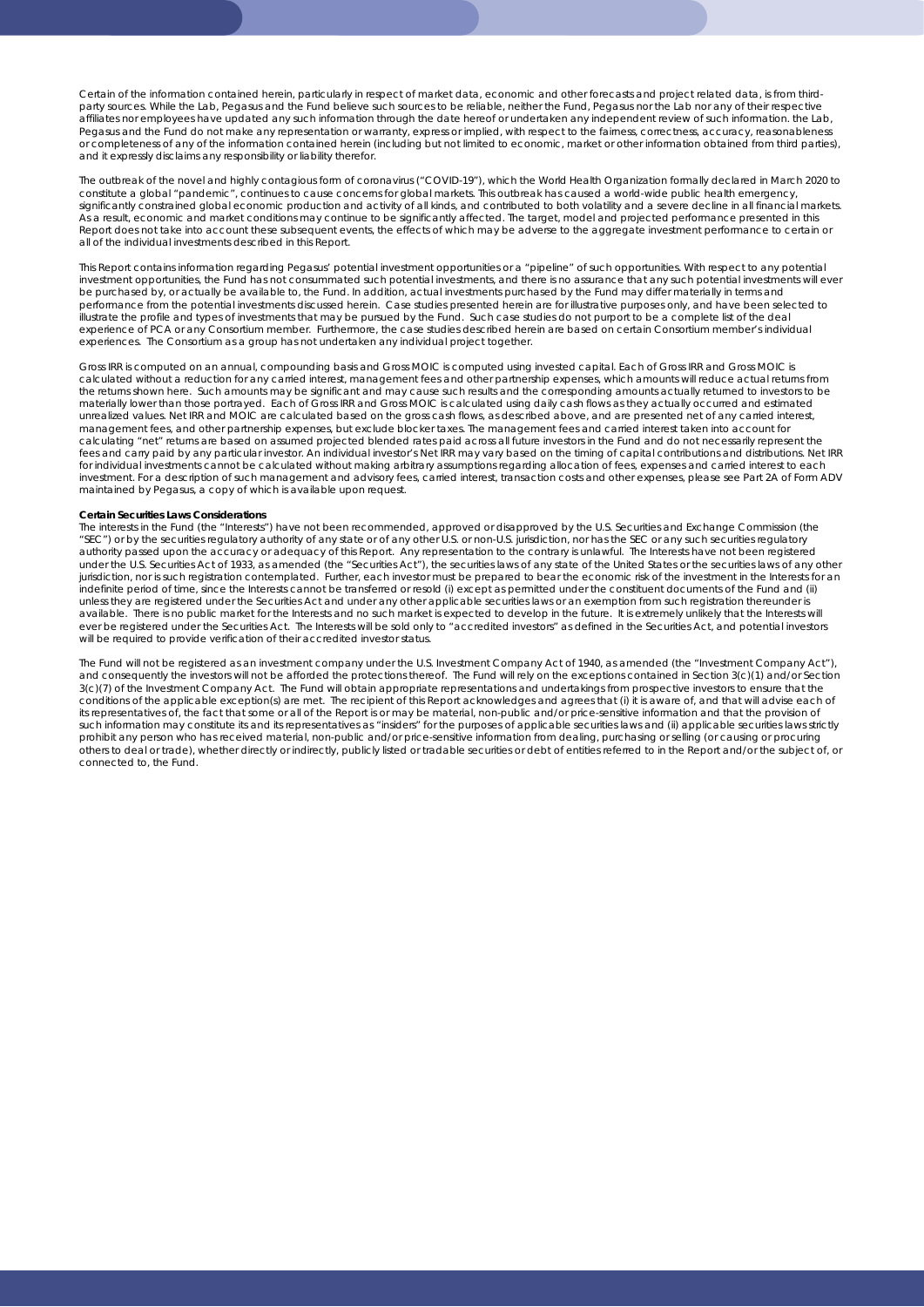The Lab seeks to identify, develop, and launch sustainable finance instruments that can drive billions to a low-carbon economy. The 2020 Global Lab cycle targets four specific sectors across mitigation and adaptation: nature-based solutions; sustainable agriculture for smallholders in sub-Saharan Africa; sustainable energy access; and sustainable cities, as well as three regions: India, Brazil and Southern Africa.

### AUTHORS AND ACKNOWLEDGEMENTS

The authors of this brief are Hélène Van Caenegem, Jane Chu, and John Michael LaSalle.

The authors would like to acknowledge the following professionals for their cooperation and valued contributions including the proponent David Albertani (R20 Regions of Climate Action), as well as SnCF Consortium members Terry Tamminen (Pegasus Capital Advisors), Brian Friedman (Pegasus Capital Advisors), Dorothee Herr (IUCN), and Charles Wilson (Gold Standard). The authors would like to acknowledge the contribution of the following experts, supporters, advisors, and working group members: Peter Sweatman (Climate Strategy), Sergio Pombo (GCF), Ailun Yang (Bloomberg Philanthropies), Kelly Shultz (Bloomberg Philanthropies), Abyd Karmali (Bank of America Merrill Lynch), Sarah Zügel (BMU), Stacy Swann (Climate Finance Advisors), Sarah Mills (UK BEIS), Lavanya Kadirvelarasan (UK BEIS), Gaby Drinkwater (UK BEIS), and Adhiti Gupta (Convergence).

The authors would also like to thank Ben Broche, Bella Tonkonogy, Donovan Escalante, Leigh Madeira, Barbara Buchner, Priscilla Negreiros, Kristiina Yang, Elysha Davila, Valerio Micale, Rob Kahn, and Júlio Lubianco for their continuous advice, support, comments, design, and internal review.

The Lab's 2019/2020 programs have been funded by the Australian, Dutch, German, and UK governments, as well as Bloomberg Philanthropies, GIZ, the International Fund for Agricultural Development (IFAD), the Rockefeller Foundation, and the Shakti Sustainable Energy Foundation. [Climate Policy Initiative](https://climatepolicyinitiative.org/) (CPI) serves as Secretariat and analytical provider.[1](#page-3-0)

<span id="page-3-0"></span>

<sup>1</sup> The third-party logos represent the Lab's funding partners and does not imply affiliation with or endorsement of SnCF by such firms. There is no guaranty that the Consortium or SnCF will work with any of the entities whose logos are included herein in the future.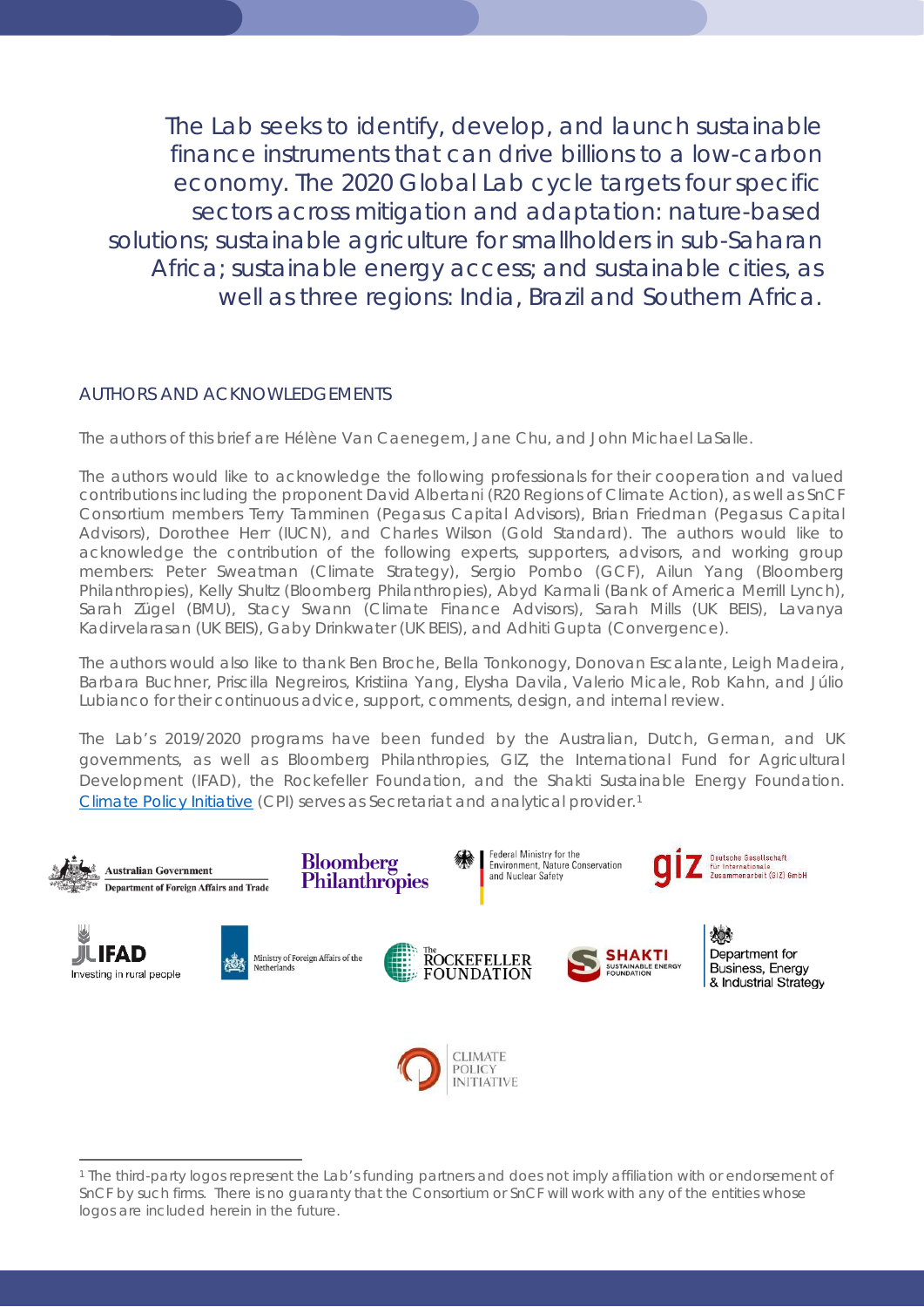# <span id="page-4-2"></span>*SUMMARY[2](#page-4-0)*

The Sub-national Climate Finance Initiative (SnCF)or (the Initiative) seeks to deploy a closedend fund (the Fund) alongside a grant-funded technical assistance facility (the TAF) to identify, prepare, and finance sub-national<sup>[3](#page-4-1)</sup> infrastructure projects in up to 20 developing countries. The Fund is expected to blend concessional with commercial capital and seeks to invest in the sustainable energy, waste and sanitation, and nature-based solutions sectors. The TAF is a grant-funded mechanism that combines impact certification and local government capacity building functions with a project preparation facility (The PPF).

Lab analysis recommends endorsement of the SnCF instrument based on its effort to fulfil the four key Lab criteria:

**Innovative**: SnCF is expected to be the first private equity fund to feature a TAF which provides local government capacity building and certifies all projects for SDG impact prior to investment.

**Financially sustainable**: The Fund is expected to be financially sustainable through a standard private equity management fee. The projects seek to become fully commercial, after the Fund's exit, through their commercially viable business models.

**Catalytic**: The USD 150M concessional tranche is expected to be leveraged 4x with private investment within the Fund. At project level, the Fund's concessional equity tranche can catalyze up to 24x in private finance.

**Actionable**: SnCF has a clear implementation plan, which the Consortium members will seek to execute once the concessional finance is secured.

In light of the COVID-19 pandemic, maintaining a focus on sustainable, inclusive, and resilient urban development has become more important than ever, as cities have been disproportionally hard hit by the crisis (CCFLA, 2020). The SnCF Initiative seeks to have a clear pathway to implementation and aims to generate economic, environmental, and social returns amidst COVID-19, which might make it a potential green recovery instrument across cities. While there are comparable blended finance funds in existence, current offerings and funds are nowhere near to filling market opportunities for blended finance (GCoM, 2020a). SnCF could therefore offer an important innovation and addition to this sector.

<span id="page-4-0"></span><sup>2</sup> There can be no guarantee that the SnCF's objectives will be met. Please see the "Notice to Recipients" on page 2 for important additional information.

<span id="page-4-1"></span><sup>&</sup>lt;sup>3</sup> Sub-national in the context of this report is defined as all subdivisions of a country, including but not limited to regions, provinces, states, and municipalities.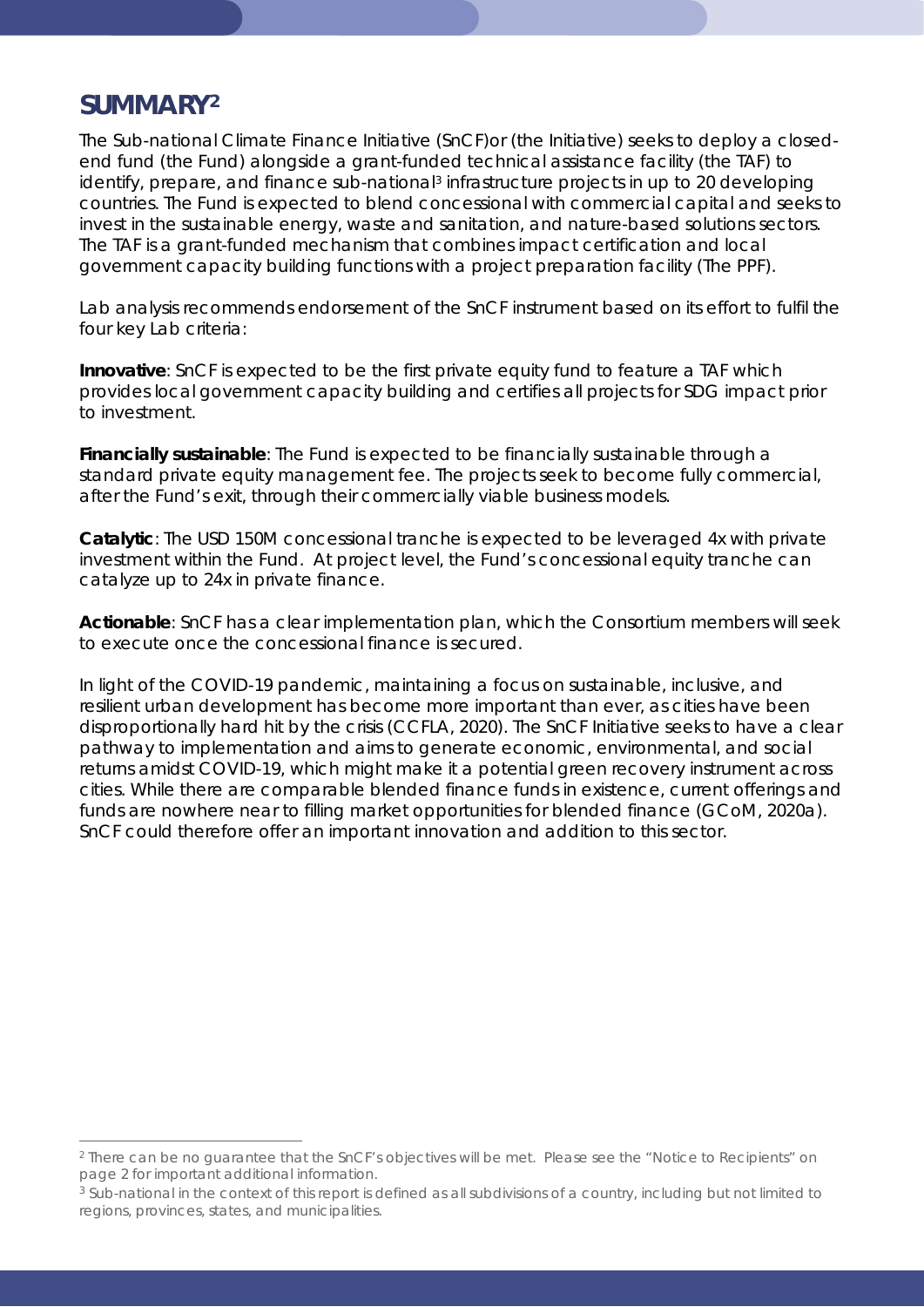# <span id="page-5-0"></span>**TABLE OF CONTENTS**

| 1.  |  |
|-----|--|
| 1.1 |  |
| 1.2 |  |
| 1.3 |  |
| 1.4 |  |
| 2.  |  |
| 2.1 |  |
| 2.2 |  |
| 2.3 |  |
|     |  |
| 3.  |  |
| 3.1 |  |
| 3.2 |  |
| 3.3 |  |
| 4.  |  |
| 4.1 |  |
| 4.2 |  |
| 4.3 |  |
| 5.  |  |
| 5.1 |  |
| 5.2 |  |
| 5.3 |  |
| 5.4 |  |
|     |  |
|     |  |
|     |  |
| 1.  |  |
| 2.  |  |
| 3.  |  |
| 3.1 |  |
| 3.2 |  |
| 4.  |  |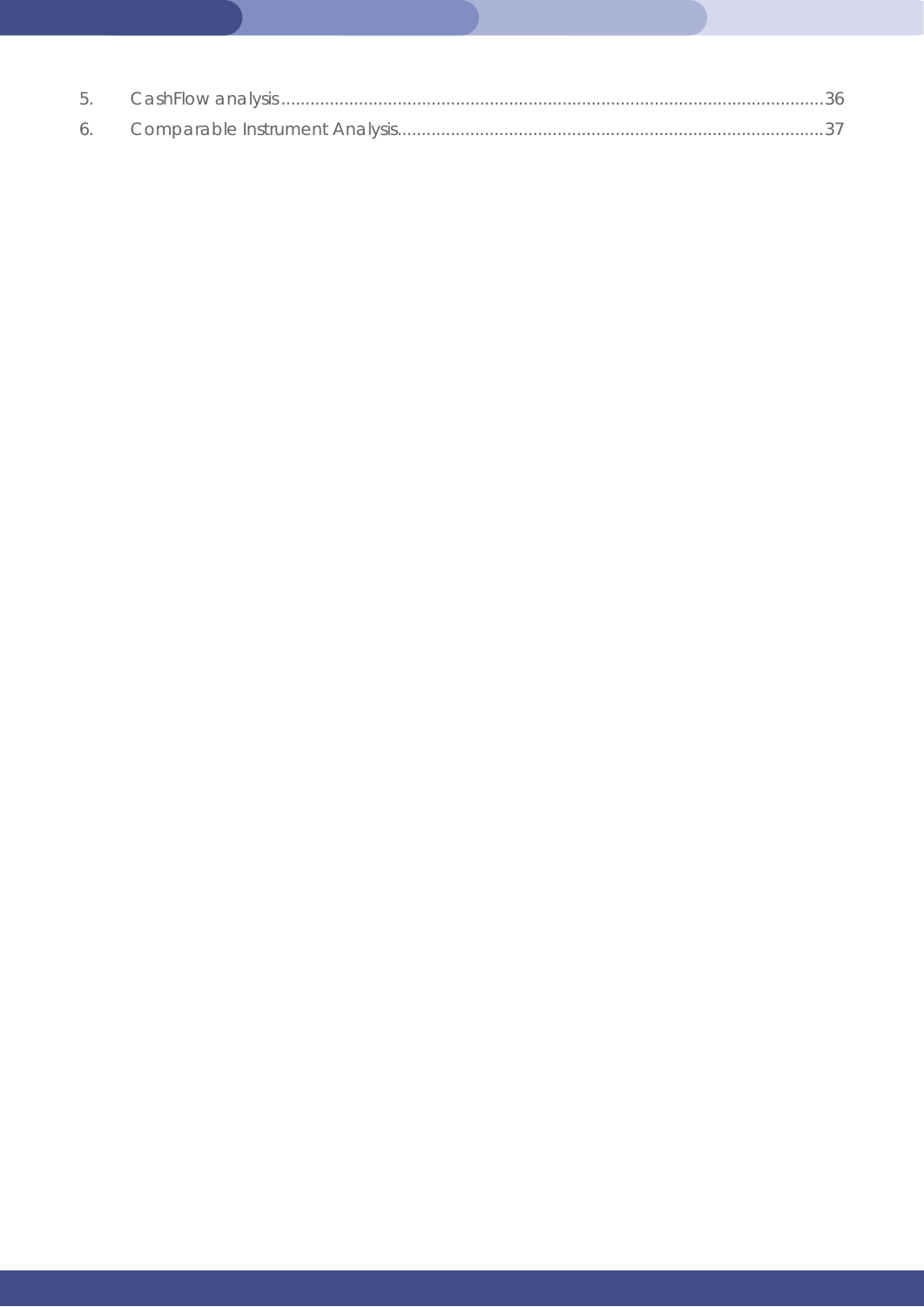# <span id="page-7-0"></span>*CONTEXT*

Over two-thirds of the global population is expected to live in cities by 2050 (United Nations, 2018). To meet this demand, urban land areas are projected to expand by up to 1.3 million square kilometers between 2015 and 2050, the equivalent of building one New York City every eight days for 35 years (Huang, Li, Liu, & Seto, 2019).

This urbanization boom presents unprecedented challenges for climate goals, with infrastructure built over the next 30 years potentially locking in high-emissions and nonresilient pathways. Engagement at the sub-national level is also critical to reaching global sustainability goals, with local behavior and investment choices influencing up to 80% of GHG emissions (UNDP, 2009)and at least 60% of SDG targets (OECD, 2020) depending on sub-national action.<sup>[4](#page-7-1)</sup>

The urbanization boom also presents unprecedented opportunities for climate adaptation and mitigation. In fact, there is already growing momentum, with approximately 6,000 state and municipal governments committing to reducing emissions (NewClimate Institute et al, 2019). Despite this, there is a tremendous financing opportunity in the amount of investment needed, estimated at close to USD 30 trillion in climate-related investment in sub-national projects by 2030, over USD 2 trillion of which are in sectors targeted by SnCF (IFC, 2018). With public budgets increasingly under strain, private sector investment is crucial to narrowing this gap, but barriers including high risk, low returns, and small investment size constrain private investment (Convergence, 2020b).

The SnCF, led by a consortium of organizations with diverse and complementary expertise (the Consortium), seeks to streamline the pathway for private investors to invest in sustainable infrastructure, particularly in cities in emerging markets. It aims to do so through a blended finance fund that is intended to de-risk projects through a concessional tranche, combined with a grant-funded TAF that develops the pipeline and certifies the impact of sustainable infrastructure projects.<sup>[5](#page-7-2)</sup>

<span id="page-7-1"></span><sup>4</sup> UNDP considers all sub-national authorities including regions, provinces, states, and municipalities.<br>5 There can be no guarantee that the Fund will achieve its investment objectives. Loss of principal, including

<span id="page-7-2"></span>complete loss of principal, is possible notwithstanding the existence of the concessional tranche and the TAF.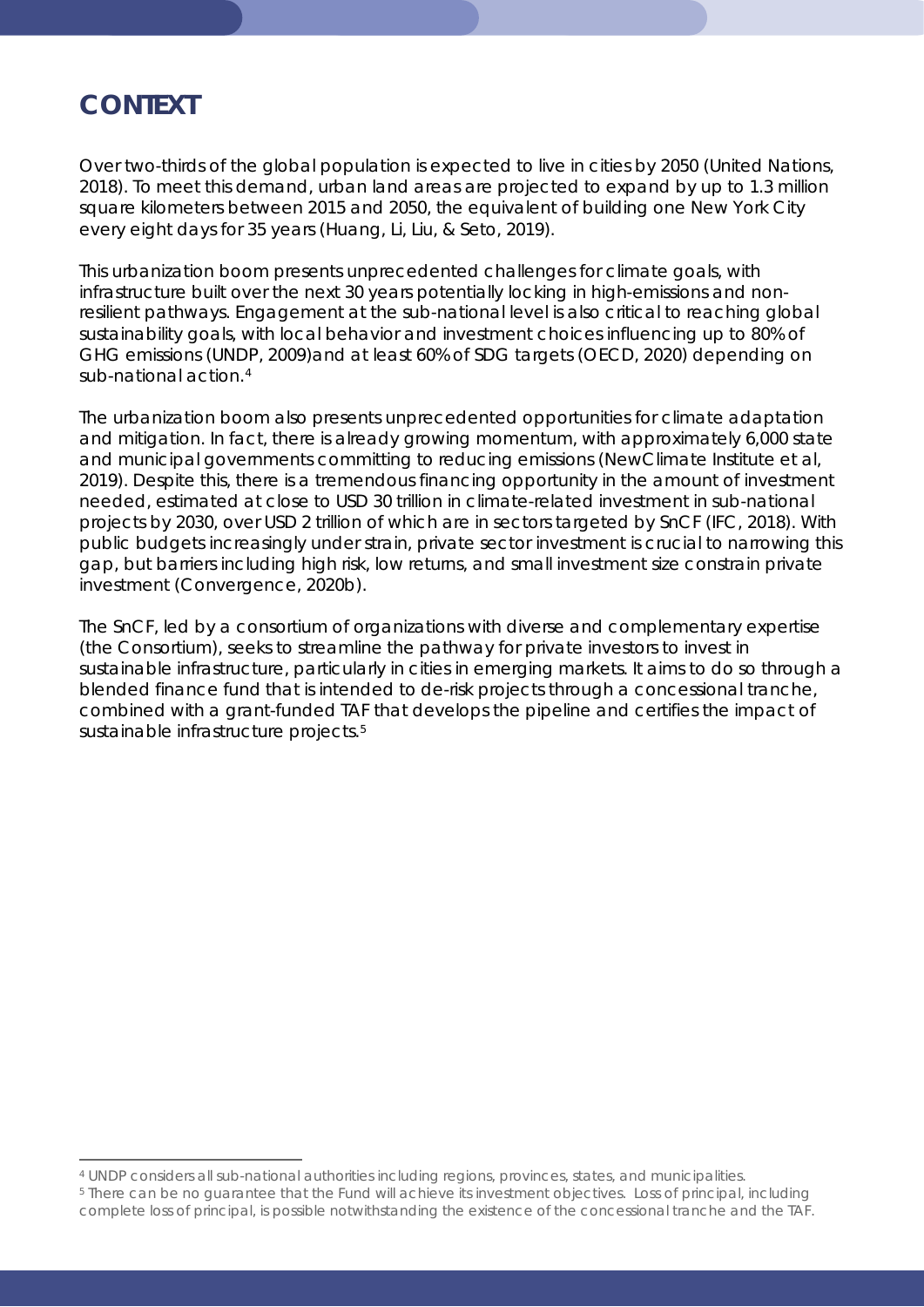# <span id="page-8-0"></span>*CONCEPT*

## <span id="page-8-1"></span>**1. INSTRUMENT MECHANICS**

*SnCF seeks to accelerate the development of climate-smart infrastructure primarily in cities by deploying a blended finance fund for mid-sized projects, supported by a TAF that seeks to develop pipeline and build capacity.*

#### <span id="page-8-2"></span> $1.1$ INSTRUMENT GOAL

SnCF seeks to mobilize USD 3.8 billion by establishing (i) a global private equity fund ("the Fund"), which is expecting to raise USD 750 million and seeks to invest in public-private partnership (PPP) mid-sized sustainable sub-national infrastructure projects and (ii) a complementary USD 28 million TAF which will prepare projects, certify impact, and build local government capacity.

#### <span id="page-8-3"></span> $1.2$ MAIN COMPONENTS<sup>[6](#page-8-4)</sup>

As shown in Figure 1, the Fund expects to be structured as a global blended finance fund with USD 150 million of concessional capital and USD 600 million of commercial capital. The Fund anticipates this capital will be invested in a portfolio of around 40 sub-national infrastructure projects in up to 20 countries, with a target project size ranging from USD 5 to 75 million. The Fund will have a 12 year lifetime from the final closing, with a 5 year investment period and 7 year holding period thereafter, subject to up to three one-year extensions. The Fund is expected to charge an annual management fee of 2% of total Fund commitments during the investment period and 1.5% on actively managed capital. The carried interest is 20%, subject to the preferred return with a 100% catch-up. The fund targets an overall return of 13% gross IRR at project level[7.](#page-8-5)

Figure 1 also shows that the TAF will be implemented in tandem with, yet financially and operationally separate from, the Fund. The TAF is targeting USD 28 million in grant funding to carry out three sleeves of activities: 1) project preparation; 2) impact monitoring and certification; and 3) local government capacity building. It is planned to last 7 years.

<span id="page-8-5"></span><span id="page-8-4"></span><sup>6</sup> Expected Fund terms provided herein are for informational and discussion purposes only, consist of expected terms only, are a summary of certain terms and are not intended to be complete and are qualified in their entirety by reference to the Fund's Memorandum and Partnership Agreement, which should be reviewed in their entirety prior to making an investment in the Fund. An investment in the Fund may only be made on the basis of the information contained in the Memorandum and Partnership Agreement, as and when available. <sup>7</sup> Targeted performance included herein is provided solely for illustrative purposes and is based on a variety of assumptions and estimates about, among others, future operating results, profitability of investments, default rates and principal losses, speed of deployment of capital, duration of the investment period, management fee levels, fee offsets, carried interest levels, preferred return and actual transaction terms and other events that have not occurred, any of which may prove incorrect and may differ from the assumptions on which the projected performance herein is based. There are numerous factors related to the markets in general or the implementation of any specific investment program that cannot be fully accounted for with respect to the projected performance herein. Any targets or estimates are therefore subject to a number of important risks, qualifications, limitations, and exceptions that could materially and adversely affect the Fund's or an investment's performance. Accordingly, actual results may differ materially from targeted performance included herein. There can be no assurance that projected results will be attained within the proposed timing set forth herein or at all, and actual results may be significantly different from the projections herein. See the "Notice to Recipients" on page 2 for important additional information regarding use of target performance. Net IRR cannot be calculated without making arbitrary assumptions regarding management and advisory fees, carried interest, transaction costs and other expenses and has not been included.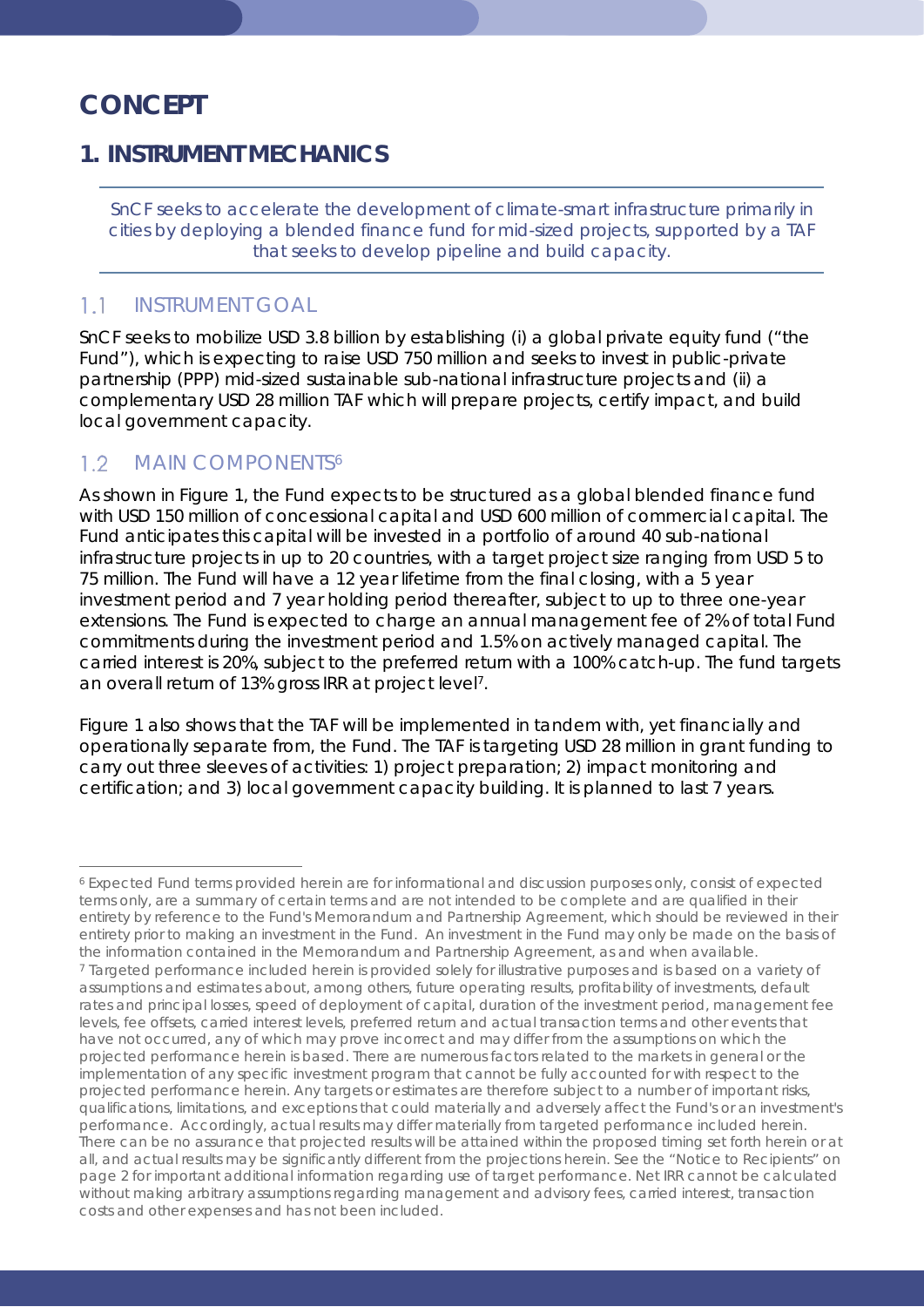- **The project preparation facility (PPF)** is expected to serve as the Fund's pipeline and further de-risk projects through due diligence and high-quality preparation. The PPF is seeking to be reimbursed by the project developer for the cost of the feasibility study, on a voluntary basis, upon financial close.
- **The SDG Monitoring, Reporting and Verification (MRV)** window of the TAF will seek to establish and implement standardized methodologies for measuring impact, going beyond a project's climate impacts to include other SDGs such as gender and health.
- **The capacity building** and training of public authorities activities of the TAF will consist of: 1) helping advance enabling conditions for green infrastructure investments through tools to fast track procurement and project development; 2) workshops focused on setting up legal and policy frameworks during project implementation; and 3) workshops for local sub-national organizations to showcase successful projects and provide training on technical, legal, financial and SDG impact lessons learned. Knowledge sharing in other locations will also be supported by publication of investment project blueprints.

SnCF's target sectors are sustainable energy, waste & sanitation, and nature-based solutions. Nature-based solutions will, where practical, be incorporated into projects in the other target sectors (R20, 2020b). Moreover, the projects are expected to contribute positively to climate action (SDG 13) and to at least two other SDGs. The Initiative's Consortium has a track record of originating and preparing projects, examples from the renewable energy and energy efficiency sectors are detailed in section 5.3 and Annex 3[8.](#page-9-0)

Finally, to fund the SnCF Initiative, the Consortium is targeting multilateral climate funds for the USD150 million first loss tranche and more particularly have submitted a proposal to the Green Climate Fund (GCF). The USD 600 million commercial tranche of the Fund is expected to be sourced from private investors, and USD 28 million in grants required for the TAF is expected to be raised from multilateral climate funds and other donors. The Fund plans to invest around a fifth of each project's total capital, while the remaining will be a blend of debt and equity from co-financiers including banks, project developers, and other funds.<sup>[9](#page-9-1)</sup>

<span id="page-9-0"></span><sup>&</sup>lt;sup>8</sup> Case studies are provided for illustrative purposes only. There can be no guarantee that similar opportunities will be available to the Fund or that the Fund will successfully consummate an investment in such opportunities. See the "Notice to Recipients" on page 2 for important additional information. Past performance is not a guarantee of future success.

<span id="page-9-1"></span><sup>9</sup>There is no guarantee that estimated investment targets will be achieved.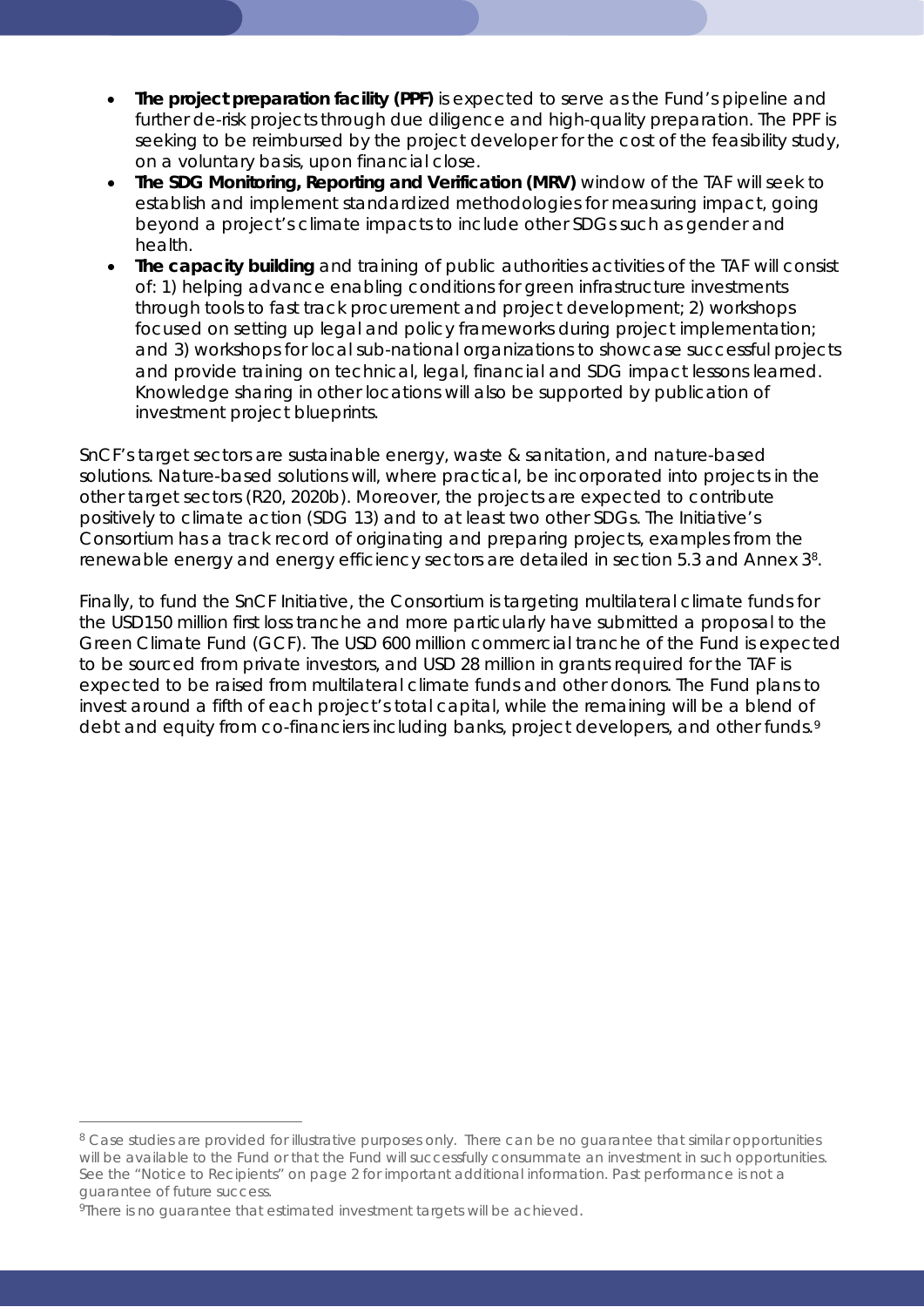*Figure 1. SnCF Instrument Mechanics[10](#page-10-1)*



### <span id="page-10-0"></span> $1.3$ KEY STAKEHOLDERS

The SnCF Initiative will be managed by a Consortium of organizations including:

- **Pegasus Capital Advisors (PCA)**, GCF-accredited, US-based registered investment adviser with the SEC, focused on sustainability and wellness. PCA is responsible for managing the Fund and the investment committee (IC).
- **R20 Regions of Climate Action (R20)**, the Geneva-based proponents of this instrument that work with cities and regions to accelerate green infrastructure development and financing. R20 will assist PCA in sourcing, evaluating and implementing projects and will be managing the Project Preparation Facility (PPF).
- **The Gold Standard**, the Geneva-based organization that has developed a standard for aligning projects with the Paris Climate Agreement and the Sustainable Development Goals. The Gold Standard is responsible for measuring and certifying impact.
- **The International Union for Conservation of Nature (IUCN)**, an international conservation NGO and GCF-accredited entity. IUCN is responsible for the management of the TAF and capacity building of public authorities.
- **BNP Paribas**, the Paris-based international banking group. BNP Paribas is the custodian of the Fund and responsible for distributing the Fund to clients.

Other stakeholders include:

• Sectorial experts (engineering firms), which take part in the PPF of the Fund. They are involved in conducting feasibility studies for projects in the target sectors, including waste, energy, and water (see Section 3.2). They might also play a role in sourcing of projects.[11](#page-10-2)

<span id="page-10-1"></span><sup>10</sup> Expected Fund mechanics provided herein are for informational and illustrative purposes only, consist of expected terms and mechanics only, are not intended to be complete and are qualified in their entirety by reference to the Fund's Memorandum and Partnership Agreement, which should be reviewed in their entirety prior to making an investment in the Fund.

<span id="page-10-2"></span><sup>11</sup> There can be no assurances that any plans described herein will be realized on the terms expressed herein or at all.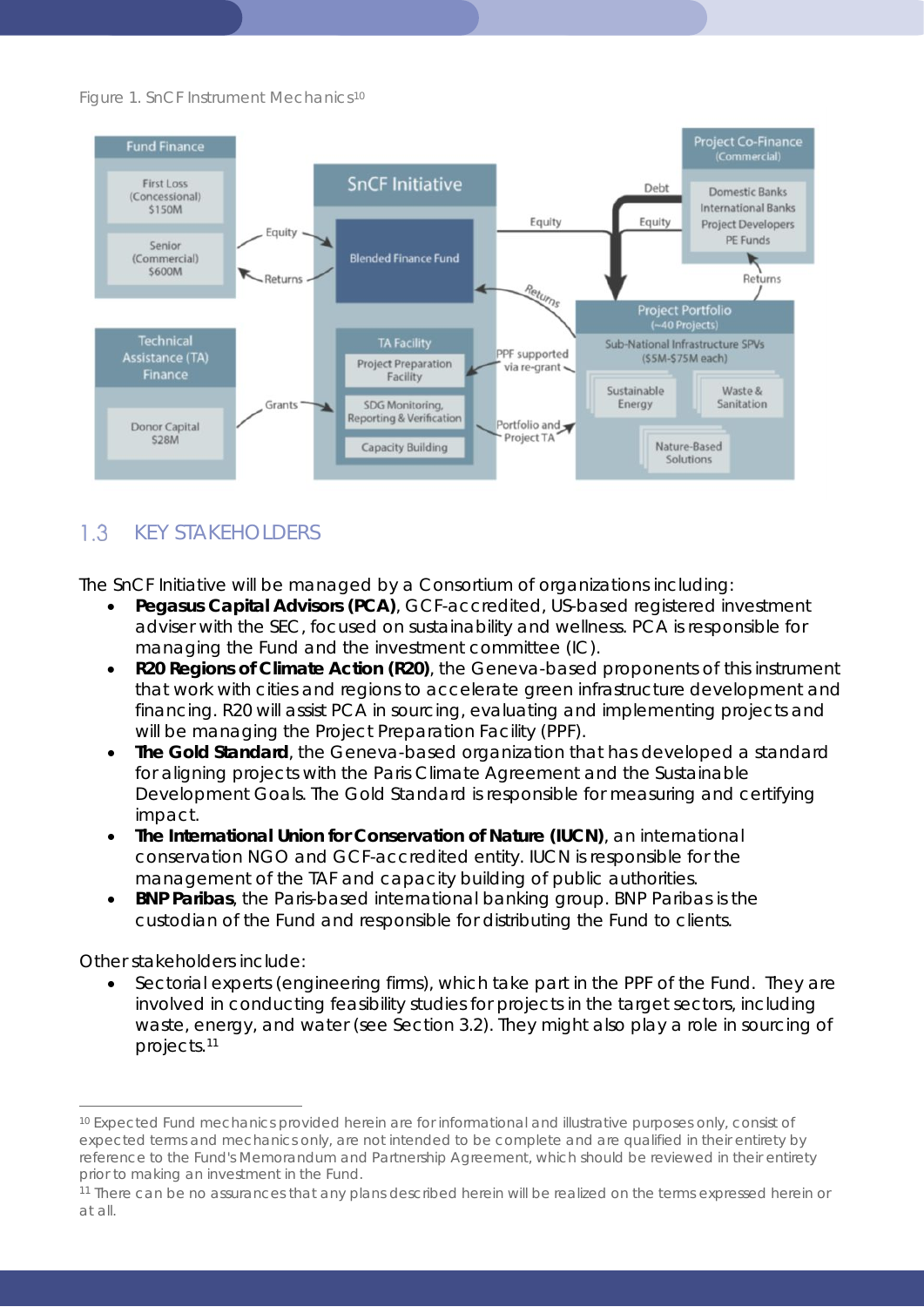- Independent impact certification body, SustainCERT[12,](#page-11-1) will serve as a third party to verify post-investment climate benefits and other SDG impacts at project level.
- Institutional partner[s13](#page-11-2), networks of sub-national authorities[14,](#page-11-3) National Designated Authorities and Accredited Entities**,** make up SnCF's broad network of stakeholders which the Initiative is expected to source projects from.
- Recipient countries, countries in which the Fund might invest, have all shown support for the initiative by submitting a No-Objection Letter (NOL)<sup>15</sup>.

To govern the Fund, the Consortium has established two committees for investment decision taking and authorizing the Fund's expenditure. First, the TAF's Project Accelerator Facilities Committee, which is managed by R20, is responsible for selecting projects, providing technical assistance and authorizing use of the TAF for project development. Other Members of the Project Accelerator Facilities Committee are IUCN, sectorial experts (see section 3.2), and both Pegasus and Gold Standard as a non-voting observer. Second, the Fund's Investment Committee (IC) authorizes the expenditure of the Equity. The IC is managed by Pegasus and consists of certain Pegasus investment professionals, an R20 representative, Environmental & Social (ES) specialist with IUCN as a non-voting observer. The Consortium will ultimately work together through the SnCF Programme Steering Committee, managed by R20 and consisting of all the Consortium members to ensure coherence between the TAF and Fund.

### <span id="page-11-0"></span> $1.4$ PROJECT INVESTMENT CYCLE

The Initiative seeks to source projects through its PPF, an activity to which sixty-five percent of the TAF budget is expected to be dedicated. While initial feasibility studies are expected to be funded by the TAF under the direction of IUCN, Pegasus expects to be involved throughout the TAF evaluation process as it seeks to ensure the TAF yields a robust pipeline of projects appropriate for the Fund's equity investment. The remaining 35% of the TAF budget is expected to be used for capacity building activities, and SDG methodology development. These activities include creating whitepapers on successful models for replication, trainings for sub-national authorities and other relevant regional and national stakeholders, and the creation of new methodologies and tools for climate and SDG impact assessment and evaluation.

Figure 2 outlines the main steps that the project investment cycle follows<sup>16</sup>:

• Desk-based research by the TAF is expected to first filter the top 10% of projects from a longlist of projects gathered by Consortium members through a project identification campaign similar to R20's 2016 100 Climate Solutions Projects

<span id="page-11-1"></span><sup>12</sup> SustainCERT is the official certification body for Gold Standard for the Global Goals, a robust standard for measuring, reporting and verifying climate and development impacts (SustainCERT, 2020).

<span id="page-11-2"></span><sup>13</sup> Examples of SnCF's Institutional partners are Afrochampions, Union for the Mediterranean, ASEAN, CC35. There is no guarantee that the SnCF will work with any of the firms or businesses whose names are included herein in the future.

<span id="page-11-3"></span><sup>14</sup> Examples of organizations part of R20's network of sub-national authority networks are ORU Fogar, Global Covenant of Mayors, 100 Resilient cities, C40 Cities, ICLEI. There is no guarantee that the SnCF will work with any of the firms or businesses whose names are included herein in the future.

<span id="page-11-4"></span><sup>15</sup> To ensure country support of development projects, the Green Climate Fund (GCF) requires all funding proposals to be accompanied by No-Objection Letters (NOLs) between their National Designated Authority (NDA) and SnCF.

<span id="page-11-5"></span><sup>&</sup>lt;sup>16</sup> The pipeline information described herein relates to certain potential investment opportunities that have been sourced previously; however, not specifically for the Fund. There can be no assurance that historical trends will continue throughout the life of the Fund nor that such opportunities will be available to the Fund.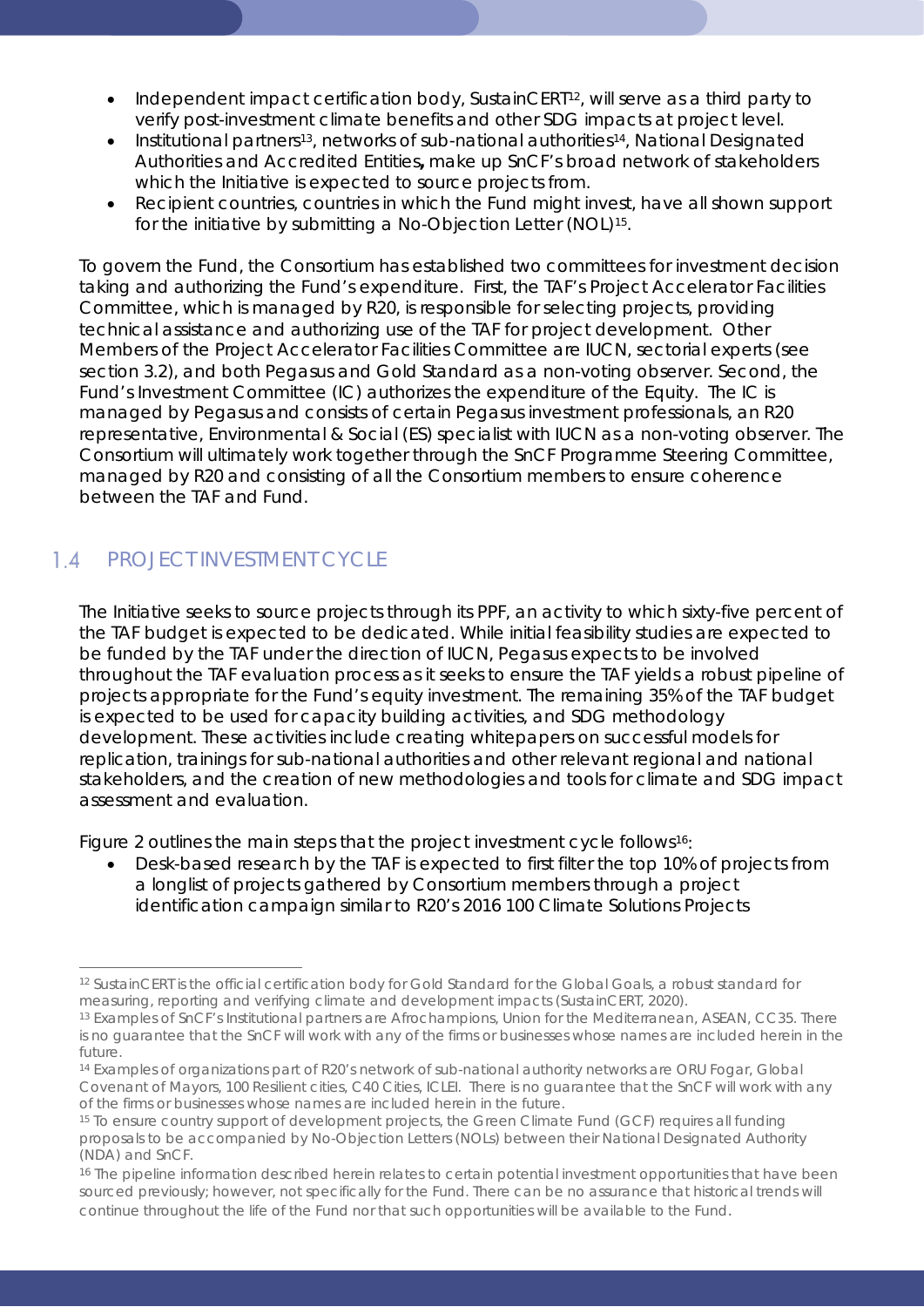Campaign[17](#page-12-0). At this stage, projects will be screened by: 1) SDG impacts reviewed by Gold Standar[d18](#page-12-1), 2) Basic feasibility assessments by sectorial experts 3) Gap analysis towards bankability 4) Environmental and Social (E&S) categorization. A detailed list of the minimum project selection criteria can be found in Annex 2.

- Then, the TAF will perform in-country stakeholder engagement to further screen the list of shortlisted projects to advance for feasibility studies. Generally, the requirements for the project to pass into the next phase include completing an Environmental & Social questionnaire, passing a project resilience screen, conducting a pre-feasibility study, and passing safeguards criteria from Gold Standard.
- The TAF expects it will ultimately fund 45-60 feasibility studies, which are a prerequisite to attract investors and reach financial close and cost on average USD 250k per project. An estimated 20% of projects with completed feasibility studies will be removed from the pipeline after further due diligence by PCA, and for failing to be compliant with the E&S policy, including compliance with the IFC Performance Standards (IFC, 2012)), leading to a final investment portfolio of approximately 35 -50 projects. Project engagement with the TAF expects to provide a right of first offer for equity by the fund.[19](#page-12-2)
- Finally, SnCF expects it will invest approximately 20% of the total capital for each funded project in blended equity, while sourcing debt and/or equity co-financing from public and private finance institutions to complement their investment<sup>[20](#page-12-3)</sup>.
- The fund will seek to exit its investments by refinancing or selling its shares after which the respective project becomes fully commercial. The Fund expects this will take approximately 7 years on average.[21](#page-12-4)

<span id="page-12-0"></span><sup>17</sup> The 100 Climate Solutions Projects Campaign has identified over one hundred renewable energy, energy efficiency and waste management infrastructure projects from around the world. All project applicants have submitted official support letters from a public entity R20. (2020a).

<span id="page-12-1"></span><sup>&</sup>lt;sup>18</sup>Gold Standard for the Global Goals is a standard that sets requirements to design projects for maximum positive impact in climate and development (Gold Standard, 2020).

<span id="page-12-2"></span><sup>&</sup>lt;sup>19</sup>There is no quarantee that portfolio characteristics or estimated investment targets will be achieved.

<span id="page-12-3"></span><sup>&</sup>lt;sup>20</sup> The ratios are estimates and will be determined on a project by project basis.

<span id="page-12-4"></span><sup>&</sup>lt;sup>21</sup> There can be no guarantee that the Fund will successfully exit investments within the 7-year timeframe.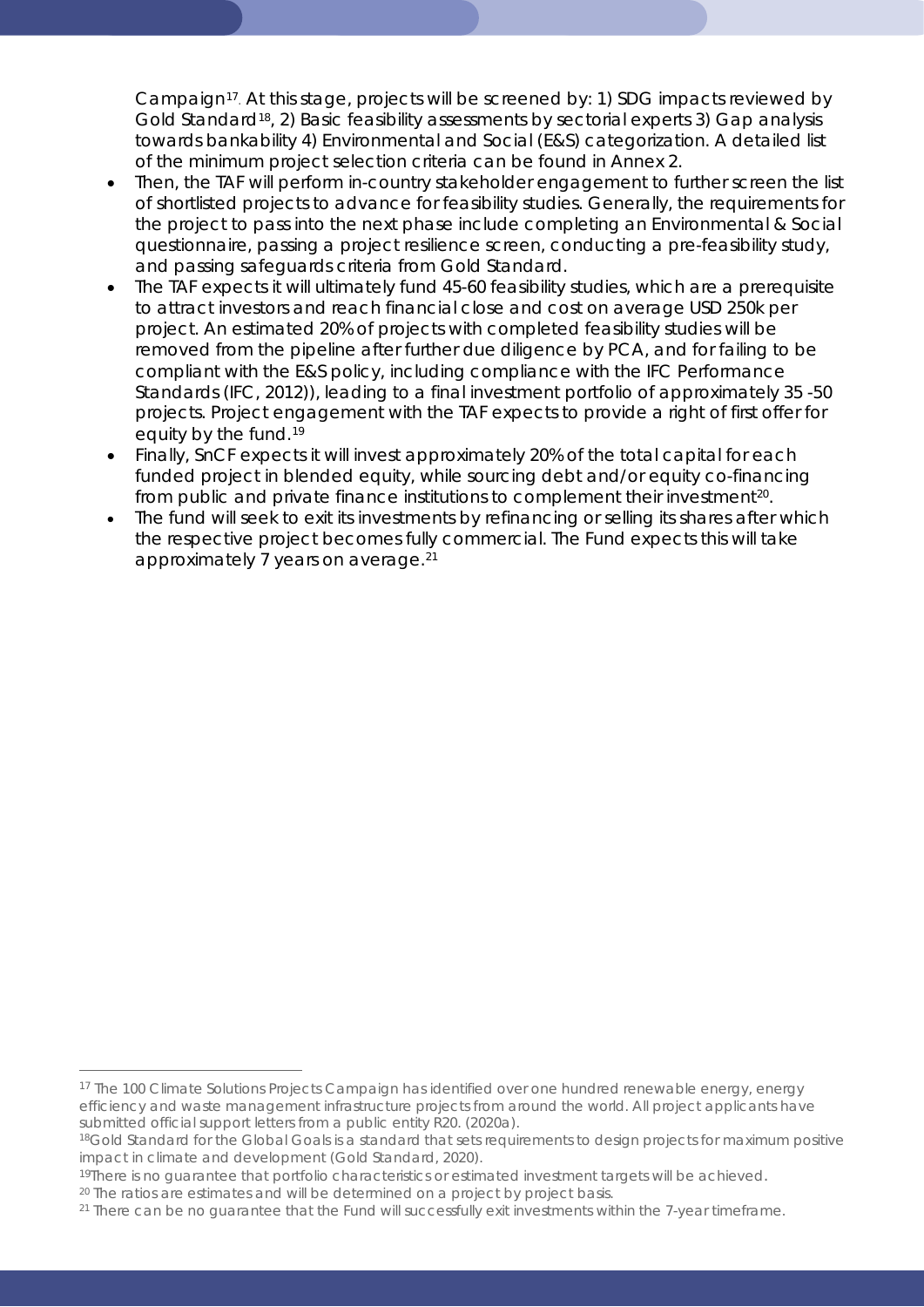### *Figure 2. SnCF Investment Cycle[22](#page-13-2)*



## <span id="page-13-0"></span>**2. INNOVATION**

*SnCF is expected to be the first private equity fund to feature a TAF which is expected to provide both local government capacity building and certifies all projects for SDG impact prior to investment.*

#### <span id="page-13-1"></span> $2.1$ BARRIERS ADDRESSED

SnCF aims to address barriers to the sourcing of bankable projects, certification, and development of mid-sized sub-national infrastructure projects that address climate adaptation and mitigation. To address these barriers, blended finance funds seek to de-risk these projects using concessional finance, while offering private investors larger investment opportunities.[23](#page-13-3) However, investors may still find it difficult to invest in blended funds, due to a lack of standard reporting practices, governance models, and gaps in monitoring and evaluating impact (OECD, 2018). Furthermore, for sub-national infrastructure, private investors require dependable fiscal and regulatory systems to be enforced by strong institutions, which can often be absent in the developing country context (White & Wahba, 2019).

SnCF seeks to present solutions to these barriers by:

• De-risking projects through concessional finance and technical assistance, while seeking to offer larger investable opportunities through the fund format. By doing so, the Fund expects to accelerate the time from conceptualization of a project to financial close (GCoM, 2020a).

<span id="page-13-2"></span><sup>&</sup>lt;sup>22</sup> Expected terms and operational plans provided herein are for informational and illustrative purposes only, consist of expected terms and plans only, and are not intended to be complete and are qualified in their entirety by reference to the Fund's Memorandum and Partnership Agreement, which should be reviewed in their entirety prior to making an investment in the Fund.<br><sup>23</sup> Performance cannot be guaranteed. See the "Notice to Recpients" on page 2 for additional important

<span id="page-13-3"></span>information.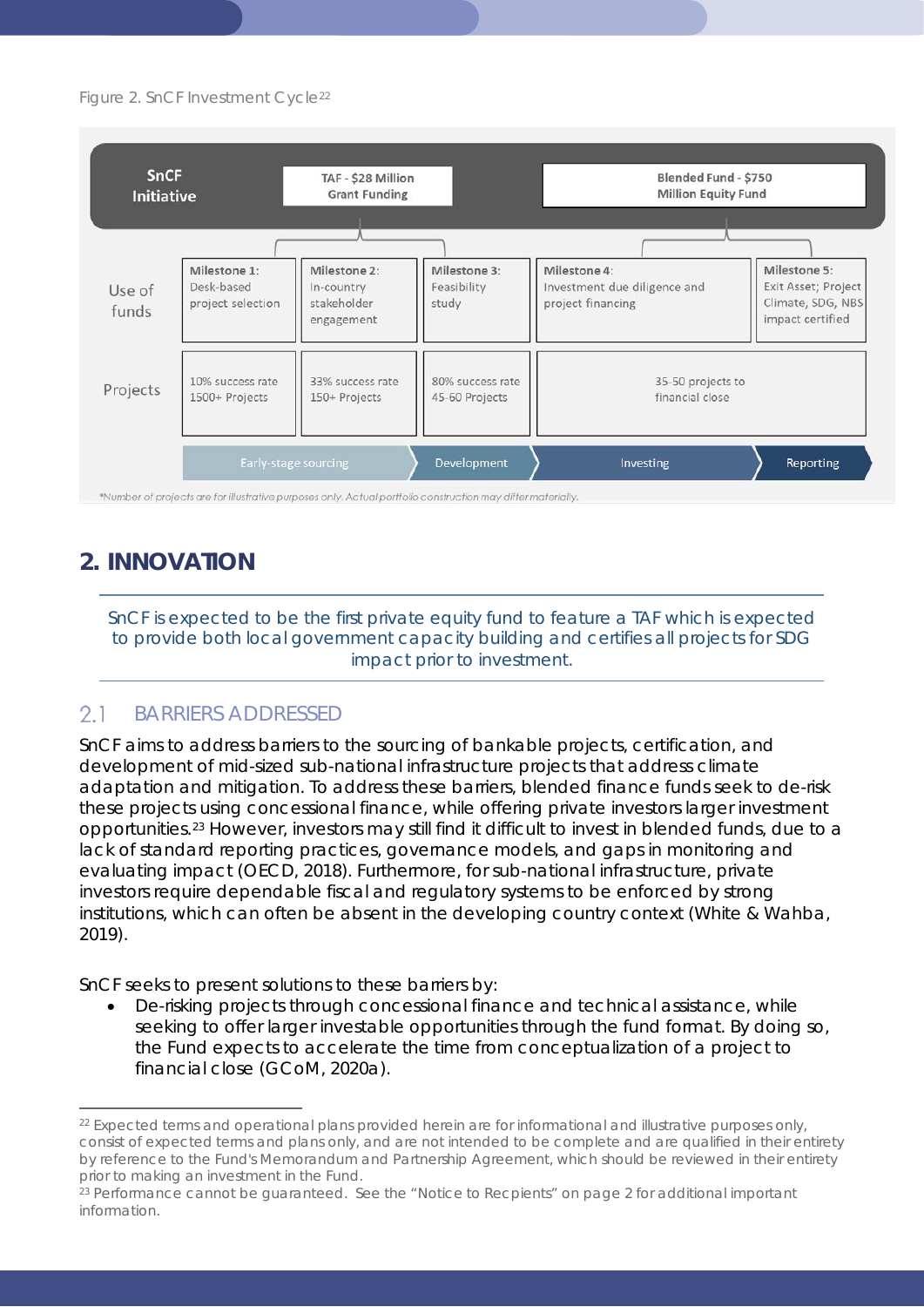- Sourcing deals through a TAF which aims to ensure standard governance, reporting, and local government capacity building to strengthen local regulations and enforcement of contracts.
- Certifying all projects prior to first close using internationally recognized Gold Standard methodologies for environmental and social impact.

### <span id="page-14-0"></span> $2.2$ INNOVATION[24](#page-14-1)

The Lab Secretariat mapped 48 funds on five dimensions of similarity to SnCF: 1) whether the fund has a dedicated TAF; 2) whether it is a blended finance fund; 3) whether the fund makes equity investments; 4) whether the fund focuses on infrastructure investments; and 5) whether the TAF provides local government capacity building.

No funds matched SnCF across all five dimensions, but seven funds matched SnCF on four. These are detailed in Table 1 below with differentiation from SnCF identified. A full table of the most comparable instruments examined in the analysis is in the Comparable Instruments Annex (Annex 6). Two characteristics made SnCF stand out from other comparable instruments, which are its exclusive focus on sub-national projects, and the replenishment mechanism for the TAF.

| Instrument                                                                                                                              | <b>Description</b>                                                                                                                                                                                         | <b>Differentiation from SnCF</b>                                                                                                                                                                                                                    |
|-----------------------------------------------------------------------------------------------------------------------------------------|------------------------------------------------------------------------------------------------------------------------------------------------------------------------------------------------------------|-----------------------------------------------------------------------------------------------------------------------------------------------------------------------------------------------------------------------------------------------------|
| Africa <sub>50</sub><br>(Africa50, 2020)                                                                                                | A blended finance fund focused on<br>energy, transport, Information and<br>Communications Technology (ICT), and<br>water. Makes early and late stage<br>investments and provides technical<br>assistance.  | Africa <sub>50</sub> invests in carbon-<br>intensive projects like<br>midstream gas, while SnCF has<br>a clear climate focus. Africa50<br>does not invest in nature-<br>based solutions or provide<br>technical assistance to local<br>governments. |
| Climate Investor One<br>(Climate Fund<br>Managers, 2020)                                                                                | A blended finance fund invested in<br>renewable energy infrastructure projects<br>in emerging markets. There is a second<br>fund (Climate Investor Two) focused on<br>water, oceans, and sanitation.       | Climate Investor One has a less<br>diversified portfolio than what<br>is expected for SnCF and<br>invests in larger projects than<br>SnCF.                                                                                                          |
| <b>CRAFT: Climate</b><br>Resilience and<br><b>Adaptation Finance &amp;</b><br><b>Technology Transfer</b><br>Facility<br>(The Lab, 2017) | A global private equity fund investing in<br>companies that offer climate resilience<br>products and services. A technical<br>assistance facility provides grants to<br>companies in developing countries. | <b>CRAFT</b> Invests in both<br>developed and developing<br>countries with a focus on<br>resilience, while SnCF invests in<br>developing countries with a<br>focus on mitigation.                                                                   |
| <b>GEEREF: Global Energy</b><br><b>Efficiency and</b><br>Renewable Energy Fund<br>(Convergence, 2020a)                                  | A Public-Private Partnership (PPP) Fund-<br>of-Funds investing in private equity funds<br>focused on clean energy infrastructure<br>projects.                                                              | <b>GEEREF Invests in funds rather</b><br>than projects directly and is<br>focused on just the energy<br>sector. The technical<br>assistance facility associated<br>with GEEREF is smaller than<br>SnCF's TAF.                                       |

### *Table 1. SnCF Comparable Instruments*

<span id="page-14-1"></span><sup>&</sup>lt;sup>24</sup> The comparables provided herein were selected by the Lab for illustrative purposes because lab analysis has shown that they present the most direct comparables in the industry within the relevant time period. Selection of such critera is inherently subjective and others might select other comparables based on their assessment of the market. Actual results may differ, perhaps materially from the estimates included herein.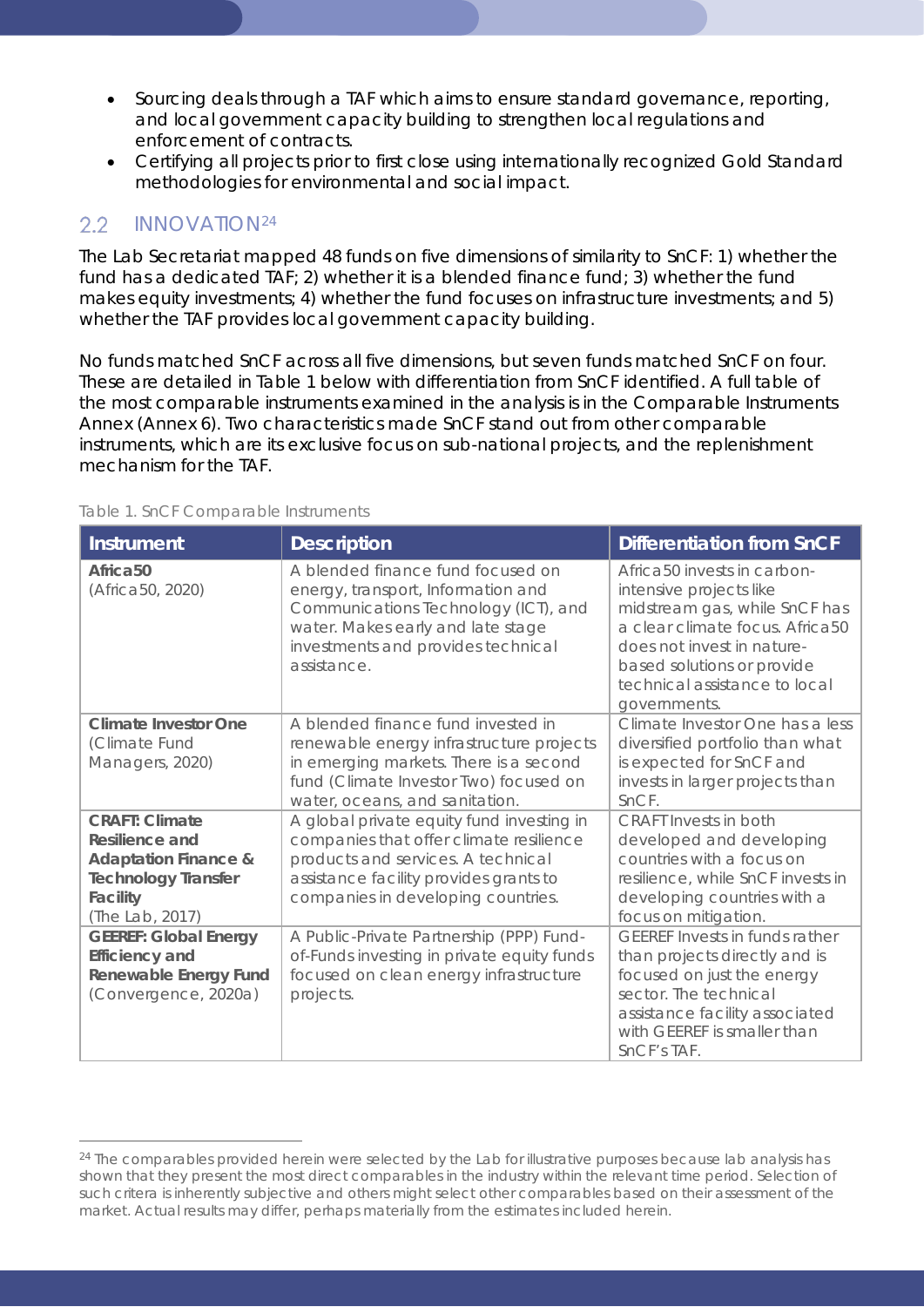| <b>AREF: Africa Renewable</b><br><b>Energy Fund</b><br>(Get Invest, 2020)                                                              | A dedicated renewable energy fund<br>investing in small to medium renewable<br>energy in Sub-Saharan Africa. A<br>technical assistance facility provides pre-                         | AREF invests only in renewable<br>energy in Sub-Saharan Africa,<br>while SnCF will invest in multiple<br>regions.                              |
|----------------------------------------------------------------------------------------------------------------------------------------|---------------------------------------------------------------------------------------------------------------------------------------------------------------------------------------|------------------------------------------------------------------------------------------------------------------------------------------------|
|                                                                                                                                        | investment concessional funding to<br>structure projects and improve<br>bankability.                                                                                                  |                                                                                                                                                |
| <b>ASEAN Infrastructure</b><br><b>Fund &amp; ASEAN Catalytic</b><br><b>Green Finance Facility</b><br>(Asian Development<br>Bank, 2020) | A regional blended infrastructure fund<br>investing in ASEAN member<br>development needs by using debt<br>instruments with co-financing from the<br>Asian Development Bank.           | Invests in sovereign-backed<br>infrastructure projects and uses<br>debt instruments.                                                           |
| <b>EAIF: Emerging Africa</b><br>Infrastructure Fund<br>(Emerging Africa<br>Infrastructure Fund,<br>2020)                               | A public private partnership mobilizing<br>capital to lend to businesses creating,<br>improving, or expanding infrastructure in<br>Sub-Saharan Africa using commercial<br>debt terms. | Invests in high GHG emitting<br>and environmental damaging<br>sectors like gas and mining.<br>Does not invest in local<br>government projects. |

In addition, the Lab analysis shows that SnCF is unique among comparable blended finance funds because:

- At USD 750M, SnCF is larger than most comparable funds. The median comparable fund is under USD 250 million.
- The TAF seeks to be replenished through a regranting mechanism<sup>[25](#page-15-1)</sup>, which is innovative as technical assistance facilities are often funded by non-replenishable grants or function as seed stage equity investments.
- The Initiative is certifying the impact of individual projects through the Gold Standard<sup>[26](#page-15-2)</sup>, while other funds report SDG or ESG impacts at the fund level only.
- The Fund is the only fund in the Lab's analysis that provides technical assistance to sub-national governments, which helps improve enabling environments and facilitates knowledge sharing.

### <span id="page-15-0"></span> $2.3$ CHALLENGES TO INSTRUMENT SUCCESS[27](#page-15-3)

The Fund will be subject to risks inherent to the infrastructure asset class as well as specific to the sub-national level. The management strategy for these risks will differ based on the individual project's needs and will be informed by lessons learned over the course of the project preparation period. Certain risks and the Fund's risk mitigation strategies are summarized in Table 2.

<span id="page-15-1"></span><sup>&</sup>lt;sup>25</sup> The PPF is seeking to be reimbursed by the project developer for the cost of the feasibility study, on a voluntary basis, upon financial close.

<span id="page-15-2"></span><sup>&</sup>lt;sup>26</sup>Gold Standard for the Global Goals is a standard that sets requirements to design projects for maximum positive impact in climate and development (Gold Standard, 2020)

<span id="page-15-3"></span> $27$  This section does not purport to be a complete description of the risks of investing in the Fund. A further detailed description of risks associated with the Fund can be found in the Memorandum, which should be reviewed in its entirety prior to making an investment in the Fund. See the "Notice to Recipients" on page 2 for important additional information.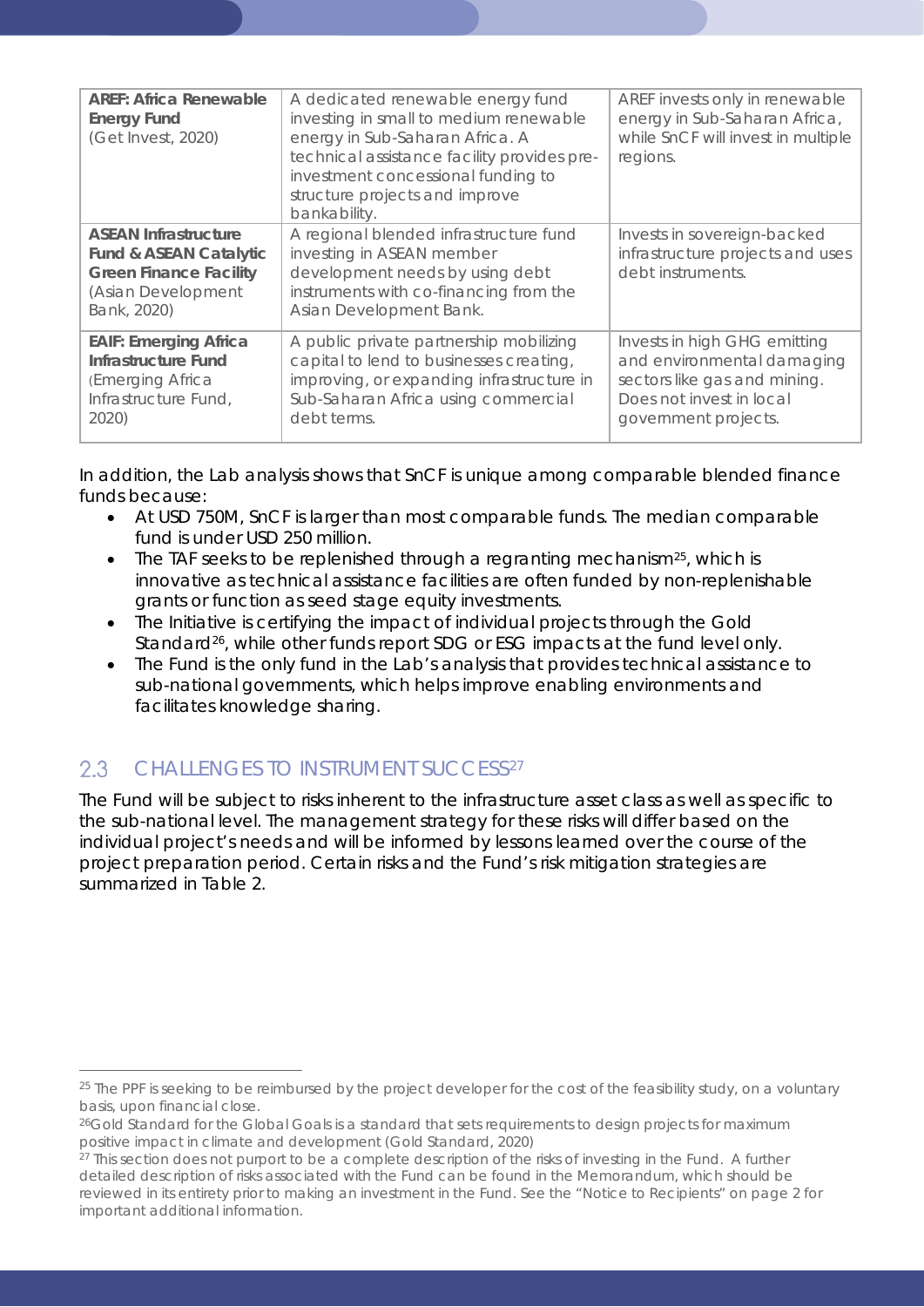*Table 2. Risks and Risk Mitigation Strategies*

| <b>Risk</b>                     | Description                                                                                                                                                                                                                                     | <b>Risk Mitigation Strategy</b>                                                                                                                                                                                                                       |
|---------------------------------|-------------------------------------------------------------------------------------------------------------------------------------------------------------------------------------------------------------------------------------------------|-------------------------------------------------------------------------------------------------------------------------------------------------------------------------------------------------------------------------------------------------------|
| <b>Currency risk</b>            | Currency risk including<br>availability and<br>convertibility risk due to<br>the Fund's international<br>nature                                                                                                                                 | Favoring off-taker agreements in<br><b>USD</b><br>Risk is determined on a project by<br>$\bullet$<br>project basis, if the risk is estimated<br>too high insurance will be taken                                                                      |
| <b>Reputational risk</b>        | Arises from local public<br>concerned about<br>impact, as well as from<br>stakeholders regarding<br>fee structures                                                                                                                              | Ensure stakeholders are on board<br>$\bullet$<br>with impact focus and understand<br>fee structures<br>Ensure each project hires local<br>$\bullet$<br>legal, policy, and communications<br>experts                                                   |
| <b>Technical/Execution Risk</b> | Including<br>underperforming<br>feasibility studies, delays<br>in construction and<br>additional costs as well as<br>poor operation<br>management of the<br>asset                                                                               | Prioritize local & sectoral expertise<br>$\bullet$<br>when setting up TAF and within<br>Fund management<br>Establish Fund-wide guidelines for<br>evaluating EPC partners and<br>project operation teams                                               |
| <b>Political Risk</b>           | Changing political<br>leadership and support<br>can challenge project<br>success over the long-<br>time frames typical of<br>infrastructure. This risk is<br>compounded at project,<br>city, and national levels<br>for infrastructure projects | Seeking to invest in countries that<br>$\bullet$<br>have extended no-objection-letters<br>will help ensure national political<br>support<br>Select projects that the Fund<br>believes can show track record and<br>clearly support local policy goals |
| <b>Credit Risk</b>              | Projects are expected to<br>be financed by an<br>average of 60% debt,<br>making credit risks<br>relevant to project returns                                                                                                                     | Emphasize geographic and sectoral<br>$\bullet$<br>diversification from the start<br>Due diligence of a project prior to<br>investment                                                                                                                 |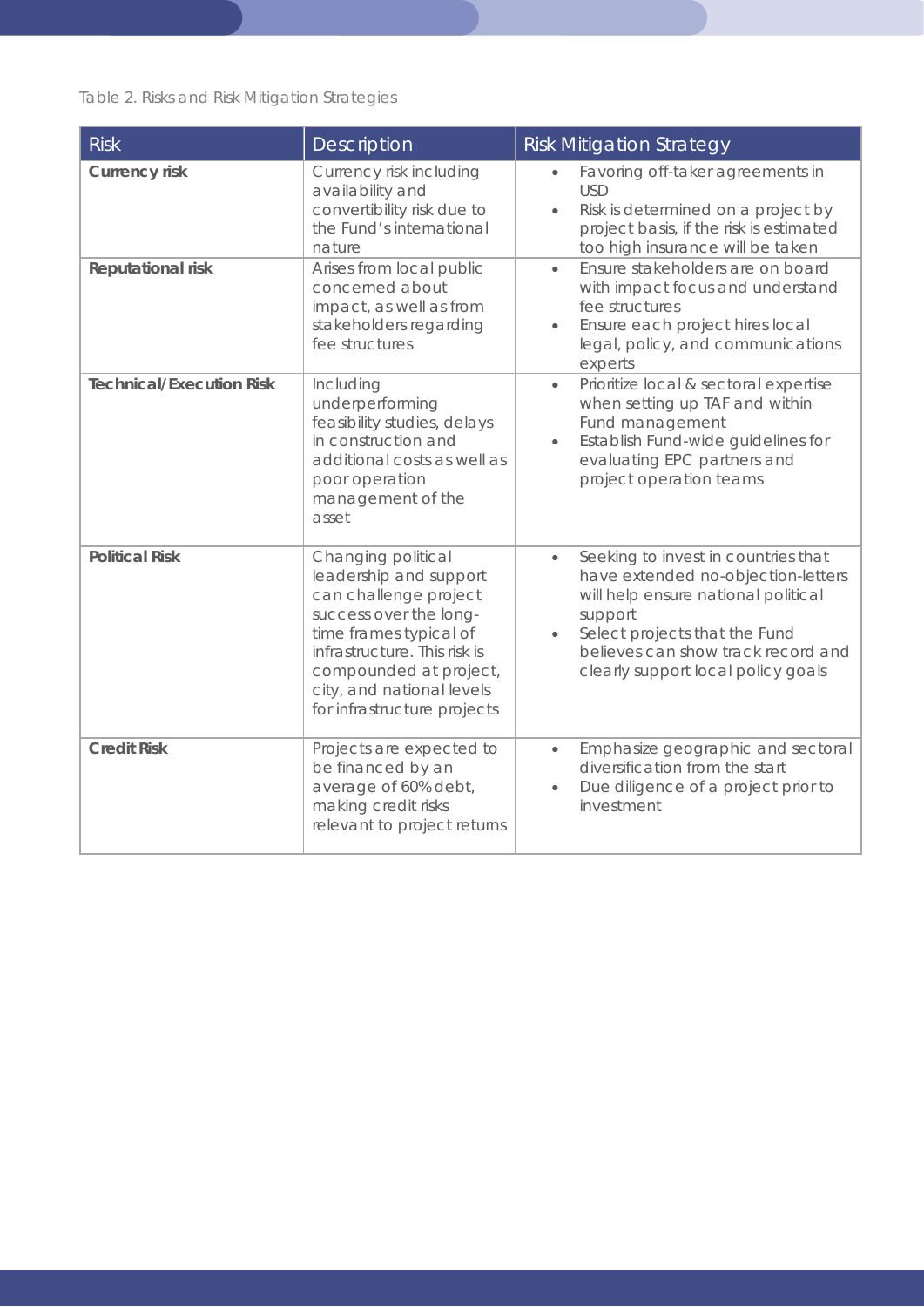# <span id="page-17-0"></span>*MARKET TEST AND BEYOND*

# <span id="page-17-1"></span>**3. IMPLEMENTATION PATHWAY AND REPLICATION**

*42 national governments expressed their support for SnCF through No-Objection Letters (NOLs).[28](#page-17-3) Initial implementation will target mid-sized urban greenfield projects in waste, water, energy and nature-based solutions.* 

#### <span id="page-17-2"></span> $3.1$ TARGET COUNTRIES AND SECTORS

In order to ensure country support of development projects, the Green Climate Fund (GCF) requires all funding proposals to be accompanied by No-Objection Letters (NOLs) between their National Designated Authority (NDA) and SnCF. By doing so, it is insured projects have official backing and are consistent with national plans. Out of 42 countries (see Annex 1) which the Consortium received NOLs from, SnCF is targeting a sub-set of up to 20 countries.

Lab analysts evaluated this set of 42 countries for investment risk and mitigation potential to establish suitable<sup>29</sup> target markets. This analysis revealed that out of the 42 NOL countries, Chile, South Africa, North Macedonia, Mexico and Jordan were top markets, with relatively lower-risk investment environments and high mitigation potential (Figure 3). On a municipality level<sup>[30](#page-17-5)</sup>, the city with the highest mitigation potential, within these geographies, both in terms of solid municipal waste per capita and emissions per capita is Durban, followed by Johannesburg, Santiago de Chile, Mexico City, Monterrey, Amman, and Skopje. Of those cities, Durban, Mexico City, Amman, and Skopje have climate action plans that address SnCF's target sectors, and Johannesburg is developing one that is expected be released in the 3rd quarter of 2020 (City of Johannesburg, 2020).

<span id="page-17-3"></span><sup>28</sup> As of September 14, 2020.

<span id="page-17-4"></span><sup>29</sup> In this analysis, mitigation potential has been defined as emissions per capita (World Bank, 2020a) and investment risk was defined as the average of the Ease of Doing Business Indicator (World Bank, 2020d), Domestic Credit to Private Sector as percent of country GDP (World Bank, 2020c), Sovereign Credit Risk (Trading Economics, 2020), CPI Transparency Score (World Bank, 2020), and PPP Regulatory Framework (World Bank Group, 2018). A detailed methodology is mentioned in Annex 4. There can be no assurances that the Fund will

<span id="page-17-5"></span>make an investment in any of the sectors or sub-sectors included herein.<br><sup>30</sup> In this analysis, data on municipal waste per capita is sourced from the World Bank (2020) and emissions per capita from GGMCF (2005).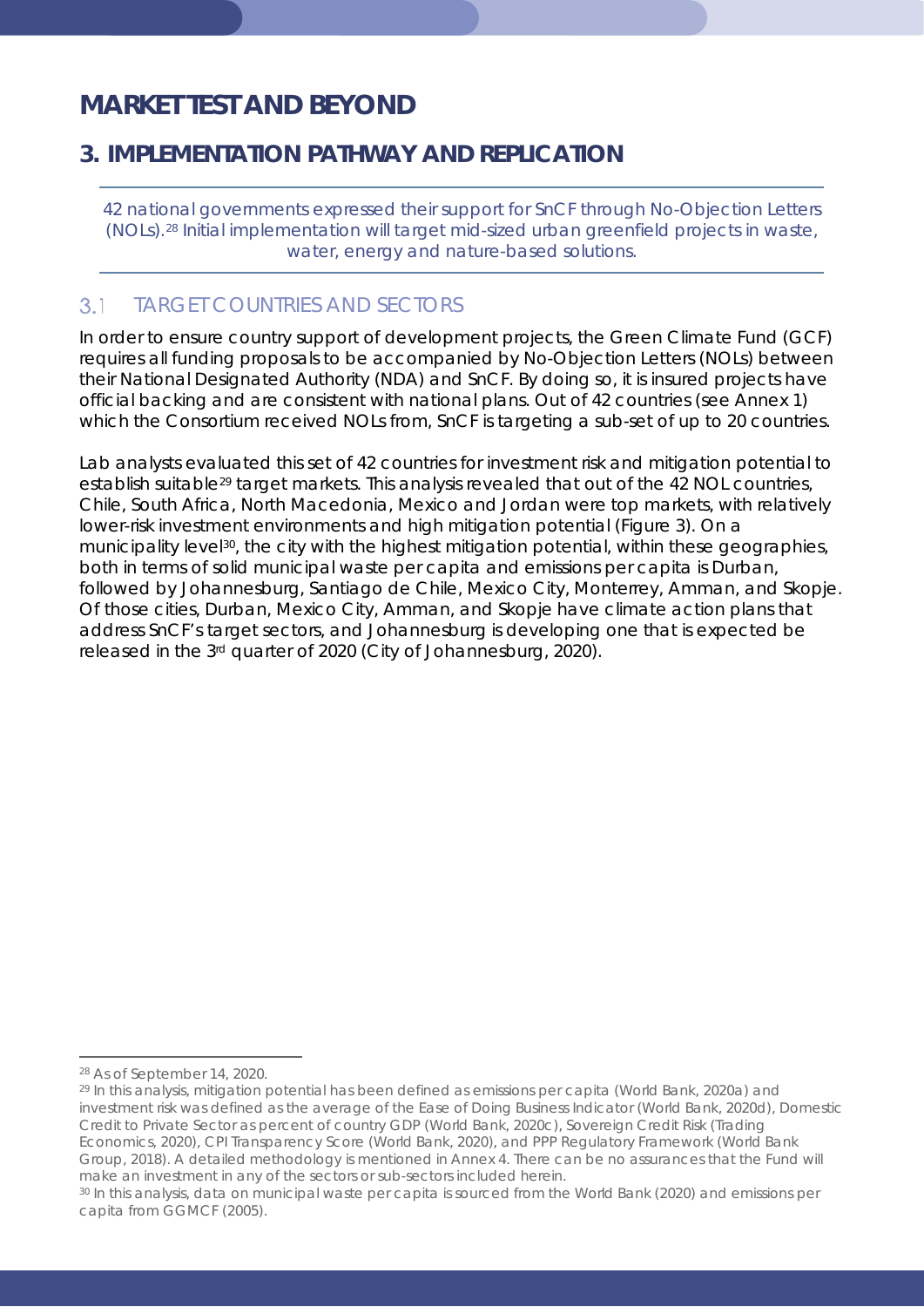



SnCF aims to invest 30% in sustainable energy, 40% in waste and sanitation, and 30% in nature-based solutions (including regenerative agriculture projects), while aligning its projects with the host country's National Determined Contributions (NDCs).[32](#page-18-1) Of SnCF's 42 NOL countries, 91% have NDCs that include sustainable energy and 58% include waste and sanitation.<sup>[33](#page-18-2)</sup> The analysis showed that SnCF target countries have prioritized the Renewable Energy and Energy Efficiency sectors (Table 3).

| Table 3. NDCs in SnCF target countries <sup>34</sup> |  |
|------------------------------------------------------|--|
|------------------------------------------------------|--|

| <b>Sector included in Mitigation Measures</b> | <b>Sector included</b><br>in NDCs Globally<br>$(\%)$ | Sector included in<br><b>NDCs of 42 SnCF</b><br>target countries (%) |
|-----------------------------------------------|------------------------------------------------------|----------------------------------------------------------------------|
| <b>Sustainable Energy</b>                     | 74%                                                  | 91%                                                                  |
| Renewable Energy                              | 61%                                                  | 79%                                                                  |
| <b>Energy Efficiency</b>                      | 55%                                                  | 70%                                                                  |
| <b>Waste &amp; Sanitation</b>                 | 41%                                                  | 58%                                                                  |
| Recycling, Solid Waste and/or Waste-to-Energy | 12%                                                  | 9%                                                                   |
| Wastewater and other <sup>35</sup>            | 9%                                                   | 16%                                                                  |

<span id="page-18-0"></span><sup>&</sup>lt;sup>31</sup> Figure provided for illustrative purposes only. See Annex 4 for a further description of the methodology used by the Lab to perform the analysis shown herein.

<span id="page-18-1"></span><sup>&</sup>lt;sup>32</sup> There is no quarantee that portfolio characteristics or estimated investment targets will be achieved.

<span id="page-18-2"></span><sup>33</sup> Number of countries as of September 14, 2020.

<span id="page-18-3"></span><sup>34</sup> NDC data was sourced from ClimateWatch (2020), and latest accessed July 15, 2020.

<span id="page-18-4"></span><sup>&</sup>lt;sup>35</sup> Other includes: Water Conservation and Reuse; Water Management; Watershed and River Basin Management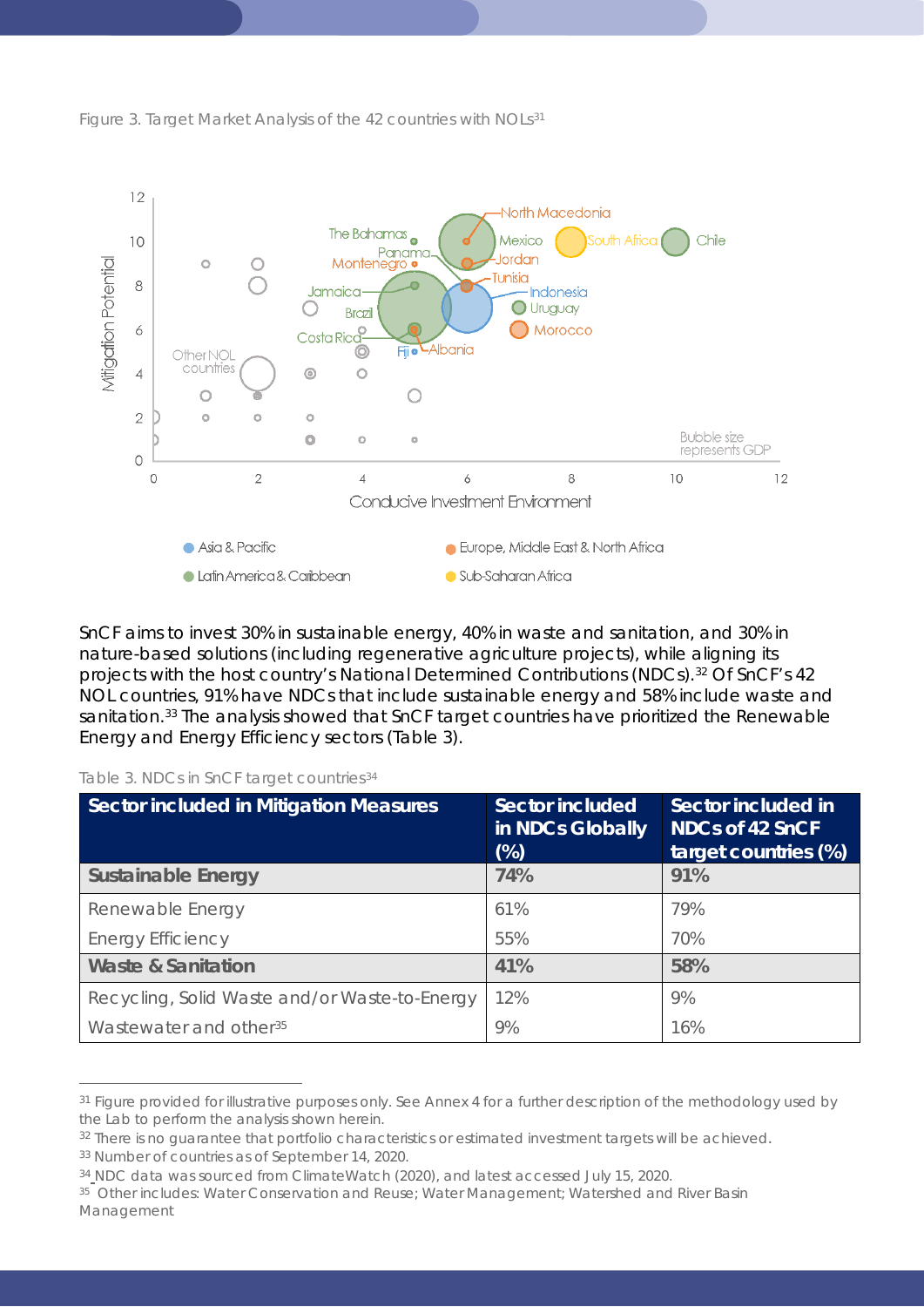### <span id="page-19-0"></span> $3.2$ IMPI FMENTATION PATHWAY

The Consortium has already identified hundreds of potentially investable energy, water and waste management projects around the world through several past and current project preparation facilities and campaigns including the 100 Climate Solutions Project Campaign, which screens projects for bankability (R20, 2020a) [36](#page-19-1). Its pipeline will ultimately be determined by the strength of in-country partnerships through the Consortium members' networks.

To prepare projects, IUCN, as manager of the TAF, has established three Project Accelerator Facilities to conduct feasibility studies for projects in three target sectors: waste, energy, and water. A similar facility for climate smart agriculture is being considered.<sup>[37](#page-19-2)</sup>

- The **Waste Project Facilitator** works with Egis Group, a 75% French subsidiary of Caisse des Dépôts specializing in construction and sustainable cities (Egis, 2019).
- The **Energy Project Facilitator** works with BG Group, a Swiss engineering consulting firm specializing in energy and infrastructure (BG Group, 2018), and Alpiq Group, a Swiss energy services provider and electricity producer (Alpiq, 2020).
- The **Water Project Facilitator** works with Waterpreneurs, a Swiss organization with hybrid LLC-nonprofit governance structure which provides consulting and accelerator services to SDG projects, focusing on the nexus of water and human rights (Waterpreneurs, 2019).

The Fund is expected to have a term of 12 years with up to three one-year extensions. Its associated TAF is planned to last 7 years (Figure 4). The process is expected to begin when the Fund's concessional tranche is secured. For the commercial tranche, the Fund will seek a minimum USD 10 million commitment. The Fund is expected to have closings for a period of up to 15 months, and the investment period, holding period and liquidation period are all determined based on the date of the final closing.

<span id="page-19-1"></span><sup>&</sup>lt;sup>36</sup> Description of potential projects is for illustrative purposes only. There can be no guarantee that similar projects will ultimately be available for the Fund, that the Fund will be able to consummate an investment in such projects or that such projects will successfully generate an investment return.

<span id="page-19-2"></span><sup>37</sup> There can be no assurances that any plans described herein will be realized on the terms expressed herein or at all.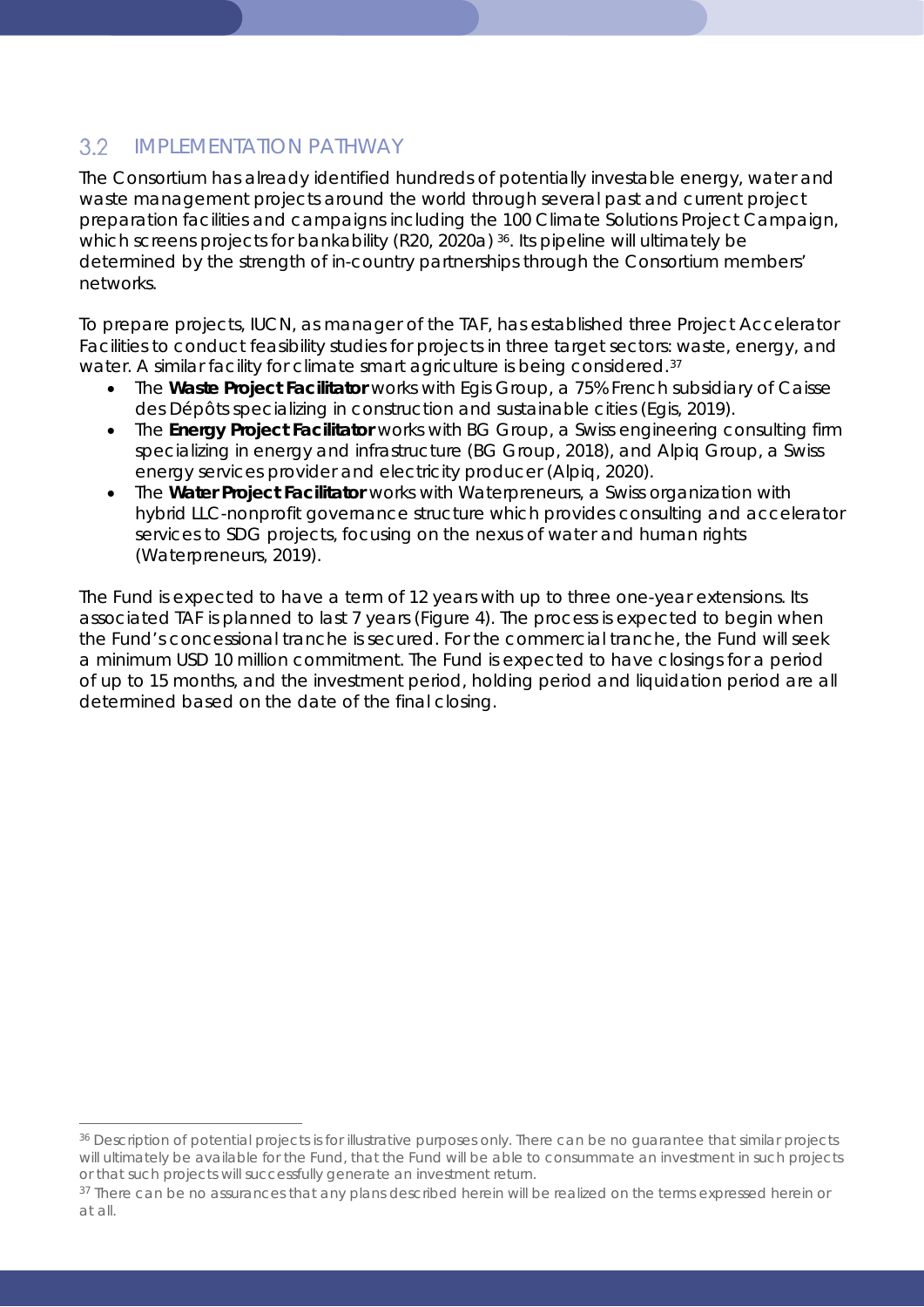### *Figure 4. SnCF Timeline*[38](#page-20-1)



#### <span id="page-20-0"></span> $3.3$ IMPLEMENTATION CHALLENGES[39](#page-20-2)

The main implementation challenges for SnCF, according to the Lab, are listed below:

- **The Initiative is purpose-built to mobilize funding from the Green Climate Fund (GCF), which is subject to COVID-19 pandemic related delays**. The Initiative has applied for concessional finance from the GCF and two-thirds of the grant funding for technical assistance, with Pegasus and IUCN as GCF accredited entities. Currently GCF approval for the Fund is delayed due to the COVID-19 crisis. Pegasus and IUCN are collaborating with the GCF in an effort to mitigate the risk of further administrative and fundraising delays.
- **The COVID-19 crisis might delay fundraising for the commercial tranche and sourcing of private co-investment at project level.** Infrastructure investments tend to have a low historical correlation with other asset classes and therefore are attractive diversifiers in volatile economic times (UBS, 2020) (Blackrock, 2015). More specifically, PPPs have long-term availability-based revenues and together with renewable energy, its valuations are therefore the least affected by COVID-19 within the private infrastructure sector, according to UBS (2020).
- **The Fund's governance is more complex than that of typical blended finance funds.**  The Consortium needs to work together for the next 7 years and navigate changing macro-economic conditions. To mitigate this risk, the Consortium established a SnCF Programme Steering Committee, managed by R20 and consisting of all the

<span id="page-20-1"></span><sup>38</sup> Expected SnCF Timeline is provided herein for informational and illustrative purposes only and is not intended to be complete. There can be no assurances that the proposed Timeline will be attained at all or on the proposed timing set forth herein.

<span id="page-20-2"></span><sup>&</sup>lt;sup>39</sup> This section does not purport to be a complete description of the risks of investing in the Fund. A further detailed description of risks associated with the the Fund can be found in the Memorandum, which should be reviewed in its entirety prior to making an investment in the Fund. See the "Notice to Recipients" on page 2 for important additional information.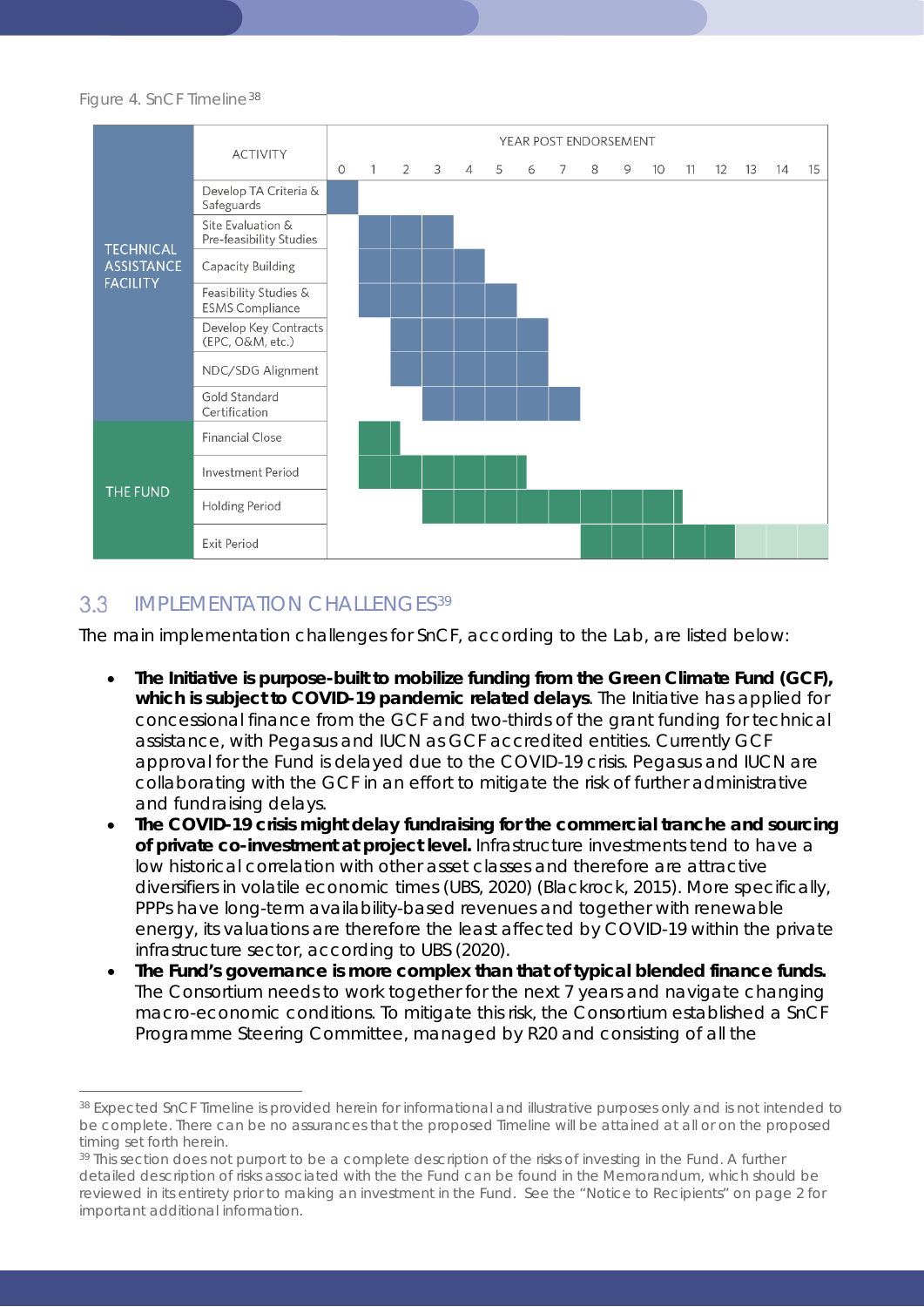Consortium members in an effort to ensure coherence and collaboration between the TAF and Fund.

• **The Fund's pipeline is dependent on institutional connections, preparing a pipeline of profitable and impactful projects will be a challenge**, particularly in locations where the Consortium does not yet have a track record. In an effort to mitigate this risk, the Consortium will be engaging with their network of stakeholders consisting of engineering firms (section 3.2), institutional partners, networks of sub-national authorities, National Designated Authorities and Accredited Entities**,** which the Initiative will also source projects from.

## <span id="page-21-0"></span>**4. FINANCIAL IMPACT AND REPLICATION**

*For every 1 USD of the Fund's concessional tranche, the Fund believes it can mobilize up to USD 4 in private finance at fund-level and up to USD 24 in private finance at project-level.* 

#### <span id="page-21-1"></span> $4.1$ QUANTITATIVE MODELING

Under the baseline assumptions (Annex 5), the Fund estimates a projected net IRR of 9.4% [40](#page-21-2) (1.77x projected net MOIC) for commercial Limited Partners (LPs) and a projected net IRR of 5.4% (1.44x projected net MOIC) for the concessional finance tranche. [41](#page-21-3) In the baseline scenario, the cumulative management fees amount to an estimated USD 122 million.<sup>[42](#page-21-4)</sup> The assumptions and model have been provided by the proponent, while the Lab performed sensitivity analysis to stress test the returns on each investor class. One such sensitivity is depicted below, which shows the effect of varying gross project-level returns on the Fund's net IRR for commercial and concessional investors.

<span id="page-21-2"></span><sup>40</sup> Preqin (2019) estimates a median net IRR of 9.8% and standard deviation of 12.16% for close-end infrastructure funds (with no split between developed and emerging markets). A net IRR that is similar to SnCF's baseline net IRR for the Limited Partners (LP).

<span id="page-21-3"></span><sup>41</sup> Targeted performance included herein is provided solely for illustrative purposes, and is based on a variety of assumptions and estimates about, among others, future operating results, profitability of investments, default rates and principal losses, speed of deployment of capital, duration of the investment period, management fee levels, fee offsets, carried interest levels, preferred return and actual transaction terms and other events that have not occurred, any of which may prove incorrect and may differ from the assumptions on which the projected performance herein is based. There are numerous factors related to the markets in general or the implementation of any specific investment program that cannot be fully accounted for with respect to the projected performance herein. Any targets or estimates are therefore subject to a number of important risks, qualifications, limitations, and exceptions that could materially and adversely affect the Fund's or an investment's performance. Accordingly, actual results may differ materially from targeted performance included herein. Targeted and modeled Net IRRs and Net MOICs do not reflect investors' individual taxes and transaction costs in connection with the disposition of investments, which may be substantial, as any estimate of such taxes and transaction costs would be arbitrary. There can be no assurance that projected results will be attained within the proposed timing set forth herein or at all, and actual results may be significantly different from the projections herein. See the "Notice to Recipients" on page 2 for important additional information, including the calculation of "Net IRR" and "Net MOIC" as well as the use of projected performance.

<span id="page-21-4"></span><sup>42</sup> The cumulative management fees are based on the baseline model under the assumptions depicted in Annex 5.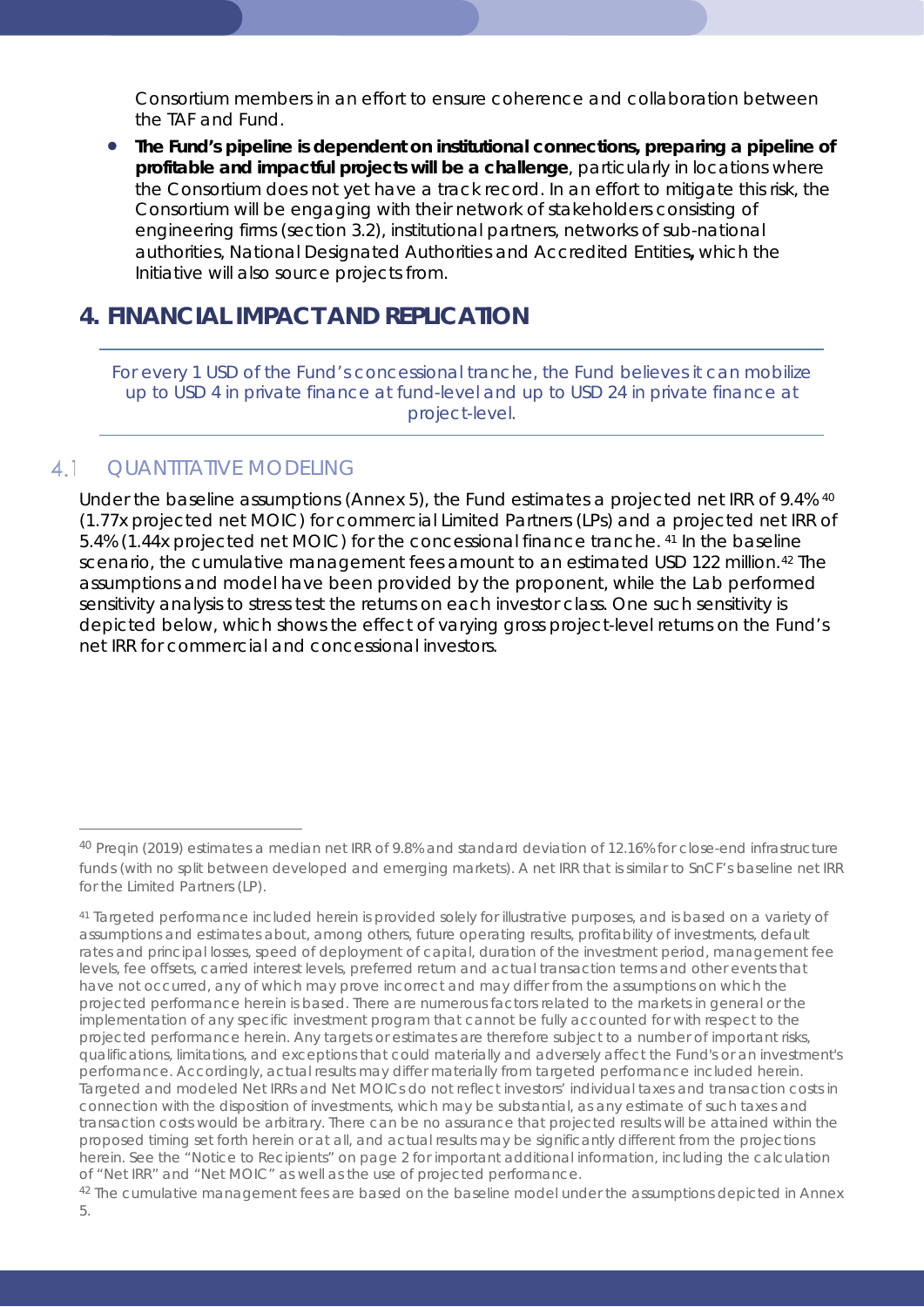

*Figure 5. Modeled returns on equity investment for each of the expected investor classes with varying average projected gross project-level returns*[43](#page-22-0)

The effect of varying average project returns under the baseline scenario with a projected average of 13%<sup>[44](#page-22-1)</sup> Project-Level Gross IRR<sup>[45](#page-22-2)</sup> and estimated holding period of 7 years:

- Limited partners (LP), consisting mainly of commercial investors, are projected to have a 9.4% net IRR on the baseline scenario assuming an 80% participation rate and 8% hurdle rate. Figure 5 shows that, LP returns experience the least variation as projectlevel returns deviate from the 13% baseline estimate.
- **The concessional tranche** has an average projected net IRR of 5.4% under the baseline scenario assuming a participation rate of 20% and hurdle rate of 3%. The concessional investors take the most downside risk if projects don't perform and will start earning a return when the average project IRR reaches 9%.

The General Partner (GP) is expected to invest 1% of the total fund size in the commercial tranche.

<span id="page-22-1"></span><span id="page-22-0"></span><sup>43</sup> Modeled returns are provided for illustrative purposes only. There can be no guarantee that such returns will be achieved. Actual results may vary significantly. See the "Notice to Recipients" on page 2 for important additional information, including the calculation of performance as well as the use of projected performance. 44 13% projected project-level gross IRR estimate is provided for illustrative purposes only, and is based on a variety of assumptions and estimates about, among others, future operating results, profitability of investments, default rates and principal losses, speed of deployment of capital, duration of the investment period, management fee levels, fee offsets, carried interest levels, preferred return and actual transaction terms and other events that have not occurred, any of which may prove incorrect and may differ from the assumptions on which the projected performance herein is based. There are numerous factors related to the markets in general or the implementation of any specific investment program that cannot be fully accounted for with respect to the projected performance herein. Any targets or estimates are therefore subject to a number of important risks, qualifications, limitations, and exceptions that could materially and adversely affect the Fund's or an investment's performance. Accordingly, actual results may differ materially from targeted performance included herein. See the "Notice to Recipients" on page 2 for important additional information, including the calculation of "Net IRR" and "Net MOIC" as well as the use of projected performance.

<span id="page-22-2"></span><sup>45</sup>Cambridge Associates, (2019) estimates that Clean Tech projects globally (excluding US projects) had an average gross IRR of 9.5% between 2000 to 2017. Smart Grid projects leading with a 32.2% pooled gross IRR, followed by Renewable Power Development (10.7%), Waste & Recycling (10.3% ), Water & Wastewater (10%), Energy Efficiency (6.4%) and Lighting (-8.1%) (Cambridge Associates, 2019). These are listed for illustration purposes only. Past performance is not a guarantee of future success.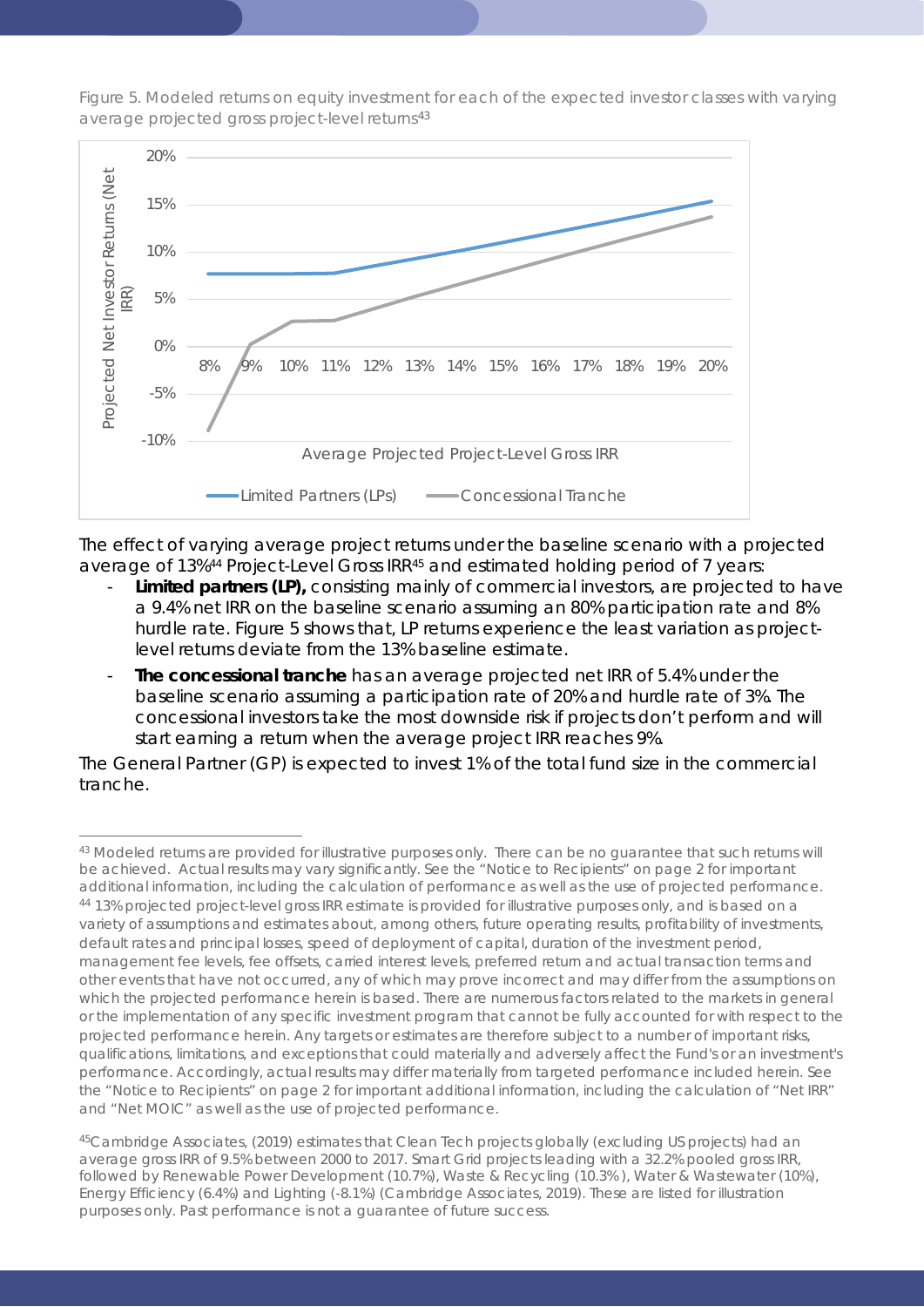#### <span id="page-23-0"></span>4.2 FINANCIAL SUSTAINABILITY & PRIVATE MOBILIZATION[46](#page-23-1)

Pegasus, as the manager of the Fund, will be compensated through standard management and performance fees. The management fee is expected to be 2.0% during the commitment period and 1.5% thereafter, while the performance fee will be 20% after a hurdle rate of either 8% (LPs) or 3% (concessional tranche), with a 100% GP catch-up. The Technical Assistance Facility (TAF) seeks to become partly financially sustainable through a voluntary reimbursement of the feasibility study costs by the project developers of projects that reach financial close. Finally, projects seek to become financially sustainable, after exit of the fund, through their commercially viable business model.

Through its structure, the Fund believes USD 1 of the Fund's concessional finance tranche has the potential to mobilize up to USD 4 in private finance at Fund-level and up to USD 24 in private finance at project-level. The SnCF initiative, including the grant finance, therefore, aims to mobilize up to 20 times its size in private finance (Figure 6).





The Initiative has applied for concessional finance from the GCF (USD 150 million) and twothirds of the grant funding for technical assistance (USD 18.5 million), while the remainder of the grant funding is expected to be sourced from other donors (USD 9.5million).<sup>[48](#page-23-3)</sup> To achieve the target private mobilization at project level, the SnCF is expected to support the sourcing of co-financing over the course of the investment period for up to USD 3 billion. All potential investment opportunities are depicted in Table 4.

<span id="page-23-1"></span><sup>46</sup> Expected Fund terms are provided herein are for informational and illustrative purposes only, consist of expected terms only, are not intended to be complete and are qualified in their entirety by reference to the Fund's Memorandum and Partnership Agreement, which should be reviewed in their entirety prior to making an investment in the Fund.

<span id="page-23-3"></span><span id="page-23-2"></span><sup>&</sup>lt;sup>47</sup> Figure provided for illustrative purposes only.<br><sup>48</sup> There can be no assurances that any plans described herein will be realized on the terms expressed herein or at all, and all such plans are subject to uncertainties and risks.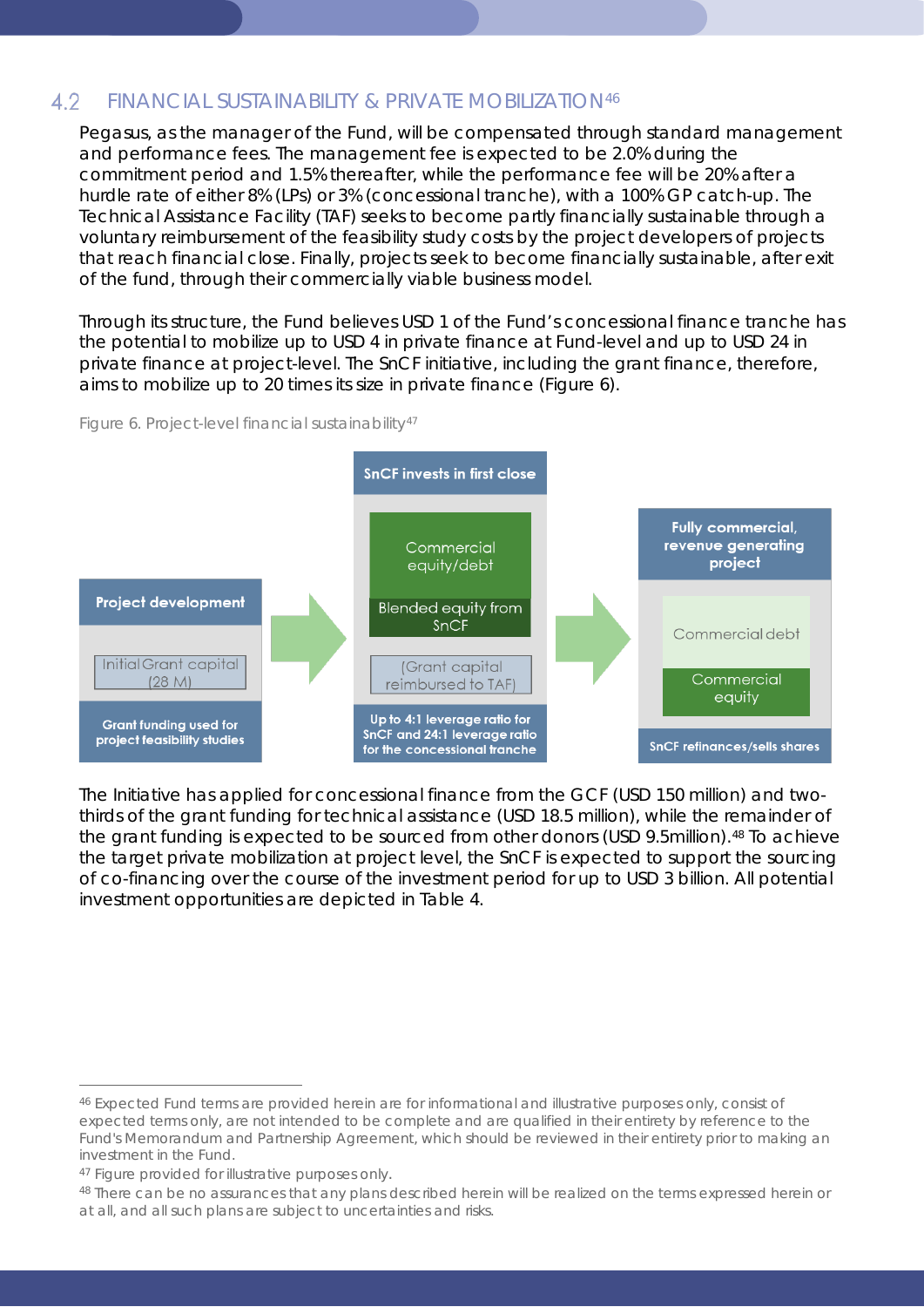### *Table 4 Investment opportunity[49](#page-24-1)*

| <b>Investment Opportunities</b> |                                                                                                                                                                                              |                                                      |                           |
|---------------------------------|----------------------------------------------------------------------------------------------------------------------------------------------------------------------------------------------|------------------------------------------------------|---------------------------|
|                                 | <b>Type</b>                                                                                                                                                                                  | <b>Role of Capital</b>                               | Targeted<br>Amount        |
| <b>TAF Level</b>                | <b>Public Grant</b><br>DFIs, governments, Foundations,<br>Multilateral Climate Funds                                                                                                         | Grant funding<br>for Technical<br>Assistance         | <b>USD 28</b><br>million  |
| Fund<br>Level                   | <b>Commercial Equity</b><br>Private endowments/ Institutional<br>investors/High-net worth<br>individuals / Private Finance<br>institutions including from<br>emerging countries / Corporates | Commercial<br>Investment<br>tranche of the<br>Fund   | <b>USD 600</b><br>million |
|                                 | <b>Concessional Equity</b><br><b>Multilateral Climate Funds</b>                                                                                                                              | Concessional<br>investment<br>tranche of the<br>Fund | <b>USD 150</b><br>million |
| Project<br>(Sponsor)<br>Level   | <b>Commercial Equity and Debt</b><br>Sponsors/ Public and Private<br>Finance institutions including from<br>emerging countries                                                               | Co-Financing at<br>project-level                     | Up to USD<br>3 billion    |

#### <span id="page-24-0"></span> $4.3$ REPLICATION STRATEGY & POTENTIAL

The Consortium believes addressing the limited supply of bankable projects and limited subnational capacity could open up a large potential market for future funds. The IFC (2018) estimates there is an extensive investment potential in emerging market cities before 2030. Climate-smart water has an estimated global investment potential of USD 1 trillion, waste has a global investment potential of USD 200 billion, and renewable energy has a potential of USD 842 billion. East Asia Pacific has the biggest investment potential in cities in of the above-mentioned sectors to 2030, followed by Latin America & Caribbean (IFC, 2018).

After a successful pilot fund, the Consortium members envision a plan to move from a single portfolio to separate regional and decentralized blended funds for sub-national investments in specific geographies and technologies. Ultimately, the Consortium envisions regional hubs, with their own in-country technical assistance facilities, and strengthened regional network of municipalities and other stakeholders. Using lessons learned during the initial fund to shape follow-on funds is expected to be a key part of the replication strategy.<sup>[50](#page-24-2)</sup>

The Consortium believes a lack of capacity in municipalities is a major hindrance in scaling a pipeline of bankable projects. Replicating the capacity building and project preparation activities of the TAF has the possibility to address this gap and build the pipeline for future funds. Of 504 cities in countries with NOLs that are members of the Global Covenant of Mayors for Climate and Energy, which the Consortium believes indicates their commitment to ambitious and measurable climate initiatives, just nine have climate action plans and

<span id="page-24-1"></span><sup>&</sup>lt;sup>49</sup> Nothing in this Report constitutes an offer to sell, or the solicitation of an offer to buy, any security. There can be no assurances that any targeted investment amounts or potential investment opportunities described herein will be realized on the terms expressed herein or at all, and all such plans are subject to uncertainties and risks. See the "Notice to Recipients" on page 2 for important additional information.

<span id="page-24-2"></span><sup>50</sup> There can be no assurances that any plans described herein will be realized on the terms expressed herein or at all, and all such plans are subject to uncertainties and risks.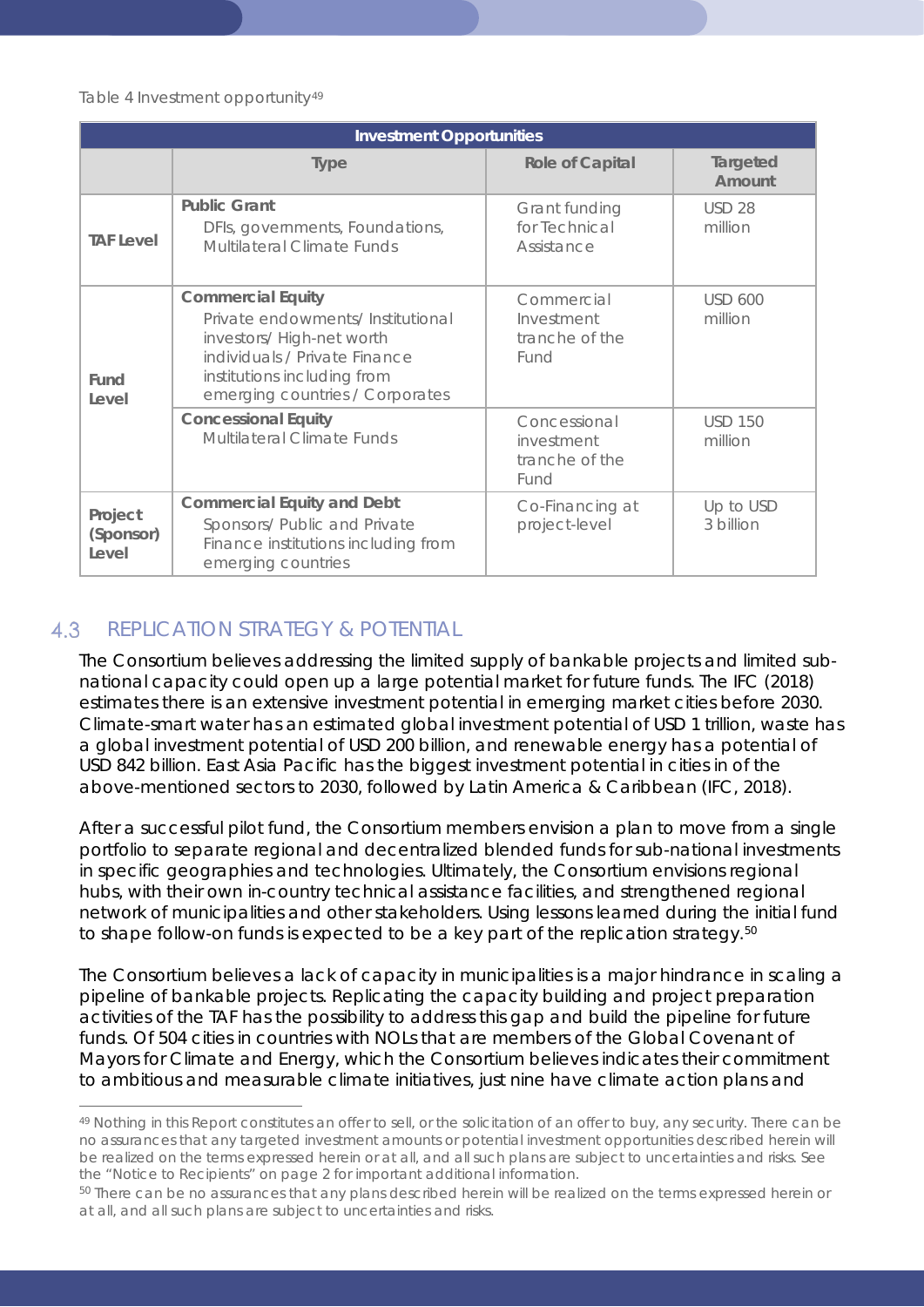seventeen have emissions inventories (GCoM, 2020b). If the TAF is effective at increasing the capacity of cities to plan high quality sustainable infrastructure projects, the Consortium believes it could increase the pipeline and help to open sub-national infrastructure to private investment.

# <span id="page-25-0"></span>**5. ENVIRONMENTAL AND SOCIO-ECONOMIC IMPACT**

*The Fund has the potential avoid 3.8 million tonnes of CO2 annually and up to 77 million tonnes over the lifetime of the infrastructure. It has the potential to create 20,000 direct jobs and has a clear gender focus.* 

#### <span id="page-25-1"></span> $5.1$ DIRECT IMPACT TARGETS

The Initiative is targeting the following direct environmental and social impacts across their investment portfolio<sup>[51](#page-25-3)</sup>:

- **SDG 7: Affordable and clean energy** The Fund targets projects that it believes will generate 1.8 GWh of renewable energy per year.
- **SDG 8: Decent work and economic growth** The Fund targets projects that it believes will generate 20,000 permanent jobs.
- **SDG 11: Sustainable cities and communities** The Fund targets sustainable infrastructure projects that it believes will improve urban living conditions for 17 million city dwellers.
- **SDG 13: Climate Action** The Fund targets investments that it believes will reduce global GHG emissions by 77 million tonnes of  $CO<sub>2</sub>$  equivalent (MMTCO2E).

### <span id="page-25-2"></span> $5.2$ INDIRECT IMPACTS

Aside from the direct impacts detailed above, the SnCF Initiative also expects to generate the following indirect environmental and social impacts through its investment and technical assistance activities:

- **SDG 3: Good health and well-being** More investments in renewable energy and waste management facilities means better air quality and cleaner city streets.
- **SDG 5: Gender equality** The TAF will consider gender in its certification process for all projects.
- **SDG 9: Industry, innovation, and infrastructure** The SnCF Initiative builds local government capacity to finance sub-national infrastructure projects. This improves access to urban services and supports green innovation.
- **SDG 14: Life below water** Financing waste management and Nature-Based Solutions reduces effluence and improves water quality, while protecting coastal zones to improve resilience.

<span id="page-25-3"></span><sup>&</sup>lt;sup>51</sup> A series of sample projects were used to arrive at these direct targets. There can be no guarantee that similar projects will be available for investment by the Fund or that the Fund will successfully consummate an investment in such projects. The sample projects include 28 projects in the solar, wind, biomass, wastewater treatment, smart irrigation, waste processing, and LED street lighting sectors. These projects are expected to be spread over Rwanda, Fiji, Indonesia, Honduras, Guatemala, Morocco, Ecuador, Indonesia, Democratic Republic of the Congo, and Lebanon. Each project is assumed to cost between USD 40 million – 50 million. There is an expected 70 MW installed capacity for each renewable energy project, 280,000 square meters of daily processing for each wastewater project, 122,350 MWh of electricity saved by each smart irrigation project, 430,000 tonnes per year of wet waste processed by each waste processing project, and 5,694,000 KWh of energy saved per year by each LED street lighting project.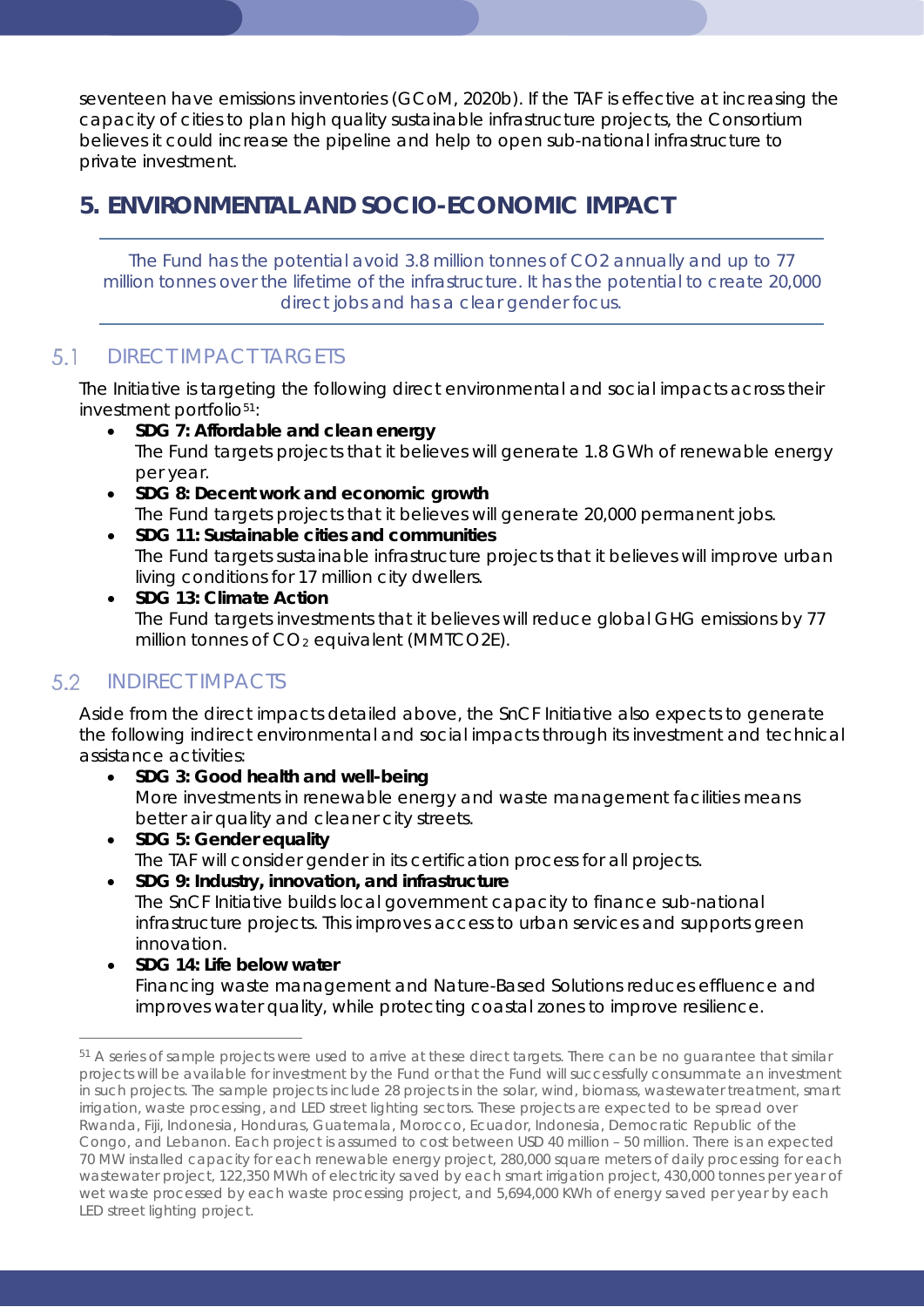### • **SDG 15: Life on land**

Financing renewable energy reduces fossil fuel-related ecosystem degradation and biodiversity loss.

#### <span id="page-26-0"></span> $5.3$ IMPACT CASE STUDIES[52](#page-26-2)

**Energy Efficiency:** R20 supported the adoption of LED streetlights in Brazil through a set of capacity building and project preparation activities. R20 conducted a feasibility study in Rio de Janeiro and two outlying towns to retrofit streetlights with LED fixtures, leading to a pilot project in two months that led to 50% electricity savings and a 40% reduction in maintenance costs. R20 also overcame resistance to the technology by showcasing the market opportunity to domestic manufacturers to create lower-cost domestic LED fixtures and arranged for Electrobras, a major utility, to test and provide warranties for the fixtures. Alongside Pegasus, R20 created a template for a special purpose vehicle to enable private investment. Since 2014, LED light fixtures and PPPs have become the standard for municipalities in Brazil (see Annex 3).

**Renewable Energy:** R20 also originated a project with Akuo Energy, a global renewable energy developer based in France, and the Government of Mali to build a 50 MW solar photovoltaic facility in Kita, Mali. The project was financed by an equity stake from Akuo, and a senior loan from FMO, and supported by land concessions from the government of Mali and a "take or pay" Power Purchase Agreement (PPA) with Energie du Mali SA, the national electricity company. The project delivered electricity to over 700,000 people and created 430 jobs (see Annex 3).

#### <span id="page-26-1"></span> $5.4$ IMPACT ON SUSTAINABLE CITIES

The Sustainable Cities stream of the Lab strives to address market barriers and support the deployment of climate solutions in cities in developing countries. Such solutions may fall under energy efficiency, clean energy, low carbon transport, and other sectors. The SnCF Initiative aims to finance these infrastructure projects with a focus on renewable energy, waste management, and nature-based solutions. Furthermore, SnCF's TAF is expected to provide grants that support knowledge transfer to developing country cities through local government capacity building efforts as well as the creation and dissemination of standardized impact measurement and reporting tools for urban infrastructure projects.

<span id="page-26-2"></span><sup>&</sup>lt;sup>52</sup> Case studies included herein are for illustrative purposes only, have been selected in order to provide examples of the types of projects undertaken by Consortium members that may be pursued by the Fund and do not purport to be a complete list thereof. It should not be assumed that investments made in the future will be comparable in quality or performance to the investments described herein. Further, references to the investments included in the illustrative case studies should not be construed as a recommendation of any particular investment or security. Certain information was provided by third parties and certain statements reflect the Lab's findings as of the date hereof based on prior experience and Lab analysis. Past performance is not necessarily indicative of future results. There can be no guarantee that similar opportunities will be available to the Fund or that the Fund will successfully consummate an investment in such opportunities. See the "Notice to Recipients" on page 2 for important additional information.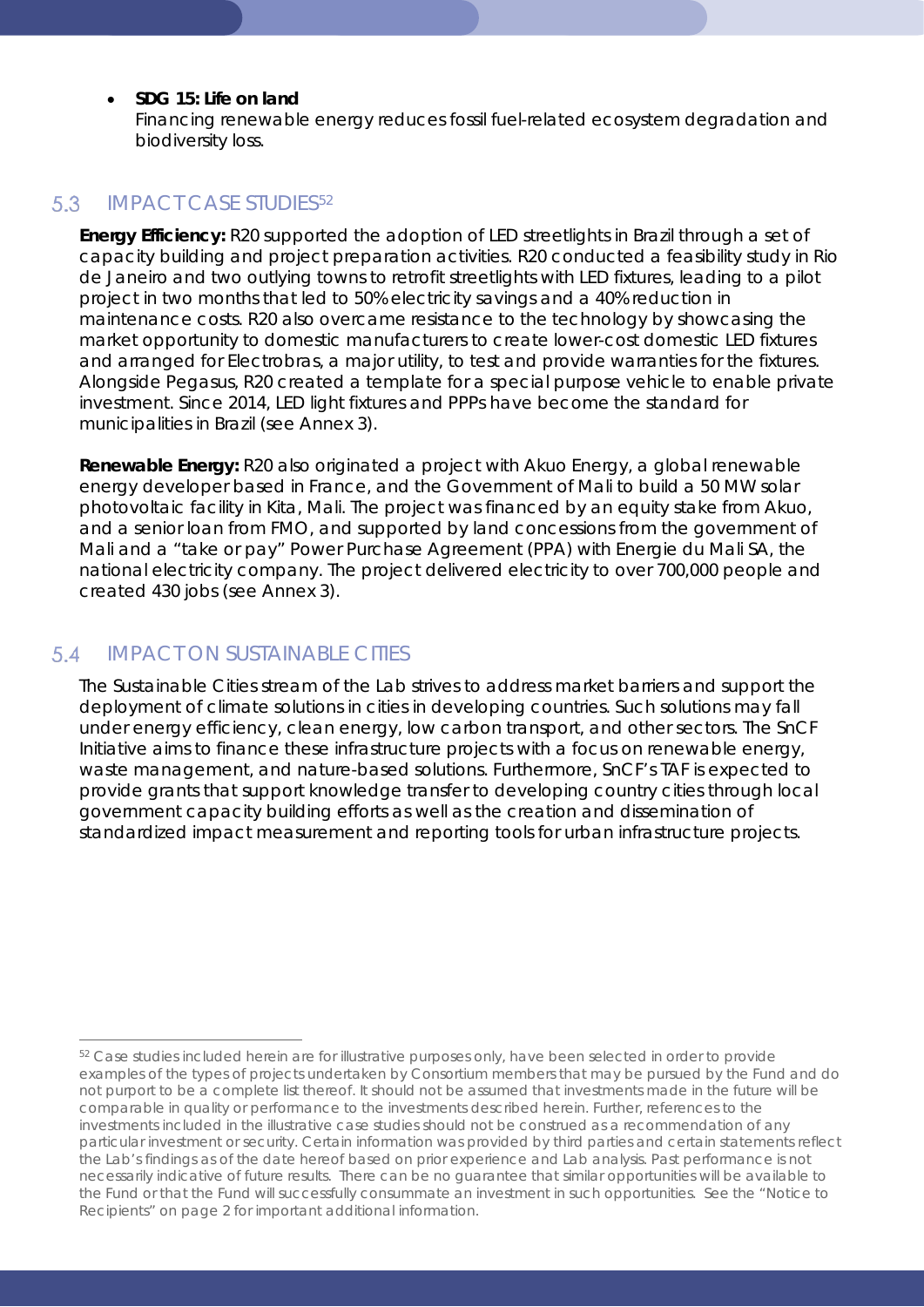# <span id="page-27-0"></span>*NEXT STEPS*

The Initiative has a well-developed structure, experienced Consortium members, and clear path to market. With a lack of shovel-ready mid-sized infrastructure projects in cities in developing economies and the need for a green recovery from the COVID-19 crisis the demand for an instrument like SnCF is only increasing.

The immediate next steps for SnCF's successful pilot implementation are the following:

- Secure approval for the concessional tranche from GCF
- Hire staff to manage the day-to-day activities of the Fund and the TAF across all organizations in the SnCF Consortium
- Commence fundraising for the commercial tranche
- Secure grants to fully fund the TAF
- Start selecting and preparing projects through the TAF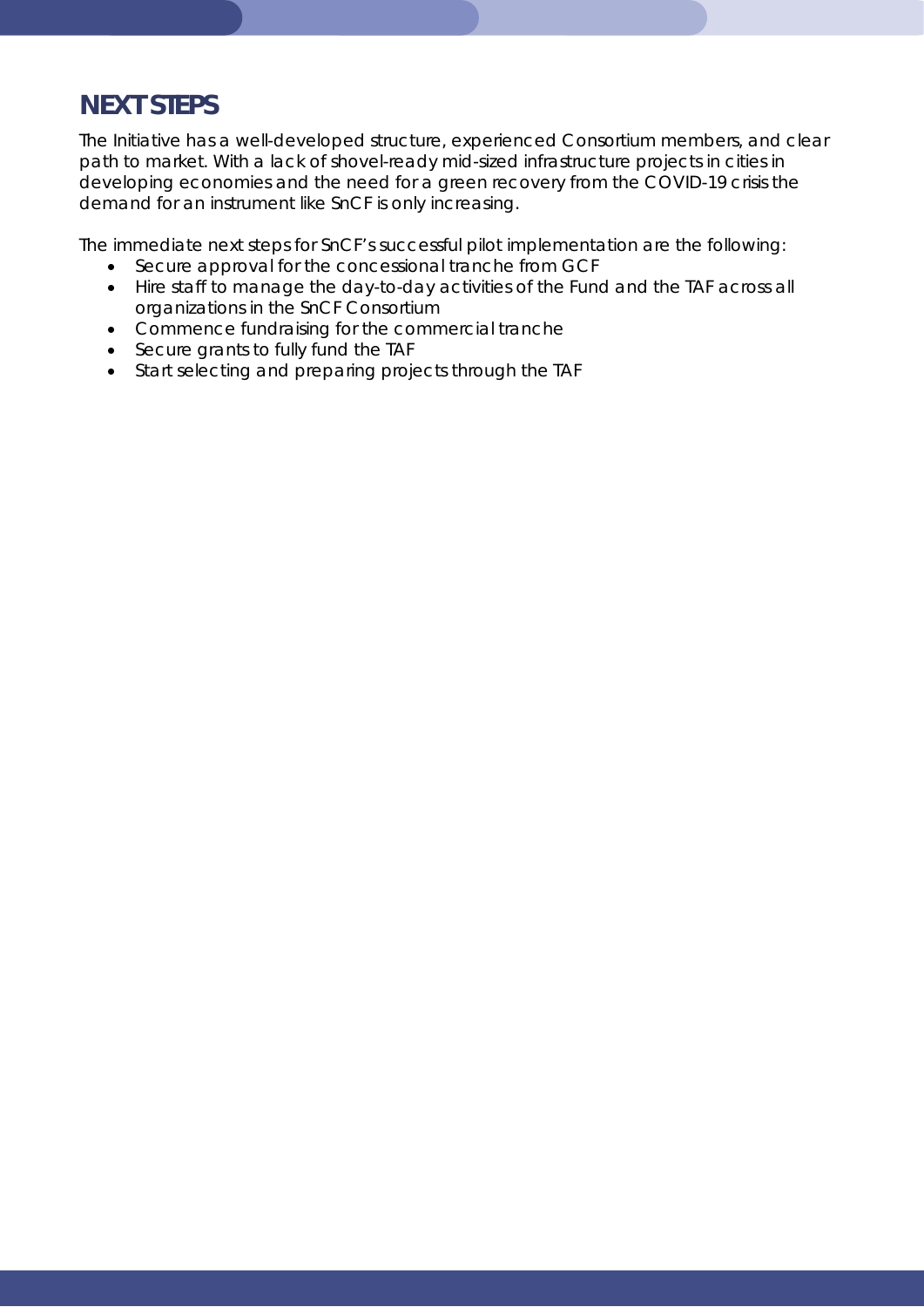# <span id="page-28-0"></span>*REFERENCES*

Africa50. (2020). *About Us*. Retrieved from Africa50: https://www.africa50.com/about-us/

- African Development Bank. (2015). Renewable Energy in Africa: Mali Country Profile. Retrieved from https://www.afdb.org/fileadmin/uploads/afdb/Documents/Generic-Documents/Profil\_ER\_Mal\_Web\_light.pdf
- Akuo Energy. (2018). Preliminary Information Memorandum: Akuo Kita Solar, 50 MWc Kita, Mali.
- Albertani, David. (2020). Interview with R20 Proponent.
- Alpiq. (2020). *About Alpiq*. Retrieved from Alpiq Group: https://www.alpiq.com/alpiqgroup/about-alpiq
- Arvate, P., Falsete, F.O., Ribeiro, F.G. et al. Lighting and Homicides: Evaluating the Effect of an Electrification Policy in Rural Brazil on Violent Crime Reduction. J Quant Criminol 34, 1047–1078 (2018). https://doi.org/10.1007/s10940-017-9365-6
- Asian Development Bank. (2020). ASEAN Infrastructure Fund. Retrieved from https://www.adb.org//site/funds/funds/asean-infrastructure-fund
- BG Group. (2018). *The Company*. Retrieved from BG Group: https://www.bg-21.com/en/company
- Biteye, Mamadou. (2015). Access to Electricity is Critical to Africa's Growth. Retrieved from https://www.rockefellerfoundation.org/blog/access-to-electricity-is-critical-to-africasgrowth/?doing\_wp\_cron=1596483531.6480190753936767578125
- Blackrock. (2015). *Infrastructure Investments: Bridging the Gap Between Public and Investor Needs.* Retrieved From:

[https://www.blackrock.com/corporate/literature/whitepaper/viewpoint-infrastructure](https://www.blackrock.com/corporate/literature/whitepaper/viewpoint-infrastructure-investment-november-2015.pdf)[investment-november-2015.pdf](https://www.blackrock.com/corporate/literature/whitepaper/viewpoint-infrastructure-investment-november-2015.pdf)

Cambridge Associates. (2019). *Clean Tech Company Performance Statistics.* Retrieved from: [https://www.cambridgeassociates.com/wp-content/uploads/2019/07/Cambridge-](https://www.cambridgeassociates.com/wp-content/uploads/2019/07/Cambridge-Associates-Clean-Tech-Company-Performance-Statistics-4Q18.pdf)[Associates-Clean-Tech-Company-Performance-Statistics-4Q18.pdf](https://www.cambridgeassociates.com/wp-content/uploads/2019/07/Cambridge-Associates-Clean-Tech-Company-Performance-Statistics-4Q18.pdf)

CCFLA. (2020). *Statement from the Cities Climate Finance Leadership Alliance on the COVID-19 Crisis.* Retrieved from: [https://www.citiesclimatefinance.org/2020/05/statement](https://www.citiesclimatefinance.org/2020/05/statement-covid-19/)[covid-19/](https://www.citiesclimatefinance.org/2020/05/statement-covid-19/)

City of Johannesburg. (2020). *Johannesburg to wrap up key Climate Action Plan to mitigate against disasters*. Retrieved from

[https://www.joburg.org.za/media\\_/Newsroom/Pages/2020%20News%20Articles/February%2](https://www.joburg.org.za/media_/Newsroom/Pages/2020%20News%20Articles/February%202020/February%202020/Joburg-to-wrap-up-key-Climate-Action-Plan-to-mitigate-against-disasters.aspx) [02020/February%202020/Joburg-to-wrap-up-key-Climate-Action-Plan-to-mitigate-against](https://www.joburg.org.za/media_/Newsroom/Pages/2020%20News%20Articles/February%202020/February%202020/Joburg-to-wrap-up-key-Climate-Action-Plan-to-mitigate-against-disasters.aspx)[disasters.aspx.](https://www.joburg.org.za/media_/Newsroom/Pages/2020%20News%20Articles/February%202020/February%202020/Joburg-to-wrap-up-key-Climate-Action-Plan-to-mitigate-against-disasters.aspx)

- Climate Fund Managers. (2020). *Climate Investor One*. Retrieved from Climate Fund Managers: http://climatefundmanagers.com/funds/#CIO
- ClimateWatch. (2020). *Commitments*. Retrieved from ClimateWatch: https://www.climatewatchdata.org/
- Convergence. (2020a). *GEEREF Deal*. Retrieved from Convergence: https://www.convergence.finance/login?redirect=/deal/a031G00000A8hXfQAJ/view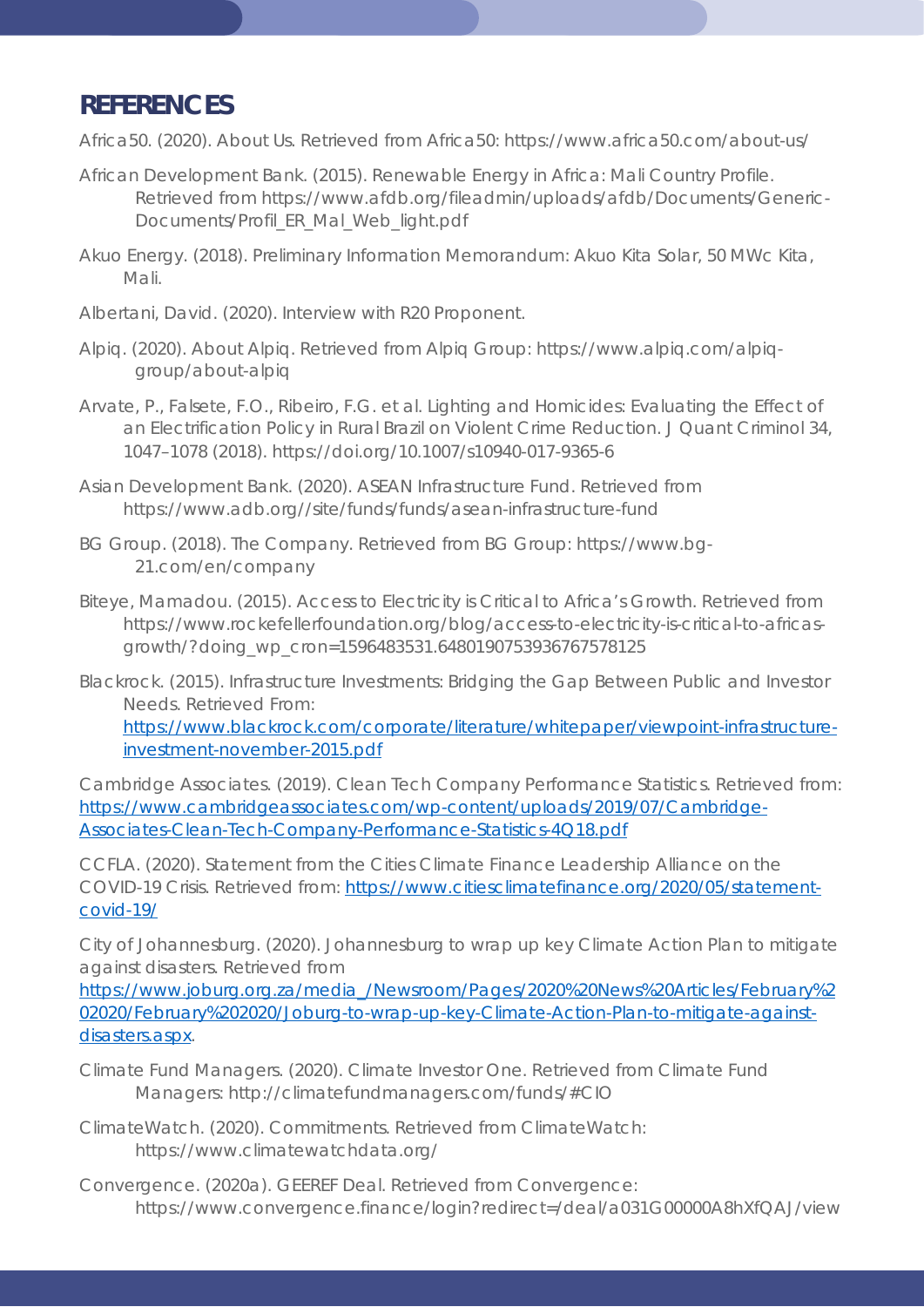Convergence. (2020b). *How To Mobilize Private Investment at Scale in Blended Finance.* Toronto: Convergence.

- Egis. (2019). *About Egis*. Retrieved from Egis Group: https://www.egisgroup.com/group/about-egis
- Emerging Africa Infrastructure Fund. (2020). Who We Are. Retrieved from https://www.eaif.com/who-we-are/
- FMO. (2017). Akuo Kita Solar S.A. Retrieved from https://www.fmo.nl/project-detail/51265.
- GCoM. (2020a). *Enabling Sustainable Infrastructure Investments*.
- GCoM. (2020b). *Our Cities*. Retrieved from https://www.globalcovenantofmayors.org/ourcities/
- Get Invest. (2020). *African Renewable Energy Fund*. Retrieved from Get Invest: https://www.get-invest.eu/\_funds/berkeley-energy-african-renewable-energy-fundaref/
- Global Infrastructure Facility. (2019). Testing the Concept of Aggregated Finance: The Street Lighting Case in Brazil— GIF Advisory Council Meeting, April 2019. Retrieved from https://www.globalinfrafacility.org/sites/gif/files/Breakout%20Session-Brazil-Testing%20the%20Concept%20of%20Aggregated%20Financing.pdf
- Global Infrastructure Hub. (2020a). *Infrastructure Outlook*. Retrieved from Investment forecasts for Water: https://outlook.gihub.org/sectors/water

Global Infrastructure Hub. (2020b). *Investment forecasts for Energy*. Retrieved from Infrastructure Outlook:<https://outlook.gihub.org/sectors/energy>

Gold Standard. (2020). *Gold Standard for the Global Goals.* Retrieved from: https://www.goldstandard.org/impact-quantification/gold-standard-global-goals

- GuarantCo. (2017). Akuo Kita Solar. Retrieved from https://guarantco.com/portfolio/akuokita-solar/
- Huang, K., Li, X., Liu, X., & Seto, K. C. (2019). Projecting global urban land expansion and heat island intensification through 2050. *Environmental Research Letters*.
- IFC. (2012). *E&S Performance Standards*. Retrieved from https://www.ifc.org/wps/wcm/connect/Topics\_Ext\_Content/IFC\_External\_Corporate\_ Site/Sustainability-At-IFC/Policies-Standards/Performance-Standards
- IFC. (2018). *Climate Investment Opportunities in Cities.* Washington, DC: IFC.
- NewClimate Institute et al. (2019). *Global Climate Action from Cities, Regions, and Businesses.* Cologne: NewClimate Institute.
- OECD. (2018). *Making Blended Finance Work for the Sustainable Development Goals.* Paris: OECD Publishing.
- OECD. (2020). *A Territorial Approach to the Sustainable Development Goals.* Paris: OECD.
- Preqin. (2019). *2019 Preqin Global Infrastructure Report.*
- R20. (2017). Brazil R20 Regions of Climate Action. Retrieved from https://regions20.org/brazil/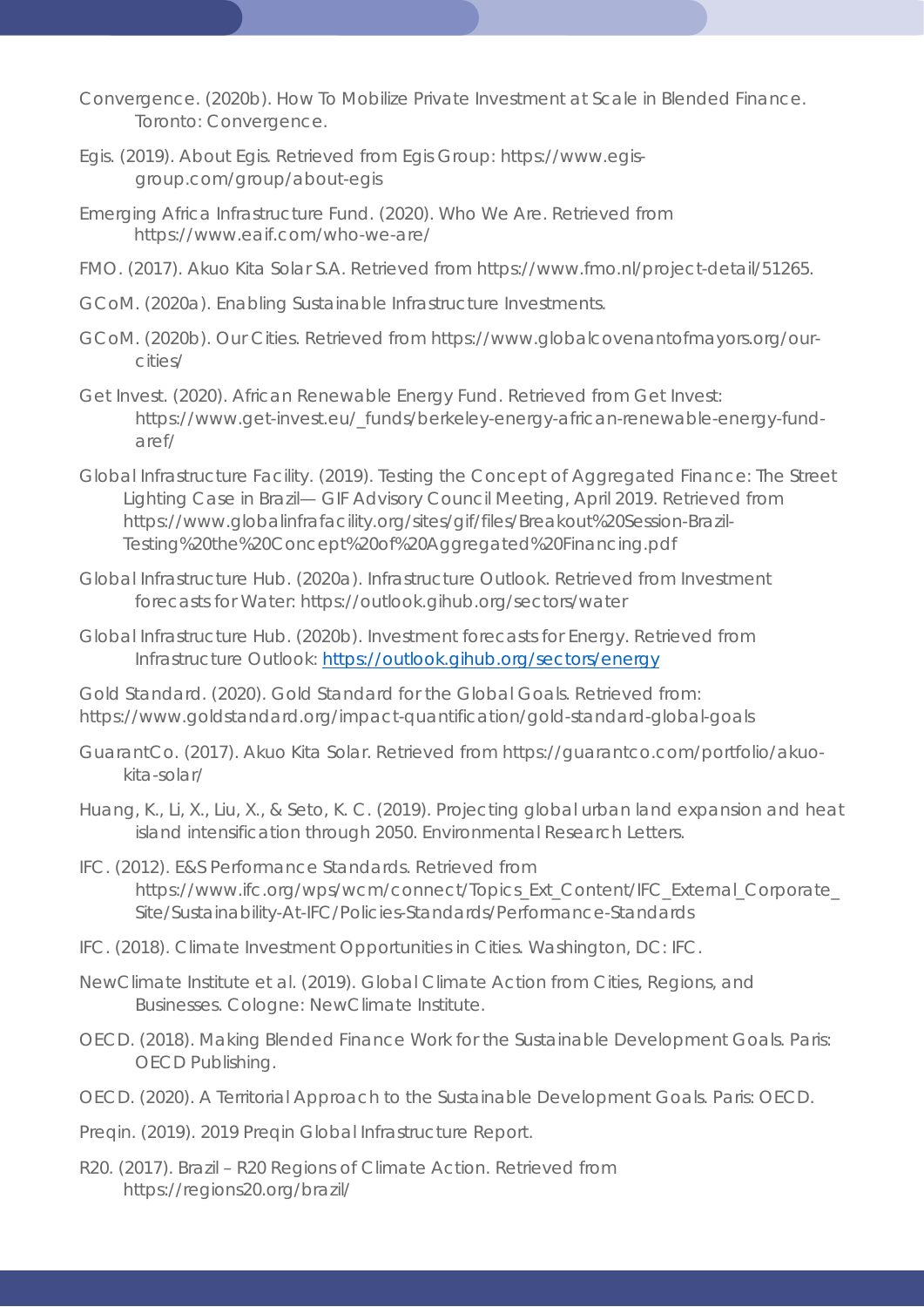- R20. (2020a). *100 Climate Solutions Project Campaign*. Retrieved from R20 Regions of Climate Action: https://regions20.org/100-campaign/
- R20. (2020b). SnCF GCF Funding Proposal.
- SustainCERT. (2020). Retrieved from: https://www.sustain-cert.com/
- The Lab. (2017, 9). *Climate Resilience and Adaptation Finance & Technology Transfer Facility (CRAFT)*. Retrieved from The Lab: https://www.climatefinancelab.org/project/climateresilience-adaptation-financetransfer-facility-craft/
- Trading Economics. (2020). *Credit Rating*. Retrieved from <https://tradingeconomics.com/country-list/rating>
- UBS. (2020). Impact of COVID-19 on Infrastructure. Retrieved from: https://www.ubs.com/global/en/asset-management/insights/asset-classresearch/real-assets/2020/impact-covid-19-on-infrastructure.html
- UNDP. (2009). *Charting A New Low-Carbon Route to Development.* New York City: United Nations Development Programme.
- United Nations. (2018). *World Urban Prospects 2018 Revision.* New York City: United Nations Department of Economic and Social Affairs Population Division.
- Waterpreneurs. (2019). *About*. Retrieved from Waterpreneurs: https://www.waterpreneurs.net/about
- White, R., & Wahba, S. (2019). Addressing Constraints to Private Financing of Urban (Climate) Infrastructure in Developing Countries. *International Journal of Urban Sustainable Development*, 245-256.
- World Bank. (2018a). *The Case of Durban, South Africa.* Washington, DC: The World Bank Group.
- World Bank. (2020a). *CO2 emissions (metric tons per capita)*. Retrieved from https://data.worldbank.org/indicator/EN.ATM.CO2E.PC
- World Bank. (2020b). *CPI Score*. Retrieved from TCdata360: https://tcdata360.worldbank.org/indicators/h345264a2?country=BRA&indicator=3253 4&viz=line\_chart&years=2015,2018
- World Bank. (2020c). *Domestic credit to private sector (% of GDP)*. Retrieved from https://data.worldbank.org/indicator/FS.AST.PRVT.GD.ZS
- World Bank. (2020d). *Ease of doing business index*. Retrieved from https://data.worldbank.org/indicator/IC.BUS.EASE.XQ
- World Bank. (2020e). GDP (current US\$). Retreived from https://data.worldbank.org/indicator/NY.GDP.MKTP.CD
- World Bank. (2018b). *Procuring Infrastructure Public-Private Partnerships.* Retrieved from: https://datacatalog.worldbank.org/dataset/procuring-infrastructure-public-privatepartnership-

0#:~:text=Procuring%20Infrastructure%20Public%2DPrivate%20Partnerships,and%20qu ality%20of%20PPP%20projects.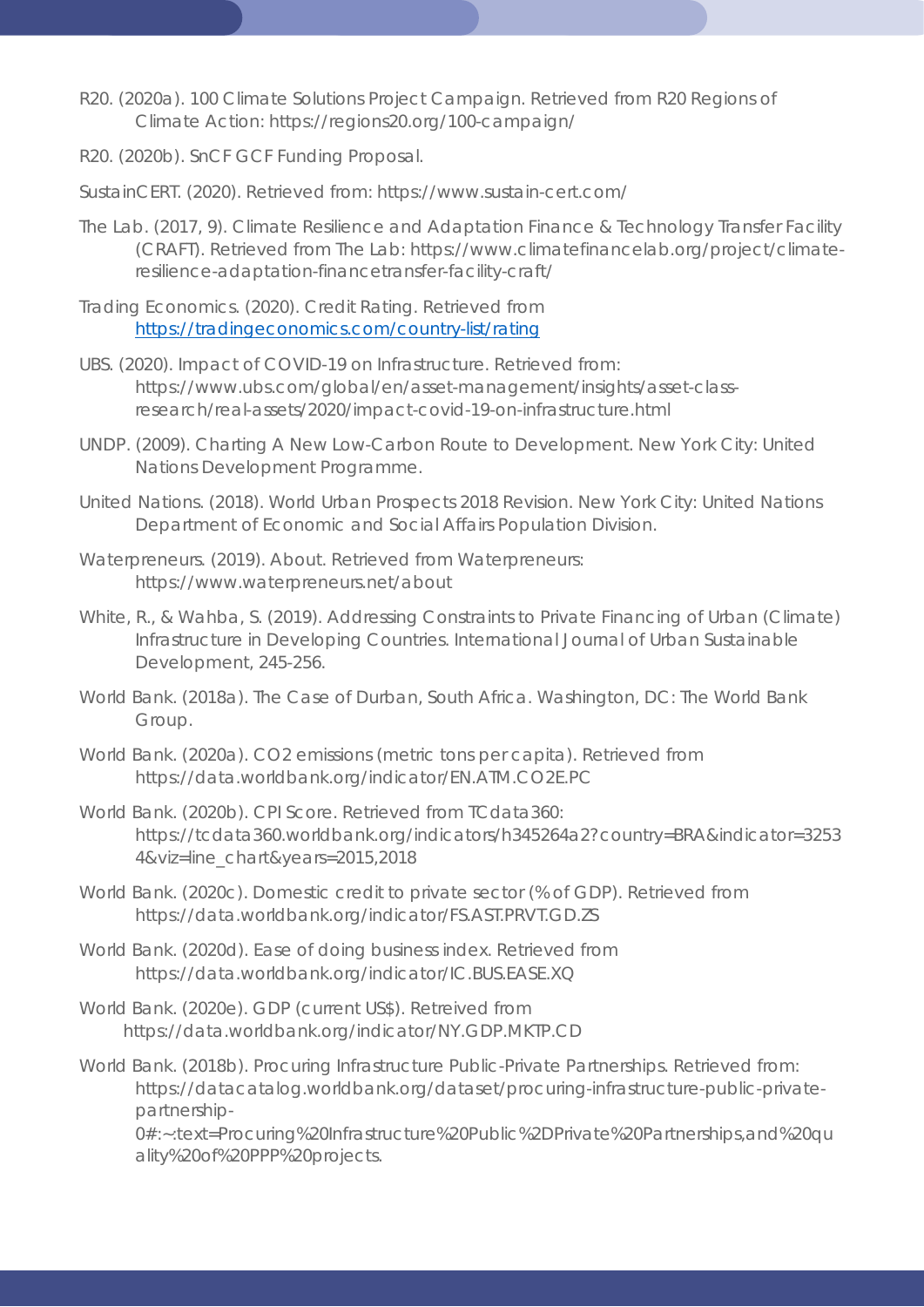# <span id="page-31-0"></span>*ANNEX*

# <span id="page-31-1"></span>**1. LIST OF NO OBJECTION LETTER COUNTRIES[53](#page-31-3)**

| Latin America &<br>Caribbean | Asia &<br><b>Pacific</b> | Sub-Saharan<br><b>Africa</b> | Europe, Middle<br>East & North<br><b>Africa</b> |
|------------------------------|--------------------------|------------------------------|-------------------------------------------------|
| <b>Brazil</b>                | Cambodia                 | <b>Burkina Faso</b>          | Albania                                         |
| Chile                        | Fiji                     | Cameroon                     | Jordan                                          |
| Costa Rica                   | Indonesia                | Cote d'Ivoire                | Lebanon                                         |
| Dominica                     | Myanmar                  | DR. Congo                    | North Macedonia                                 |
| Dominican Republic           |                          | Gabon                        | Montenegro                                      |
| Ecuador                      |                          | Kenya                        | Morocco                                         |
| El Salvador                  |                          | Mozambique                   | Tunisia                                         |
| Guatemala                    |                          | Nigeria                      |                                                 |
| Haiti                        |                          | Rwanda                       |                                                 |
| Honduras                     |                          | Senegal                      |                                                 |
| Jamaica                      |                          | South Africa                 |                                                 |
| Mexico                       |                          | Togo                         |                                                 |
| Panama                       |                          | Uganda                       |                                                 |
| Uruguay                      |                          | Mauritania                   |                                                 |
| The Bahamas                  |                          | Guinea                       |                                                 |
|                              |                          | Mali                         |                                                 |

## <span id="page-31-2"></span>**2. INVESTMENT SELECTION CRITERIA[54](#page-31-4)**

The Fund has a screening process working in 2 distinct phases: a screening phase and due diligence phase. The investment committee is highly involved with the project selection for the TAF in an effort to ensure a high probability for selection for the Fund.

- 1. Geography Targets to invest 25% of the Fund in each of the regions: Latin-America, Mediterranean, sub-Saharan Africa, and Asia-Pacific in up to 20 countries. There is a clear target to not invest more than 20% of the Fund's portfolio in 1 single country and the Fund will only invest in countries it received a no objection letter from, per the GCF requirement.
- 2. Sectors The target scope of the Fund is to invest 30% in sustainable energy projects, including renewable energy and energy efficiency, 40% in waste and sanitation, including waste optimization, water and sanitation and 30% in nature-based solutions, including regenerative agriculture/aquaculture and coastal marine economy.
- 3. Project type and deal-size.

<span id="page-31-3"></span><sup>53</sup> As of September 14, 2020.

<span id="page-31-4"></span><sup>54</sup> Expected Fund terms and portfolio characteristics are provided herein are for informational and illustrative purposes only, consist of expected terms and portfolio characteristics only, are not intended to be complete and are qualified in their entirety by reference to the Fund's Memorandum and Partnership Agreement, which should be reviewed in their entirety prior to making an investment in the Fund. There is no guarantee that portfolio characteristics or target returns will be achieved. Diversification does not ensure a profit or protect against a loss.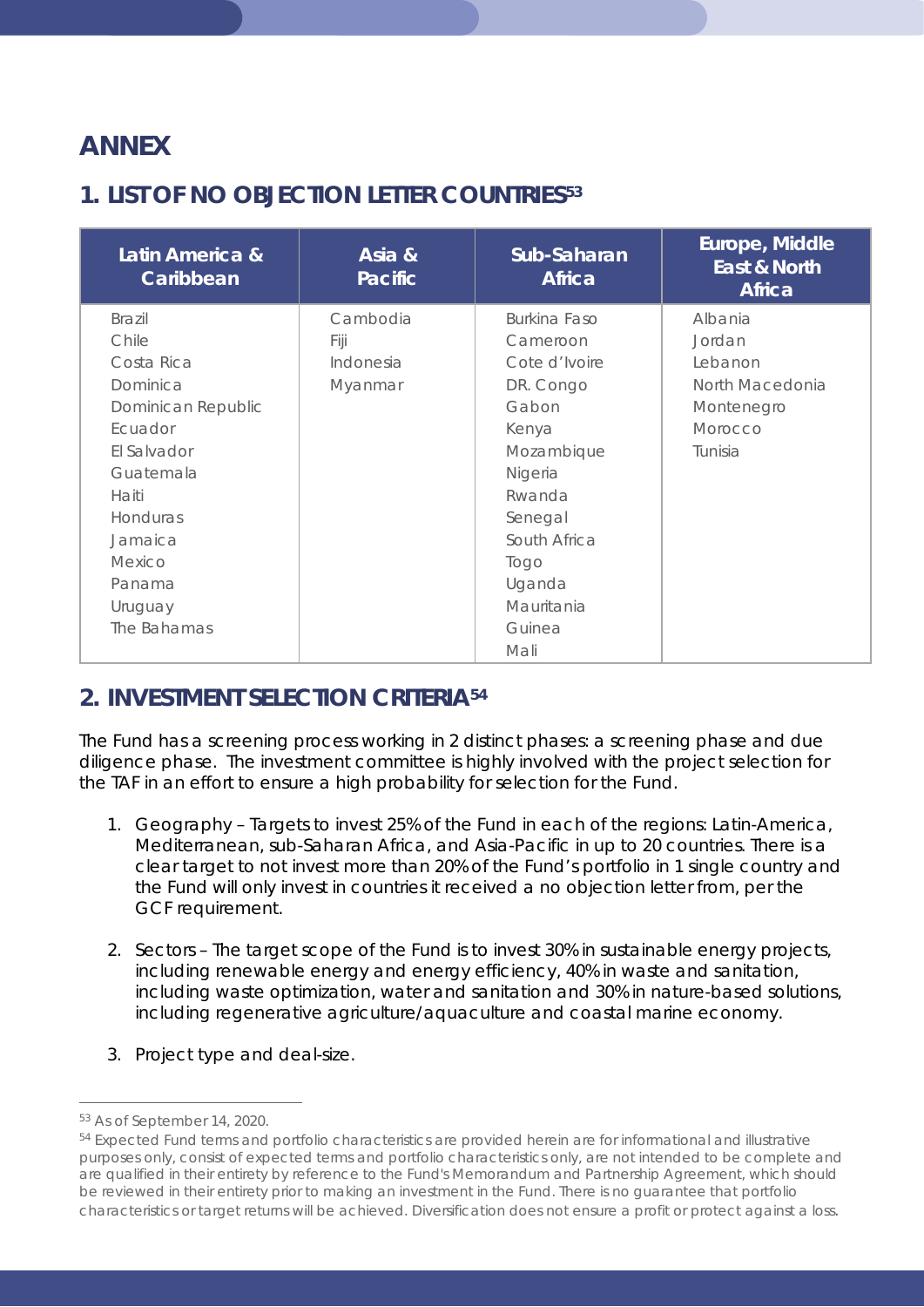- a. The Fund will seek to invest in equity of underlying projects. The Fund may invest in debt or convertible debt on a case-by-case basis.
- b. Greenfield infrastructure projects with an estimated project size of USD 5-75M with a target of 35-50 projects.
- 4. Impact targets:
	- a. Minimum requirement: Project does not fall under the exclusion list in the ESMS and E&S project categorization will be B or C.
	- b. The Fund is expected to target projects with a nature-based solution component. Any target project is expected to contribute positively to climate action (SDG 13) and positively contribute to at least two other SDGs, such as (but not limited to) SDG Improved health (SDG 3), Gender mainstreaming (SDG 5), Clean Water and sanitation (SDG 6 ), Access to clean energy (SDG 7), Job creation (SDG 8), Sustainable communities (SDG 11), Biodiversity (SDG 14 and 15).
- 5. Public stakeholder buy-in:
	- a. The Fund has received a mandate letter or similar from the relevant Subnational Authority to develop and seek financing solutions for the project
	- b. The project aligns with the host country's NDCs.
- 6. Preliminary financial analysis yields an expected target gross IRR for the project of at least 13%.[55](#page-32-0)

<span id="page-32-0"></span><sup>55</sup> Targeted performance included herein is provided solely for illustrative purposes, and is based on a variety of assumptions and estimates about, among others, future operating results, profitability of investments, default rates and principal losses, speed of deployment of capital, duration of the investment period, management fee levels, fee offsets, carried interest levels, preferred return and actual transaction terms and other events that have not occurred, any of which may prove incorrect and may differ from the assumptions on which the projected performance herein is based. There are numerous factors related to the markets in general or the implementation of any specific investment program that cannot be fully accounted for with respect to the projected performance herein. Any targets or estimates are therefore subject to a number of important risks, qualifications, limitations, and exceptions that could materially and adversely affect the Fund's or an investment's performance. Accordingly, actual results may differ materially from targeted performance included herein. Targeted and modeled Gross IRRs do not reflect investors' individual taxes and transaction costs in connection with the disposition of investments, which may be substantial, as any estimate of such taxes and transaction costs would be arbitrary. There can be no assurance that projected results will be attained within the proposed timing set forth herein or at all, and actual results may be significantly different from the projections herein. See the "Notice to Recipients" on page 2 for important additional information, including the calculation of "Gross IRR" as well as the use of target performance.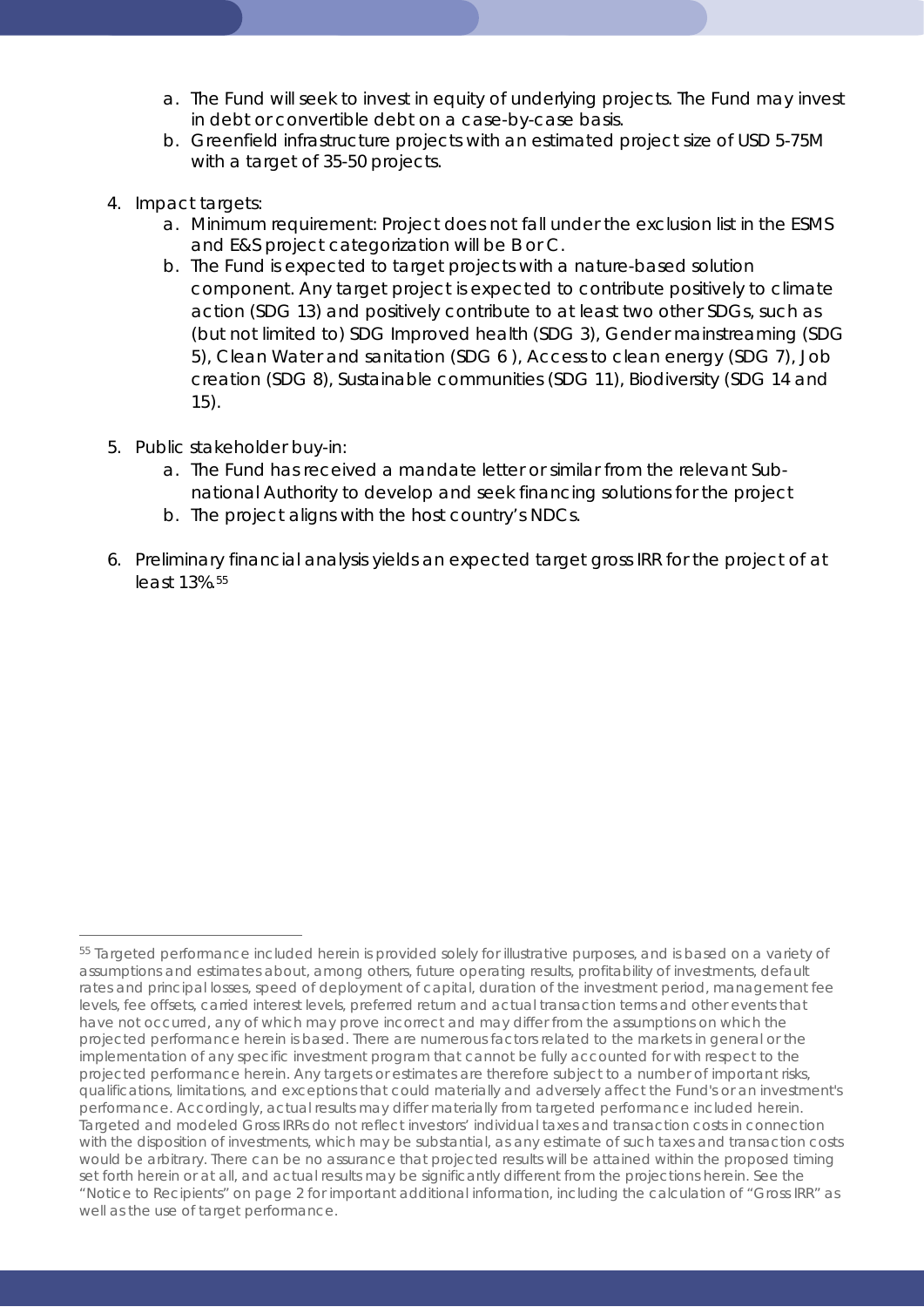## <span id="page-33-0"></span>**3. CASE STUDIES[56](#page-33-2)**

## <span id="page-33-1"></span>LED STREET LIGHTING RETROFITS IN BRAZIL

**Sector:** Energy Efficiency **Year:** 2014 **Direct SDG Impacts:** 7 and 13 **Indirect SDG Impacts:** 11

**Opportunity:** Street lighting represents an opportunity for cities to directly invest in energy efficiency and improved safety, but the cost of imported LED streetlights was prohibitive for Brazilian cities (R20, 2020b). Safety is the primary motivator for expanding and improving lighting. Streetlighting in Brazil is associated with large reductions in crime, (Arvate et al. 2018). The enabling environment for new models of finance was in place. Since 2009, municipalities have had a dedicated source of revenue for public lighting, the Contribuição para Custeio do Serviço de Iluminação Pública (COSIP), levied on households with electrical connections (Global Infrastructure Facility, 2019).

**Strategy:** In 2014, R20 conducted a feasibility study in Rio de Janeiro and two outlying towns to retrofit streetlights with LED fixtures, leading to a pilot implementation within two months. To overcome skepticism from city leaders on the suitability of the technology, R20 arranged for Electrobras, a major utility, to test and provide warranties for the fixtures, and introduced Brazilian manufacturers to the market to jumpstart a domestic LED industry to bring down costs (R20, 2017). After the success of the pilot project, R20 worked with the law firm Tozzini e Freire, Dr. Aragao, and Pegasus to develop a replicable legal structure using a special purpose vehicle to draw private finance that would be repaid with energy and maintenance savings (R20, 2020b).

**Impact:** The switch to LED light fixtures reduced energy consumption by 50% and maintenance costs by 40% in the pilot project in Rio de Janeiro as well as improving the safety of neighborhoods that are served by improved street lighting. Technical assistance from R20 and its technical partners—including Pegasus—was essential in enabling the adoption of LED streetlights in over 40 Brazilian cities by 2017 (R20, 2017). LED streetlights have since become the standard for all cities in Brazil, showing that R20 successfully catalyzed a scalable model that shifted business as usual in environmentally, socially, and financially beneficial ways (R20, 2020b).

**SnCF Value Add:** SnCF will seek to build off of R20's experience by combining a similar model of technical assistance with built-in access to finance, reducing transaction costs, and timelines by creating a one-stop-shop. SnCF believes its ability to fund capacity building activities will increase the environmental impact of similar projects—for example, SnCF will be able to investigate the need for a circular economy approach, to ensure the recycling of LEDs is properly incorporated into the project design.

<span id="page-33-2"></span><sup>56</sup> Case studies included herein are for illustrative purposes only, have been selected in order to provide examples of the types of projects undertaken by Consortium members that may be pursued by the Fund and do not purport to be a complete list thereof. It should not be assumed that investments made in the future will be comparable in quality or performance to the investments described herein. Further, references to the investments included in the illustrative case studies should not be construed as a recommendation of any particular investment or security. Certain information was provided by third parties and certain statements reflect the Lab's findings as of the date hereof based on prior experience and Lab analysis. Past performance is not necessarily indicative of future results. There can be no guarantee that similar opportunities will be available to the Fund or that the Fund will successfully consummate an investment in such opportunities. See the "Notice to Recipients" on page 2 for important additional information.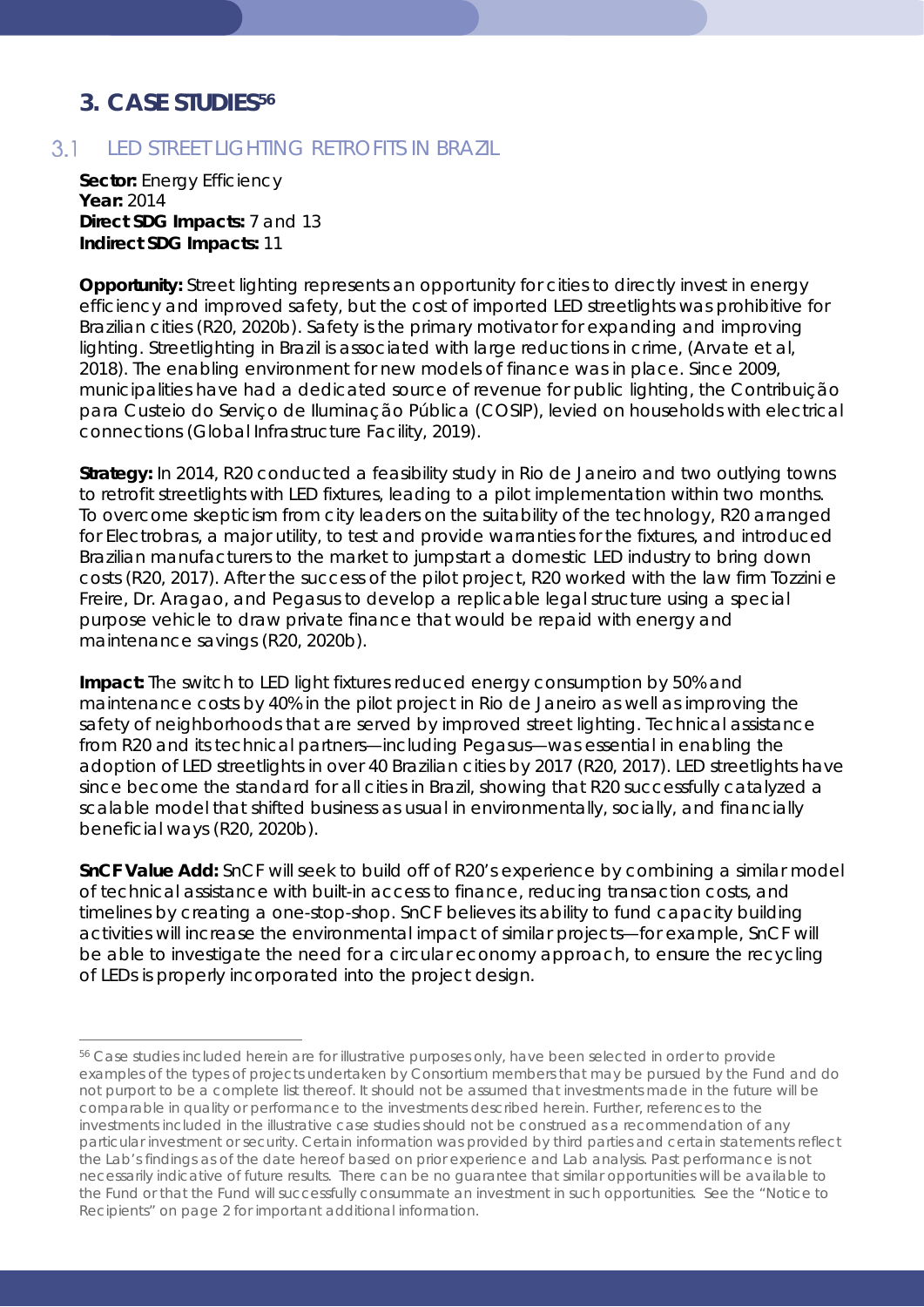#### <span id="page-34-0"></span> $3.2<sub>2</sub>$ SOLAR PHOTOVOLTAICS IN KITA, MALI

**Sector:** Renewable Energy **Year:** 2013 **Direct SDG Impacts:** 7, 8, and 13

**Opportunity:** Demand for electricity in Mali exceeds the generation capacity, leading to a 32 MW gap in 2014. Most energy in Mali comes from biofuels burned by households lacking access to electricity (AfDB, 2015). Electrification brings a host of benefits including increased incomes, better health, and more investment in education (Biteye, 2015). The electricity that is produced is mostly generated with imported oil, making the country vulnerable to price fluctuations in addition to greenhouse gas emissions (AfDB, 2015).

**Strategy:** In an effort to close the generation gap and reduce Mali's dependence on fossil fuels, R20, in partnership with the government of Mali and Akuo Energy, a global renewable energy developer based in France, committed to building 160 MW of new solar power generation. The first project originated by R20 in this partnership is located in Kita, a town 190km west of Bamako. The site is located next to a substation, enabling a low-cost connection to the electrical grid (Akuo Energy, 2018).

The facility is being developed by Akuo Energy through a special purpose vehicle, Akuo Kita Solar. The Ministry of Energy provided a 30-year concession of 100 hectares of suitable land next to a substation for the project. The project received a revenue guarantee in the form of a "take or pay" Power Purchase Agreement (PPA) that provided Energie du Mali SA, the national electricity company, with a below-average electricity price, and the project sponsors with a secure revenue stream. Akuo Energy provided the feasibility, basic design, and engineering design. Of the EUR 80 million total project cost, EUR 55 million was financed with a senior loan from FMO, the Dutch Entrepreneurial Development Bank, and a USD 2.8 million guarantee by GuarantCo (Akuo Energy 2018, FMO 2017, GuarantCo 2017).

**Impact:** This project is expected to generate 50 Megawatts of new, carbon-free electricity, helping to close Mali's generation gap without increasing greenhouse gas emissions, serving over 700,000 people. The project created 400 construction and 30 permanent jobs during operation (GuarantCo, 2017). The project was expected to become commercially active after 24 months of development (Akuo Energy, 2018).

**SnCF Value Add:** SnCF will seek to streamline the fundraising process by securing the initial equity investment. A nature-based solutions element of the project was studied for feasibility, but without the support that the SnCF can provide for nature-based solutions, it was determined to be too complex and dropped from the project.

## <span id="page-34-1"></span>**4. TARGET MARKETS**

The indicators used for determining the key countries in the target market analysis in paragraph 3.1 are listed below:

**Mitigation potential** was defined as emissions per capita (in metric tonnes per capita). The average of emissions per capita from 2010-2014 was taken (World Bank, 2020a). Emissions per capita were converted to deciles to treat outliers.

**Investment risk** was defined as the average of the ease of doing business indicator (World Bank, 2020d), domestic credit to private sector as percent of GDP (World Bank, 2020c), sovereign credit rating, corruption transparency score and conducive regulatory PPP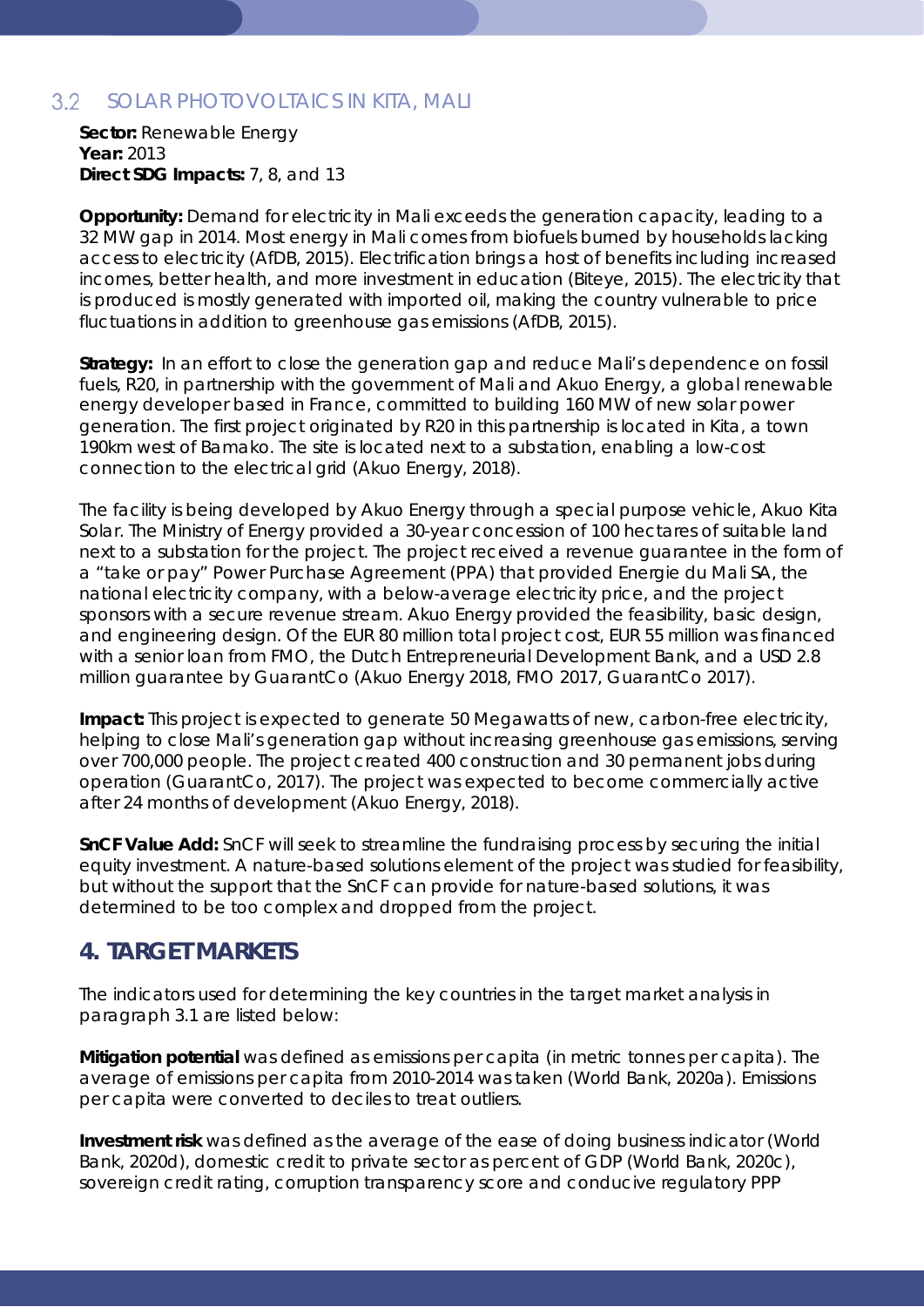environment. All data was normalized on a range from 0 to 10 and indicators were weighted equally.

**Bubble size** is defined by the Gross Domestic Product (GDP). The average of country's GDP values between 2014-2018 was used to avoid any single-year anomalies (World Bank, 2020e).

## <span id="page-35-0"></span>**5. CASHFLOW ANALYSIS[57](#page-35-1)**

A modeling exercise for the Fund was undertaken to simulate the distribution of fund proceeds to investors. The model relies on the assumptions taken below:

| abio il crior introdutionil assamplions<br><b>SnCF Investment assumptions</b> |                                                                                             |  |
|-------------------------------------------------------------------------------|---------------------------------------------------------------------------------------------|--|
| Target size                                                                   | <b>USD 750M</b>                                                                             |  |
| 1 <sup>st</sup> Close                                                         | Q1 2021                                                                                     |  |
| Term                                                                          | 12 with up to three one-year extensions                                                     |  |
| Preferred return                                                              | 8% for Class A investors<br>3% for Class B investor (Green Climate Fund)                    |  |
| <b>Management Fee</b>                                                         | 2% of committed capital during the Commitment Period<br>1.5% of invested capital thereafter |  |
| Minimum commitment                                                            | USD 10M                                                                                     |  |
| <b>Target Project-Level Return</b>                                            | 13% gross IRR <sup>58</sup>                                                                 |  |
| <b>Target Deal Size</b>                                                       | <b>USD 5M - 75M</b>                                                                         |  |
| <b>Commitment Period</b>                                                      | 5 years from the final close                                                                |  |
| <b>Carried Interest</b>                                                       | 20%, subject to the preferred return with 100% catch-up                                     |  |
| <b>GP</b> investments                                                         | Fund manager will invest min 1%                                                             |  |

Table 1. SnCF Investment assumptions

Assumptions on the pay-out structure of the different investor classes are listed in table 1. The internal rates of return for the baseline model scenario are listed in table 2.

### Table 2. Waterfall Assumptions

| <b>STEP</b> | SnCF                                                                                |
|-------------|-------------------------------------------------------------------------------------|
|             | Repay Limited Partners including the Hurdle rate of 8%                              |
|             | Repay concessional tranche including a Hurdle rate of 3%                            |
|             | Carry to the GP until it has received 20% of all distributions                      |
| 4           | Distribute other returns 80% to the LPs (including concessional tranche) and 20% to |
|             | the GP                                                                              |

<span id="page-35-1"></span><sup>57</sup> Projected performance and model cash flows included herein are not necessarily indicative of future results, and there can be no assurance that an applicable investment will achieve comparable results to those presented herein, or that the returns generated by such an investment will equal or exceed any projected or modelled returns presented herein. Any estimated future returns and revenue information set forth herein are hypothetical and do not constitute a forecast. Such estimations and assumptions may require modification as additional information becomes available and as economic and market developments warrant. Any such modification could be either favorable or adverse. See the "Notice to Recipients" on page 2 for important additional information regarding use of model and projected performance. There can be no assurance that projected results will be attained within the proposed timing set forth herein or at all, and actual results may be significantly different from the projections herein.

<span id="page-35-2"></span><sup>58</sup>Target return is included for illustrative purposes only. There can be no guaranty that the target return will be achieved. Actual results may vary significantly. See the "Notice to Recipients" on page 2 for important additional information regarding the use of projected and model performance. Net IRR cannot be calculated without making arbitrary assumptions regarding management and advisory fees, carried interest, transaction costs and other expenses and has not been included.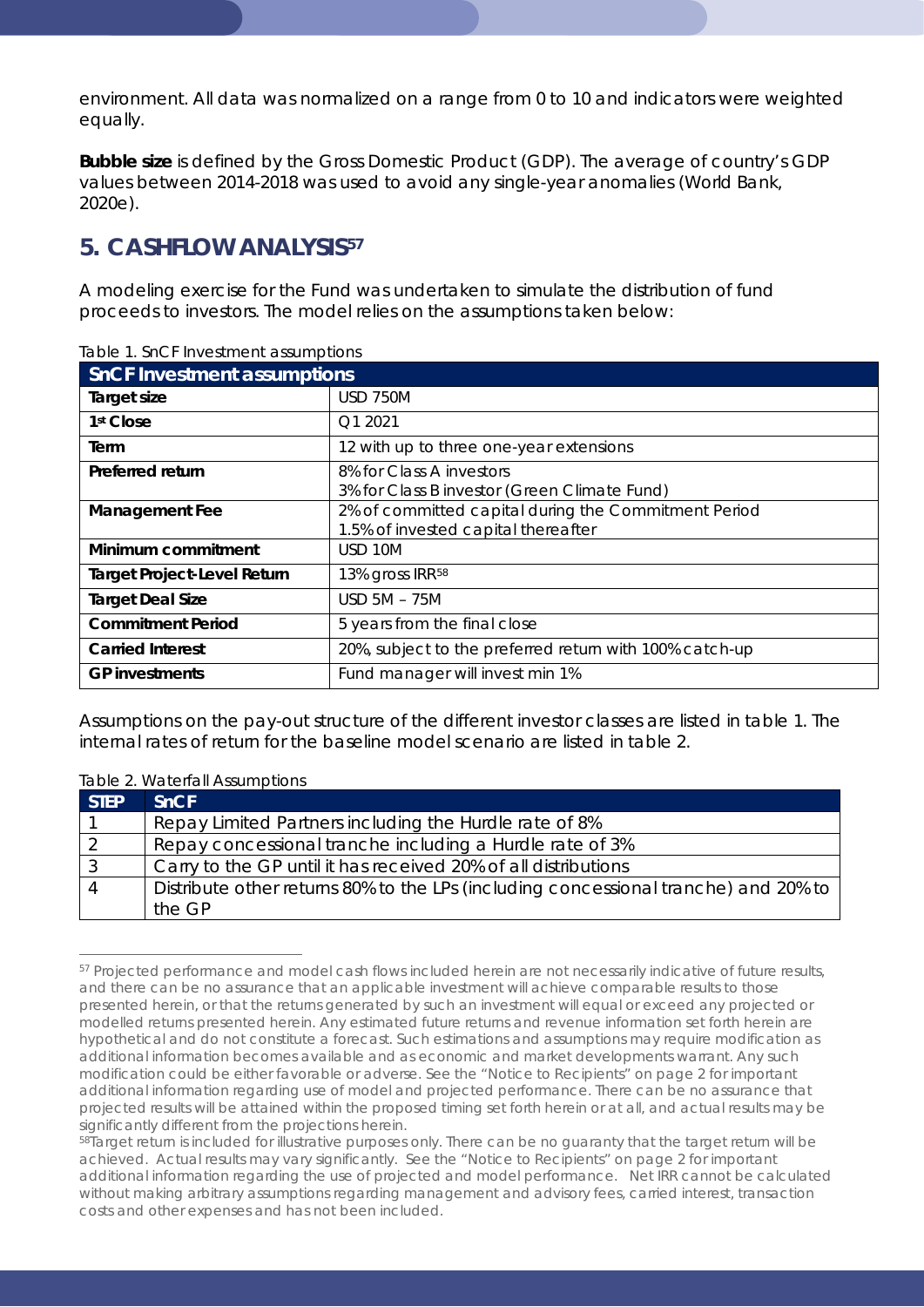*Table 3. Internal rates of return for the baseline model scenario[59](#page-36-1)*

| <b>Investor Type</b>           | <b>Target Net IRR</b> |
|--------------------------------|-----------------------|
| Class A - Limited Partners     | 9.4%                  |
| Class B - concessional tranche | 5.4%                  |

## <span id="page-36-0"></span>**6. COMPARABLE INSTRUMENT ANALYSIS[60](#page-36-2)**

### The most similar instruments listed in Table 1 of section 2.2 are not repeated here.

| Instrument                                                            | <b>Description</b>                                                                                                                                                                                                                                           | Differentiation from SnCF                                                                                                                                          |
|-----------------------------------------------------------------------|--------------------------------------------------------------------------------------------------------------------------------------------------------------------------------------------------------------------------------------------------------------|--------------------------------------------------------------------------------------------------------------------------------------------------------------------|
| <b>The African</b><br><b>Local Bond</b><br>(ALCB) Fund                | Public debt fund that provides<br>technical assistance for local currency<br>bond issuances by either first-time<br>issuers or issuers using innovative<br>transactions in a local context.                                                                  | Invests in local bonds and provides<br>technical assistance to bond issuers<br>rather than in projects directly.                                                   |
| <b>Blackrock -</b><br><b>Climate</b><br>Infrastructure<br><b>Fund</b> | A blended emerging markets climate<br>infrastructure fund investing in climate<br>change mitigation projects such as<br>renewable energy, energy efficiency,<br>energy storage, and low-carbon<br>transport in Southeast Asia, Latin<br>America, and Africa. | Does not invest in waste and water<br>infrastructure.                                                                                                              |
| <b>Access to Clean</b><br><b>Energy Fund</b>                          | A donor-funded technical assistance<br>facility to support market building. A<br>variety of projects will help portfolio<br>companies to enhance their<br>operations by following best<br>international practices, for instance in<br>managing ESG risks.    | Only supports energy projects and uses<br>debt instruments rather than equity<br>investments. Much smaller technical<br>assistance facility relative to fund size. |
| <b>Global Climate</b><br><b>Partnership Fund</b><br>(GCPF)            | A blended finance fund with donor-<br>funded technical assistance facility<br>that invests in renewable energy and<br>energy efficiency through either senior<br>or subordinated debt.                                                                       | Only invests in renewable energy and<br>energy efficiency                                                                                                          |
| <b>Green for</b><br><b>Growth Fund</b><br>(GGF)                       | A blended finance fund with technical<br>assistance facility that invests in<br>energy efficiency projects in Eastern<br>Europe, the Middle East, and North<br>Africa.                                                                                       | Lends to both financial institutions and<br>project developers.                                                                                                    |
| <b>Climate</b><br><b>Investment Fund</b>                              | An USD 8 billion multilateral climate<br>fund investing in clean technology,<br>energy access, climate resilience, and<br>sustainable forests in developing and<br>middle-income countries.                                                                  | Not a blended finance fund and does<br>not provide technical assistance to<br>local governments.                                                                   |

<span id="page-36-1"></span><sup>59</sup> Targeted returns are included for illustrative purposes only. There can be no guarantee that such returns will be achieved. Actual results may vary significantly. See the "Notice to Recipients" on page 2 for important additional information.

<span id="page-36-2"></span><sup>60</sup> The comparables provided herein were selected by the Lab for illustrative purposes because Lab analysis has shown that they present the most direct comparables in the industry within the relevant time period. Selection of such critera is inherently subjective and others might select other comparables based on their assessment of the market. Actual results may differ, perhaps materially from the estimates included herein.